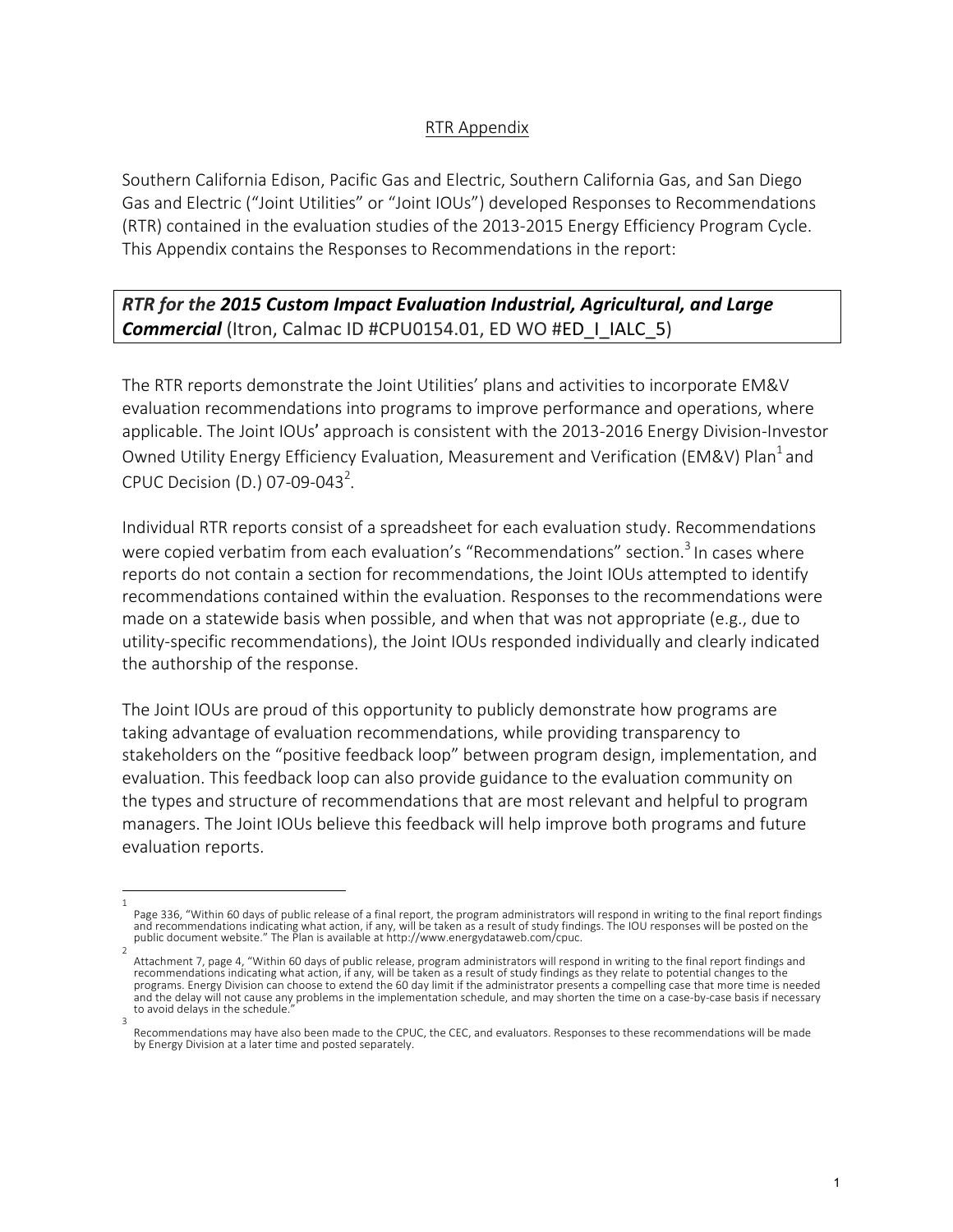## Response to Recommendations (RTR) in Impact, Process, and Market Assessment Studies

| <b>Study Title:</b> | 2015 Custom Impact Evaluation Industrial, Agricultural, and Large Commercial    |
|---------------------|---------------------------------------------------------------------------------|
| Program:            | <b>IALC</b>                                                                     |
| <b>Author:</b>      | Itron                                                                           |
| <b>Calmac ID:</b>   | CPU0154.01                                                                      |
| ED WO:              | ED   IALC 5                                                                     |
| Link to Report:     | http://www.calmac.org/publications/IALC 2015 Custom Report Final.pdf            |
|                     | http://www.calmac.org/publications/IALC_2015_Custom_Appendices_Final_050517.pdf |

Note: Unique recommendations that have not appeared in previous evaluation reports are marked with a double asterisk (\*\*).

|      |      |                              |                                                                                            |                                |                       | <b>PG&amp;E</b> (if applicable)                                       |                       | <b>SCE</b> (if applicable)                                         |                       | <b>SCG</b> (if applicable)                                                |                       | <b>SDG&amp;E (if applicable)</b>                                    |
|------|------|------------------------------|--------------------------------------------------------------------------------------------|--------------------------------|-----------------------|-----------------------------------------------------------------------|-----------------------|--------------------------------------------------------------------|-----------------------|---------------------------------------------------------------------------|-----------------------|---------------------------------------------------------------------|
| Item | Page | <b>Findings</b>              | <b>Best Practice /</b><br><b>Recommendations</b><br>(Verbatim from<br><b>Final Report)</b> | Recommendation<br>Recipient    | <b>Disposition</b>    | <b>Disposition Notes</b>                                              | <b>Disposition</b>    | <b>Disposition Notes</b>                                           | <b>Disposition</b>    | <b>Disposition Notes</b>                                                  | <b>Disposition</b>    | <b>Disposition Notes</b>                                            |
|      |      |                              |                                                                                            | If incorrect,                  | Choose:               | Examples:                                                             | Choose:               | Examples:                                                          | Choose:               | Examples:                                                                 | Choose:               | Examples:                                                           |
|      |      |                              |                                                                                            | please                         | Accepted,             | Describe specific program change,                                     | Accepted,             | Describe specific program change,                                  | Accepted,             | Describe specific program change,                                         | Accepted,             | Describe specific program change,                                   |
|      |      |                              |                                                                                            | indicate and                   | Rejected,<br>or Other | give reason for rejection, or indicate                                | Rejected,<br>or Other | give reason for rejection, or indicate                             | Rejected,<br>or Other | give reason for rejection, or indicate                                    | Rejected,<br>or Other | give reason for rejection, or indicate                              |
|      |      | 7.1.1 Out of 148 M&V points, | PAs should improve pro-                                                                    | redirect in notes.<br>All IOUs |                       | that it's under further review.<br>In 2015, the Custom Implementation |                       | that it's under further review.<br>As of 2016 we have a pre-screen |                       | that it's under further review.<br>SoCalGas strives to improve its eligi- | Accepted              | that it's under further review.<br>SDGE since 2016 has improved its |
| 1    |      | 30 projects, or 20 per-      | gram eligibility require-                                                                  |                                | Accepted              | Team (CIT) was formed. It was de-                                     | Accepted              | checklist in place which ensures pro-                              | Accepted              | bility documentation and plans to re-                                     |                       | project validation review procedures                                |
|      |      | cent of the sample, had      | ments, manuals, training,                                                                  |                                |                       | signed to systematically review cus-                                  |                       | ject compliance to these factors.                                  |                       | visit its documentation, specifically its                                 |                       | through the process of assigning the                                |
|      |      | a GRR of zero or lower.      | and quality control proce-                                                                 |                                |                       | tom projects based on pre-selected                                    |                       |                                                                    |                       | eligibility questionnaire and project                                     |                       | project to an internal SDGE Engineer                                |
|      |      |                              | dures in order to screen                                                                   |                                |                       | criteria to ensure quality, consistency                               |                       |                                                                    |                       | history form that was developed in                                        |                       | to more thoroughly review the per-                                  |
|      |      |                              | out ineligible projects. A                                                                 |                                |                       | and adherence to PG&E and CPUC                                        |                       |                                                                    |                       | October 2014. Starting in Q1 2017,                                        |                       | spective custom project. Additionally                               |
|      |      |                              | more thorough PA review                                                                    |                                |                       | guidelines. CIT began to develop a                                    |                       |                                                                    |                       | SoCalGas updated its training materi-                                     |                       | by August of 2017 SDGE will be imple-                               |
|      |      |                              | of ex-ante documentation                                                                   |                                |                       | method of pre-review work early in                                    |                       |                                                                    |                       | als and hosted training that covers                                       |                       | menting a new Engineering project                                   |
|      |      |                              | for eligibility and program                                                                |                                |                       | 2016 to screen for eligibility, influ-                                |                       |                                                                    |                       | how to screen out ineligible projects.                                    |                       | database which will improve the engi-                               |
|      |      |                              | rules is needed. Screen-                                                                   |                                |                       | ence, measure classification and                                      |                       |                                                                    |                       | SoCalGas continuously improves its                                        |                       | neering review process from the as-                                 |
|      |      |                              | ing should focus on the                                                                    |                                |                       | baselines. In late 2016, CIT imple-                                   |                       |                                                                    |                       | screening of eligible projects by apply-                                  |                       | signed project engineer and the qual-                               |
|      |      |                              | following issues identified                                                                |                                |                       | mented a pre-review of all (except                                    |                       |                                                                    |                       | ing filters to its application process.                                   |                       | ity control engineer.                                               |
|      |      |                              | in Chapter 4: improved                                                                     |                                |                       | MLC, DI) Custom projects screening                                    |                       |                                                                    |                       | SoCalGas has increased project scru-                                      |                       |                                                                     |
|      |      |                              | attention to ISP determi-                                                                  |                                |                       | for eligibility, influence, measure clas-                             |                       |                                                                    |                       | tiny by pulling in all stakeholders to                                    |                       |                                                                     |
|      |      |                              | nations and their effec-                                                                   |                                |                       | sification and baselines.                                             |                       |                                                                    |                       | examine and inform project develop-                                       |                       |                                                                     |
|      |      |                              | tive dates, assurance that                                                                 |                                |                       |                                                                       |                       |                                                                    |                       | ment early in the process. SoCalGas                                       |                       |                                                                     |
|      |      |                              | impacts are realized on                                                                    |                                |                       |                                                                       |                       |                                                                    |                       | also has a pre-application audit with                                     |                       |                                                                     |
|      |      |                              | the grid where on-site                                                                     |                                |                       |                                                                       |                       |                                                                    |                       | its customer where SoCalGas visits                                        |                       |                                                                     |
|      |      |                              | generation is present, re-<br>moval of projects that in-                                   |                                |                       |                                                                       |                       |                                                                    |                       | the customer sites to verify energy                                       |                       |                                                                     |
|      |      |                              | volve like-for-like replace-                                                               |                                |                       |                                                                       |                       |                                                                    |                       | savings and encourages the customer                                       |                       |                                                                     |
|      |      |                              | ments, and demonstra-                                                                      |                                |                       |                                                                       |                       |                                                                    |                       | to participate in the highest energy                                      |                       |                                                                     |
|      |      |                              | tion that qualifying pro-                                                                  |                                |                       |                                                                       |                       |                                                                    |                       | savings projects.                                                         |                       |                                                                     |
|      |      |                              | gram measures exceed                                                                       |                                |                       |                                                                       |                       |                                                                    |                       | For on-site generation, SoCalGas' eli-                                    |                       |                                                                     |
|      |      |                              | code-based energy effi-                                                                    |                                |                       |                                                                       |                       |                                                                    |                       | gibility questionnaire identifies sites                                   |                       |                                                                     |
|      |      |                              | ciency requirements as-                                                                    |                                |                       |                                                                       |                       |                                                                    |                       | with on-site generation. For those                                        |                       |                                                                     |
|      |      |                              | sociated with original                                                                     |                                |                       |                                                                       |                       |                                                                    |                       | sites, SoCalGas has an in-depth pro-                                      |                       |                                                                     |
|      |      |                              | construction or subse-                                                                     |                                |                       |                                                                       |                       |                                                                    |                       | gram and engineering review process                                       |                       |                                                                     |
|      |      |                              | quent upgrades.                                                                            |                                |                       |                                                                       |                       |                                                                    |                       | to determine the qualifying fuel is be-                                   |                       |                                                                     |
|      |      |                              |                                                                                            |                                |                       |                                                                       |                       |                                                                    |                       | ing saved.                                                                |                       |                                                                     |
|      |      |                              |                                                                                            |                                |                       |                                                                       |                       |                                                                    |                       | Also, the Track 2 Working Group                                           |                       |                                                                     |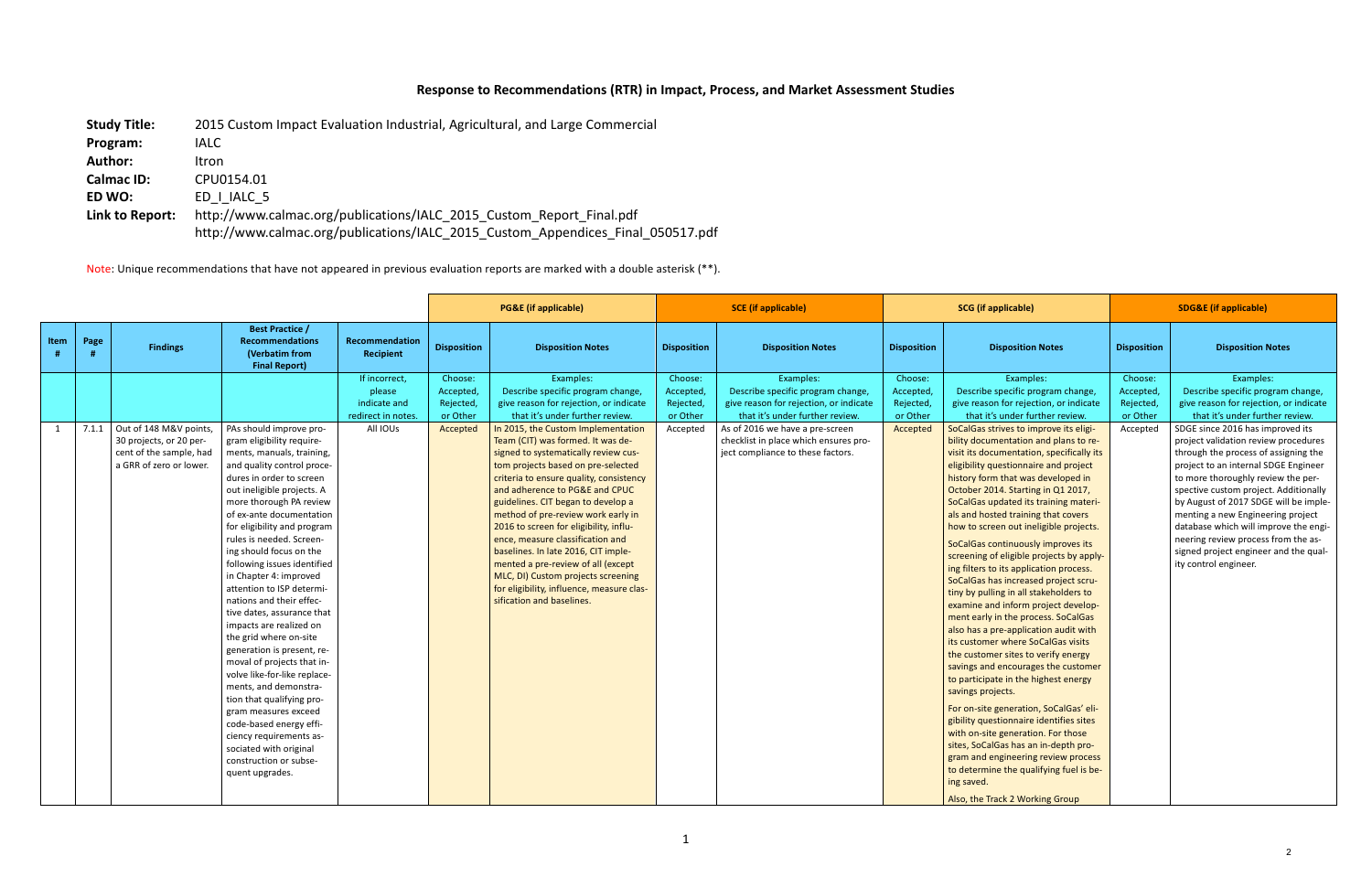|                |       |                                                                                                                                                                                                                                                                                                                                                                                                                                                                                                                                             |          |          |                                                                                                                                                                                                                                                                                                                                                                                                                                                                                                                                                                                                                                                                                                                                                                               |          |                                                                                                                       |          | (T2WG) is developing preponderance<br>of evidence requirements for program<br>influence and ER baseline determina-<br>tion. SoCalGas will adjust program<br>policies and procedures accordingly.                                                                                                                                                                |          |                                                                                                                                                                                                                                                                                                                                                                                                                |
|----------------|-------|---------------------------------------------------------------------------------------------------------------------------------------------------------------------------------------------------------------------------------------------------------------------------------------------------------------------------------------------------------------------------------------------------------------------------------------------------------------------------------------------------------------------------------------------|----------|----------|-------------------------------------------------------------------------------------------------------------------------------------------------------------------------------------------------------------------------------------------------------------------------------------------------------------------------------------------------------------------------------------------------------------------------------------------------------------------------------------------------------------------------------------------------------------------------------------------------------------------------------------------------------------------------------------------------------------------------------------------------------------------------------|----------|-----------------------------------------------------------------------------------------------------------------------|----------|-----------------------------------------------------------------------------------------------------------------------------------------------------------------------------------------------------------------------------------------------------------------------------------------------------------------------------------------------------------------|----------|----------------------------------------------------------------------------------------------------------------------------------------------------------------------------------------------------------------------------------------------------------------------------------------------------------------------------------------------------------------------------------------------------------------|
| $\overline{2}$ | 7.1.1 | Regarding eligibility, the<br>PAs should clearly docu-<br>ment the energy effi-<br>ciency action that is being<br>performed and ensure<br>that program rules are<br>followed. Projects should<br>have an identifiable and<br>documented case for en-<br>ergy efficiency claims and<br>application documenta-<br>tion should adequately<br>explain how a given pro-<br>ject saves energy.                                                                                                                                                    | All IOUs | Accepted | In 2017, CIT is planning to create a<br>common technical reviewer pre/post<br>installation template that addresses,<br>among other things, customer docu-<br>mentation and evidence for eligibility<br>of each measure. CIT will be review-<br>ing template worksheet from the Fi-<br>nal Site Report entitled "Project Eligi-<br>bility." Using this template ensures<br>that PG&E is looking at the same cri-<br>teria as CPUC/ED.                                                                                                                                                                                                                                                                                                                                          | Accepted | As of 2017, all projects utilize a pro-<br>ject feasibility study which requires<br>this information.                 | Accepted | SoCalGas' projects are vetted at sev-<br>eral points in the process and docu-<br>mentation is based on the normal se-<br>quence of the project.                                                                                                                                                                                                                 | Accepted | All projects must meet program crite-<br>ria prior to being assigned to an inter-<br>nal SDGE engineer. Additionally SDGE<br>engineering will be implementing a<br>new project engineering database<br>software in August of 2017 which will<br>institute additional project scrutiny by<br>the assigned engineer and the quality<br>control engineer to more thoroughly<br>detail how a project saves energy. |
| $\mathbf{3}$   | 7.1.1 | PAs should screen<br>measures for eligibility,<br>including removal of<br>maintenance measures<br>and assurance that pro-<br>jects meet program eligi-<br>bility performance<br>thresholds.                                                                                                                                                                                                                                                                                                                                                 | All IOUs | Accepted | In late 2016, CIT has implemented a<br>pre-review of all (except MLC, DI) Cus-<br>tom projects screening for eligibility,<br>Influence, measure classification and<br>baselines.                                                                                                                                                                                                                                                                                                                                                                                                                                                                                                                                                                                              | Accepted | As of 2017 we pre-screen all calcu-<br>lated projects during which field engi-<br>neering validates this information. | Other    | This recommendation is not applica-<br>ble. Based on D.16-08-019, mainte-<br>nance measures will become eligible<br>for energy savings under the Behav-<br>ioral, Retrocommissioning and Opera-<br>tional (BRO) baseline.                                                                                                                                       | Accepted | The assigned internal SDGE project<br>engineer itemizes primary drivers for<br>EE projects and the repairs are a re-<br>viewed checked item within our Free<br>rider screening form.                                                                                                                                                                                                                           |
| 4              | 7.1.1 | The PAs should adjust the<br>set of qualifying<br>measures/technologies<br>that are eligible for incen-<br>tives and annually review<br>the list of qualifying<br>measures for each pro-<br>gram to eliminate eligibil-<br>ity for those that became<br>standard practice.                                                                                                                                                                                                                                                                  | All IOUs | Accepted | In 2017, CIT is updating our eligible<br>measures on PG&E's internal Wiki<br>site. We have started to grow eligible<br>measures during our pre-review of<br>Custom projects.                                                                                                                                                                                                                                                                                                                                                                                                                                                                                                                                                                                                  | Accepted | A technical meeting has been in place<br>that looks at measure management<br>and eligibility on a weekly basis.       | Accepted | SoCalGas seeks to actively promote<br>technologies that are less-adopted,<br>cutting edge, or emerging technolo-<br>gies. SoCalGas is working with<br>Statewide partners to identify ISP<br>measures collaboratively with Codes<br>& Standards.<br>ISP is currently a topic in T2WG, and<br>SoCalGas will implement direction<br>which emerges from that forum. | Accepted | The list of Industry Standard Practice<br>studies is maintained on the Non-<br>DEER CMPA website. SDGE engineer-<br>ing references the ISP list to update<br>them for potential measures that<br>would be recognized as ISP measures.                                                                                                                                                                          |
| 5 <sub>1</sub> | 7.1.1 | The PAs should carefully<br>review each of the 30<br>FSRs listed in Section<br>4.4.2, Table 4-6, to iden-<br>tify the specific reasons<br>that led to zero or nega-<br>tive savings, and use<br>those lessons learned to<br>improve related project<br>practices. An array of dif-<br>ferent factors led to very<br>low site-level GRRs, but<br>some common reasons<br>include: like-for-like re-<br>placement of equipment,<br>improper application of<br>ISP, improper application<br>or interpretation of code<br>requirements, baseline | All IOUs | Accepted | In 2017, CIT has provided Ex-Post<br>training to our Implementers, tech-<br>nical reviewers, and internal engi-<br>neers on the lessons learned from the<br>2015 Ex Post evaluation. CIT & ATS as<br>well as key stakeholders were in-<br>volved in in-depth review and meet-<br>ing with the CPUP-ED and their 2015<br>IALC custom impact evaluation con-<br>sultants to discuss the zero saver pro-<br>jects. In-depth review will eventually<br>cover all 42 FSRs, as there are lessons<br>to be learned in all. There were only 9<br>zero savers in PG&E--and unfortu-<br>nately we do not have access to the<br>other IOUs Zero Savers. We suggest<br>that we confer with the other IOUs to<br>understand what, if anything, was<br>learned in their reviews of the 2015 | Accepted | As of 2017 we pre-screen all calcu-<br>lated projects during which field engi-<br>neering validates this information. | Accepted | As the FSRs are posted, the SoCalGas<br>team reviews it and implements the<br>specific responses as appropriate.<br>Some recommendations will take time<br>before they are fully realized in Ex<br>Post since there is a lag from when an<br>FSR is provided and projects in the ex-<br>isting program pipeline.                                                | Accepted | All custom projects are assigned to in-<br>ternal SDGE engineering staff to re-<br>view and as such the results of 2015<br>Ex Post evaluation will also be re-<br>viewed for lessons learn to the inter-<br>nal SDGE engineering staff so that<br>they could improve their project re-<br>viewing skill sets.                                                                                                  |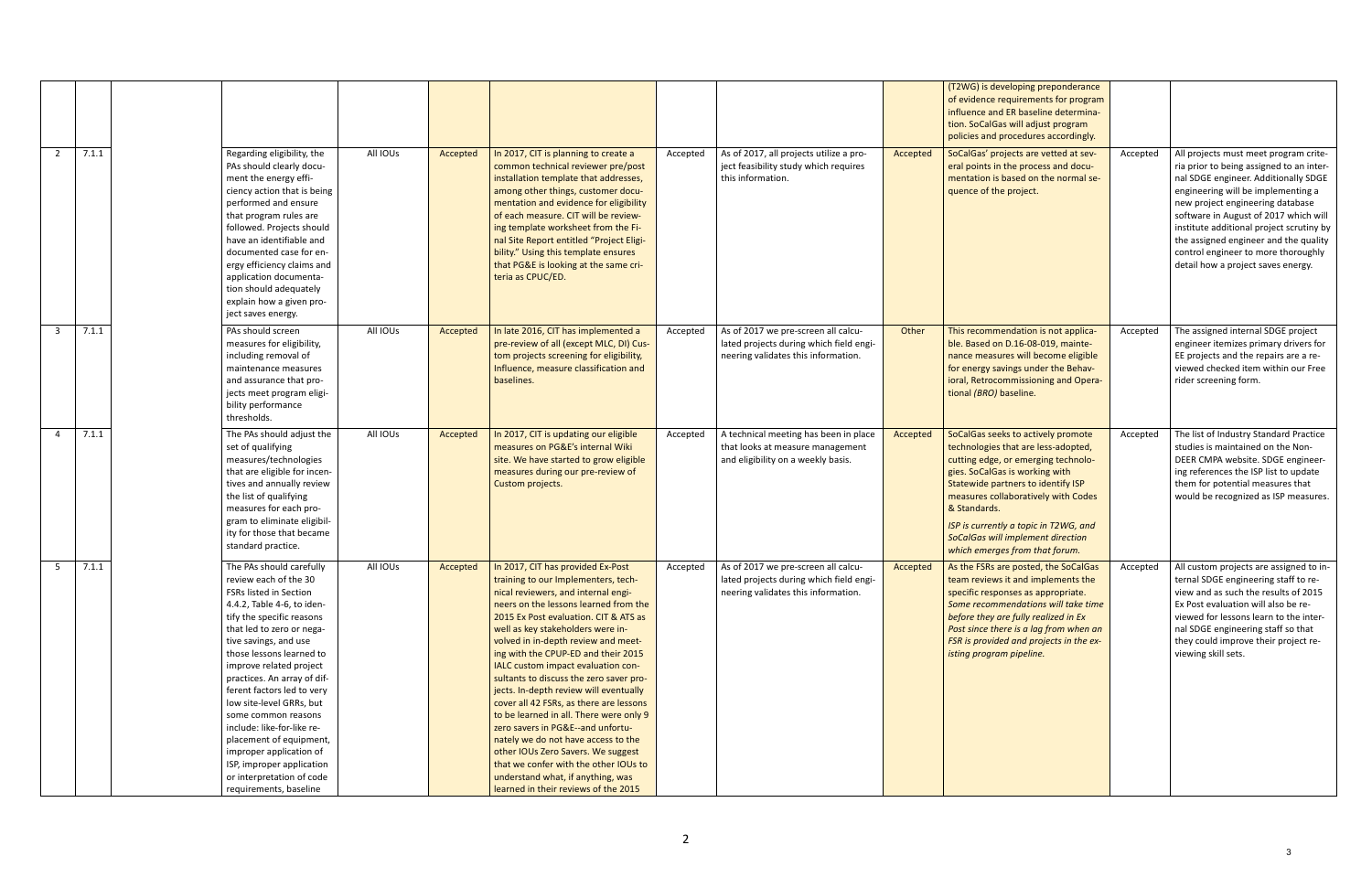|            |                                                                                                                          | specifications that do not<br>meet post-installation<br>service requirements and<br>conditions, calculations<br>that include errors, lack<br>of validation of equip-                                                                                                        |          |          | FSRs that could apply to our own cus-<br>tom projects.                                                                                                                                                                                                                                                                                                                                                                                                                                                                                                                                                                                                                                                                                                                                                                                                                                                                                                                                                                                                                                          |          |                                                                                                                                                                                                                                                                                                                                                                                                                                                                      |          |                                                                                                                                                                                                |          |                                                                                                                                                                                                                                                                                                                                                                              |
|------------|--------------------------------------------------------------------------------------------------------------------------|-----------------------------------------------------------------------------------------------------------------------------------------------------------------------------------------------------------------------------------------------------------------------------|----------|----------|-------------------------------------------------------------------------------------------------------------------------------------------------------------------------------------------------------------------------------------------------------------------------------------------------------------------------------------------------------------------------------------------------------------------------------------------------------------------------------------------------------------------------------------------------------------------------------------------------------------------------------------------------------------------------------------------------------------------------------------------------------------------------------------------------------------------------------------------------------------------------------------------------------------------------------------------------------------------------------------------------------------------------------------------------------------------------------------------------|----------|----------------------------------------------------------------------------------------------------------------------------------------------------------------------------------------------------------------------------------------------------------------------------------------------------------------------------------------------------------------------------------------------------------------------------------------------------------------------|----------|------------------------------------------------------------------------------------------------------------------------------------------------------------------------------------------------|----------|------------------------------------------------------------------------------------------------------------------------------------------------------------------------------------------------------------------------------------------------------------------------------------------------------------------------------------------------------------------------------|
|            |                                                                                                                          | ment specifications and<br>modeled performance,<br>and failure to apply the<br>non-regressive baseline<br>rule.                                                                                                                                                             |          |          |                                                                                                                                                                                                                                                                                                                                                                                                                                                                                                                                                                                                                                                                                                                                                                                                                                                                                                                                                                                                                                                                                                 |          |                                                                                                                                                                                                                                                                                                                                                                                                                                                                      |          |                                                                                                                                                                                                |          |                                                                                                                                                                                                                                                                                                                                                                              |
| 7.1.1<br>6 |                                                                                                                          | The PAs should make<br>greater efforts to address<br>the same types of pro-<br>jects that received low<br>GRRs in this evaluation,<br>given the significant<br>downward effect that<br>these projects had on the<br>resulting lifecycle ex-post<br>gross savings estimates. | All IOUs | Accepted | Since 2013, PG&E's EM&V team has<br>communicated to the custom team<br>on Ex Post lessons learned. CIT has<br>started quarterly meetings with our<br><b>EM&amp;V</b> team to address lessons<br>learned. As mentioned above, we pro-<br>vided training to our stakeholders on<br>lessons learned from the 2015 Ex Post<br>evaluation. There is a table in Appen-<br>dix D of the 2015 impact evaluation<br>that highlights projects that are sub-<br>ject to past EAR dispositions.                                                                                                                                                                                                                                                                                                                                                                                                                                                                                                                                                                                                             | Accepted | SCE has implemented enhanced QA<br>and QC elements related to custom-<br>ized projects. For QA, SCE utilizes<br>CPUC directives to document, opera-<br>tionalize, communicate, and train<br>stakeholders in updated requirements<br>that are aligned with the ex ante re-<br>view process. For QC, SCE has imple-<br>mented a checklist used for custom<br>projects that is used to catch common<br>errors during the project develop-<br>ment and review processes. | Accepted | SoCalGas will establish internal stake-<br>holder engagement to review the low<br>GRRs and ex-post gross savings esti-<br>mate and identify and implement ap-<br>propriate corrective actions. | Accepted | Since late 2016 SDGE EM&V team has<br>developed improved communication<br>process to communicate lessons<br>learned from the increased levels of<br>engagement from the Ex Post Com-<br>mission team and the 2015 Ex Post<br>evaluations.                                                                                                                                    |
| 7.1.1      | There were a number of<br>cases where ISP or<br>code-based baseline de-<br>termination rendered a<br>project ineligible. | The PA's project eligibility<br>treatment suggests that<br>the PA's internal commu-<br>nication and coordination<br>efforts for disseminating,<br>implementing and over-<br>seeing implementation of<br>CPUC guidance should be<br>improved.                                | All IOUs | Accepted | First, PG&E's EM&V team has commu-<br>nicated the evaluation findings to cus-<br>tom stakeholders at PG&E and its 3P<br>contractors via custom trainings and<br>internal communications. In addition,<br>PG&E is developing solutions to the<br>fixing the convoluted problems found,<br>including the following:<br>1. PG&E ISP/PD lead has been proac-<br>tively collaborating with the EAR team<br>regularly to perform ISP studies and<br>provided stakeholder trainings, lead-<br>ing statewide IUOs' effort in ISP inves-<br>tigations and sharing lessons learned;<br>2. We have discovered that the exist-<br>ing ISP guide authorized by CPUC is<br>insufficient in providing clear guid-<br>ance on ISP concept, purpose, or pro-<br>cess for various customer- or site-spe-<br>cific projects, and have actively pro-<br>posed and implemented solutions to<br>clarify convoluted issues on ISP, base-<br>line and influence;<br>3. PG&E staff has developed Project<br>Development protocol and trainings<br>to address the procedural and<br>knowledge gaps related to this issue. | Accepted | A bi-weekly meeting is in placed to<br>support these efforts and disseminate<br>the internally and externally to all<br>stakeholders.                                                                                                                                                                                                                                                                                                                                | Accepted | SoCalGas is updating training proce-<br>dures to include all implementers and<br>consultants who address custom pro-<br>ject eligibility.                                                      | Accepted | Given that SDGE's custom engineering<br>staff reviews 100% of all the custom<br>projects that come through the cus-<br>tom program, the communication on<br>CPUC guidance is consistently dissem-<br>inated to the entire staff of engineers<br>and those same engineers also partic-<br>ipate on the weekly calls with the<br>Commission to learn current CPUC<br>guidance. |
| 7.1.1<br>8 |                                                                                                                          | To improve project eligi-<br>bility screening the PAs<br>should ensure that in-<br>cented measures exceed<br>the ISP / code baseline.<br>As such, it is important                                                                                                           | All IOUs | Accepted | PG&E ISP/PD lead has: a) proactively<br>been collaborating with the EAR team<br>to perform ISP studies; b) provided<br>stakeholder trainings; c) leading<br>statewide IUOs' effort in ISP investiga-<br>tions; and d) sharing lessons learned.                                                                                                                                                                                                                                                                                                                                                                                                                                                                                                                                                                                                                                                                                                                                                                                                                                                  | Accepted | As of 2017 we pre-screen all calcu-<br>lated projects during which field engi-<br>neering validates this information.                                                                                                                                                                                                                                                                                                                                                | Accepted | SoCalGas agrees with this. ISP is cur-<br>rently a topic in T2WG, and SoCalGas<br>will implement direction that emerges<br>from that forum.                                                    | Accepted | SDGE engineers are aware of notifica-<br>tions of ISP and code baseline up-<br>dates from the Commission given that<br>they communicate and collaborate<br>with the CPUC ExAnte team on a                                                                                                                                                                                    |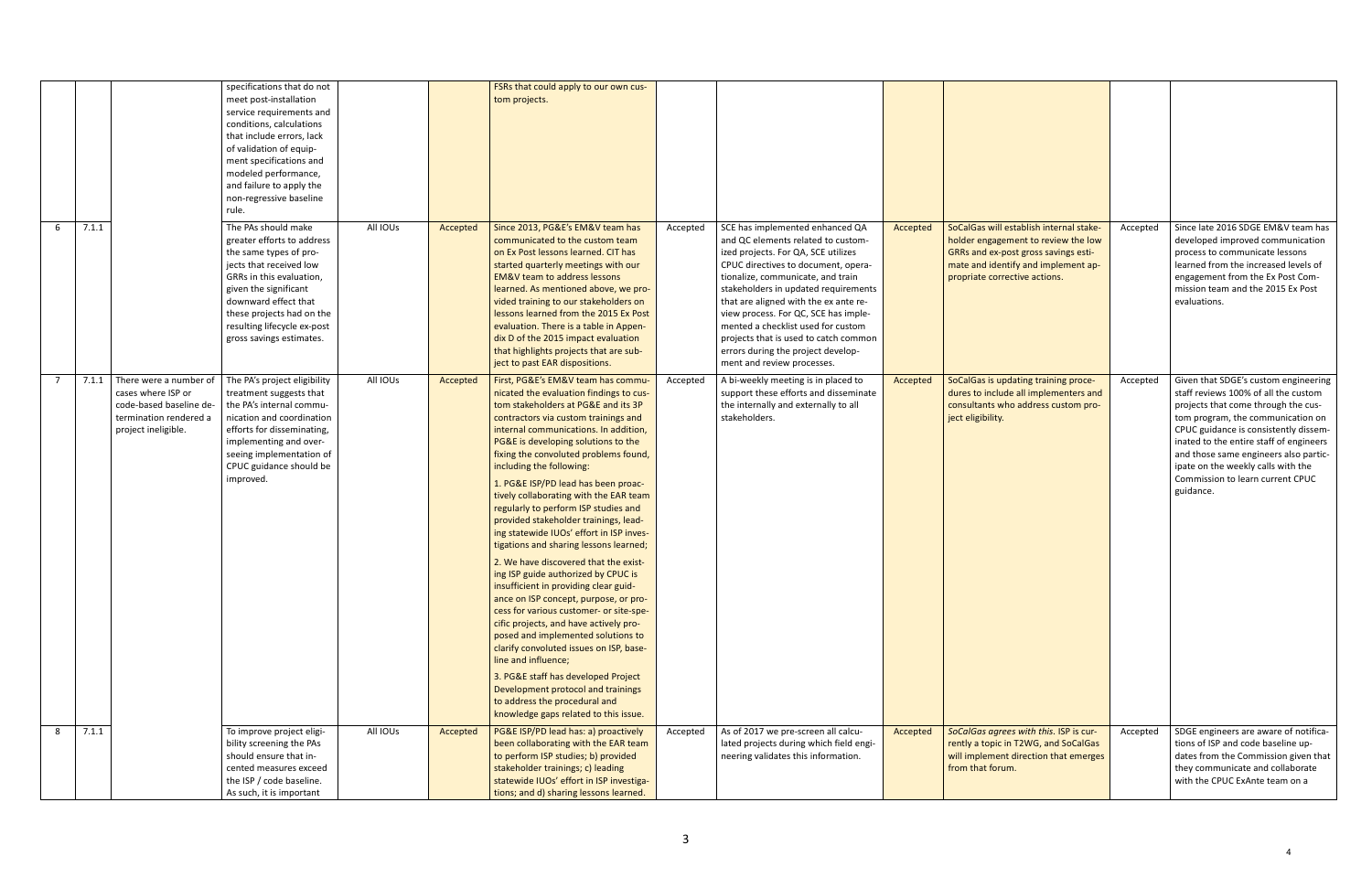|    |       | that the PAs spend ade-<br>quate time documenting<br>the appropriate project<br>type and project baseline<br>when establishing eligibil-<br>ity. The PAs should exam-<br>ine Appendix F, which in-<br>cludes a list of every pro-<br>ject where the evaluation<br>overturned the PA speci-<br>fied project type or base-<br>line type.                                                                                                                                                                                                                                                                                                                                                                                                                         |          |       | In addition, since 2016 PG&E has<br>added a QC screening of every cus-<br>tom project by the CIT. Finally, the CIT<br>and EE EM&V team will review in-<br>depth the findings in Appendix F of<br>the 2015 IALC report.                                                                                                                                                                                                                                                                                                                                                                                                                                                                                                                                                                                                                                                                                                                                                                                                                                                                                                                                                                                                                                                                                        |                                                                                                                                                                                                                                         |          |                                                                                                                                                                                                                                                                                                                                                                                 |       | weekly basis. Furthermore the recom-<br>mendation of reviewing the Appendix<br>F will also be reviewed by SDGE engi-<br>neers to further update their<br>knowledge based on the ExPost 2015<br>evaluations.                                                                                                                                                                                                                                                                                                                                                             |
|----|-------|----------------------------------------------------------------------------------------------------------------------------------------------------------------------------------------------------------------------------------------------------------------------------------------------------------------------------------------------------------------------------------------------------------------------------------------------------------------------------------------------------------------------------------------------------------------------------------------------------------------------------------------------------------------------------------------------------------------------------------------------------------------|----------|-------|---------------------------------------------------------------------------------------------------------------------------------------------------------------------------------------------------------------------------------------------------------------------------------------------------------------------------------------------------------------------------------------------------------------------------------------------------------------------------------------------------------------------------------------------------------------------------------------------------------------------------------------------------------------------------------------------------------------------------------------------------------------------------------------------------------------------------------------------------------------------------------------------------------------------------------------------------------------------------------------------------------------------------------------------------------------------------------------------------------------------------------------------------------------------------------------------------------------------------------------------------------------------------------------------------------------|-----------------------------------------------------------------------------------------------------------------------------------------------------------------------------------------------------------------------------------------|----------|---------------------------------------------------------------------------------------------------------------------------------------------------------------------------------------------------------------------------------------------------------------------------------------------------------------------------------------------------------------------------------|-------|-------------------------------------------------------------------------------------------------------------------------------------------------------------------------------------------------------------------------------------------------------------------------------------------------------------------------------------------------------------------------------------------------------------------------------------------------------------------------------------------------------------------------------------------------------------------------|
| 9  | 7.1.1 | ** PAs should push partic-<br>ipating customers to<br>higher levels of efficiency<br>in order to build in a sav-<br>ings buffer above<br>ISP/code/non-regressive<br>baselines and thereby<br>have greater assurance of<br>project eligibility and<br>achievement of ex-ante<br>saving claims.                                                                                                                                                                                                                                                                                                                                                                                                                                                                  | All IOUs | Other | PG&E heavily advocates for energy ef-<br>ficiency measures above<br>ISP/code/baseline with its various cus-<br>tomer touchpoints including the use<br>of strategic account managers, energy<br>efficiency marketing campaigns, and<br>3P vendors who actively recruit cus-<br>tomers for custom projects. PG&E has<br>adopted actions that provide for a) In-<br>centives that improves the cost-effec-<br>tiveness and increases the attractive-<br>ness of the EE option; b) Validation of<br>technical aspects and energy savings<br>by PG&E engineering and its consult-<br>ants; c) Endorsement of vendor<br>claims for the EE option; and d) pro-<br>motion of vendor stocking of more EE<br>equipment and market effects. Im-<br>pact evaluations focus mostly on the<br>effect of the EE monetary incentive as<br>the other impact of the PG&E inter-<br>ventions are harder to assess. This<br>can lead to underestimation of the<br>impact of PG&E's interventions. PG&E<br>EE EM&V team has continuously ad-<br>vocated for a review of the methods<br>used to assess the impact of all the<br>PG&E interventions. We welcome fur-<br>ther collaboration to that effect so<br>that future programs can optimize the<br>mix of their offerings for maximum in-<br>cremental EE uptake by customers. | Higher "targeted" incentive category<br>Accepted<br>which pays a higher incentive rate to<br>push deeper saving measures. SCE<br>also offers a Comprehensive Bonus<br>for projects with deeper integrated<br>savings across categories. | Accepted | SoCalGas agrees and this recommen-<br>dation is consistent with current<br>SoCalGas' best practice where appli-<br>cable. SoCalGas is updating training<br>procedures to include all implement-<br>ers and consultants who address cus-<br>tom project eligibility. ISP is currently<br>a topic in T2WG, and SoCalGas will<br>implement and train on direction that<br>emerges. | Other | Since 2015 SDGE custom program has<br>restructured its approach by assigning<br>an internal engineer early in the cus-<br>tom project process to facilitate early<br>engagement with the customer, to<br>ensure that the energy efficiency<br>measures discussed for the perspec-<br>tive project have the best potential<br>for deeper energy savings.                                                                                                                                                                                                                 |
| 10 | 7.1.2 | For the majority of pro-<br>PAs should continue to<br>jects included in the<br>review and improve im-<br>evaluation gross impact<br>pact methods and mod-<br>sample the ex-post eval-<br>els through review of<br>uation used a different<br>evaluation results, indus-<br>model or adjusted the<br>try best practices, and<br>PA ex-ante model. Fur-<br>collaboration with the<br>thermore, the evalua-<br>CPUC's ex-ante review<br>tors used different in-<br>process. The PAs and<br>puts and assumptions<br>their subcontractors<br>for the majority of pro-<br>should review the meth-<br>jects in the sample. In<br>ods and models used in<br>some cases, the PA did<br>this evaluation for pro-<br>not properly take into<br>jects that were identified | All IOUs | Other | PG&E staff has developed a multi-<br>pronged approach to the improve-<br>ment of savings estimation methods<br>and models. Through the develop-<br>ment of a centralized and streamlined<br>review process, projects are screened<br>for pre-selected criteria based on<br>feedback in prior Impact Evaluations<br>and more specifically, Project Devel-<br>opment protocol and trainings to ad-<br>dress the procedural and knowledge<br>gaps related to this issue.                                                                                                                                                                                                                                                                                                                                                                                                                                                                                                                                                                                                                                                                                                                                                                                                                                         | A comprehensive training has been<br>Accepted<br>developed for delivery channels to<br>address these issues.                                                                                                                            | Accepted | This recommendation is consistent<br>with current SoCalGas' best practice.<br>SoCalGas continues to work with<br>CPUC's ex ante review process on<br>modeling approaches; SoCalGas also<br>works with the ex post team to pro-<br>vide comments as the process is on-<br>going.                                                                                                 | Other | Once again, all projects that are sub-<br>mitted to the custom program within<br>SDGE are reviewed 100% by assigned<br>internal SDGE engineers. In turn when<br>a project has an associated third-<br>party implementer, the project associ-<br>ated to that third-party implementer<br>is submitted to our internal engineers<br>for review and our internal SDGE en-<br>gineer shares ExAnte and ExPost guid-<br>ance with that third-party program<br>participant, thus educating them on<br>the updated CPUC guidance which<br>may have resulted in reduced savings |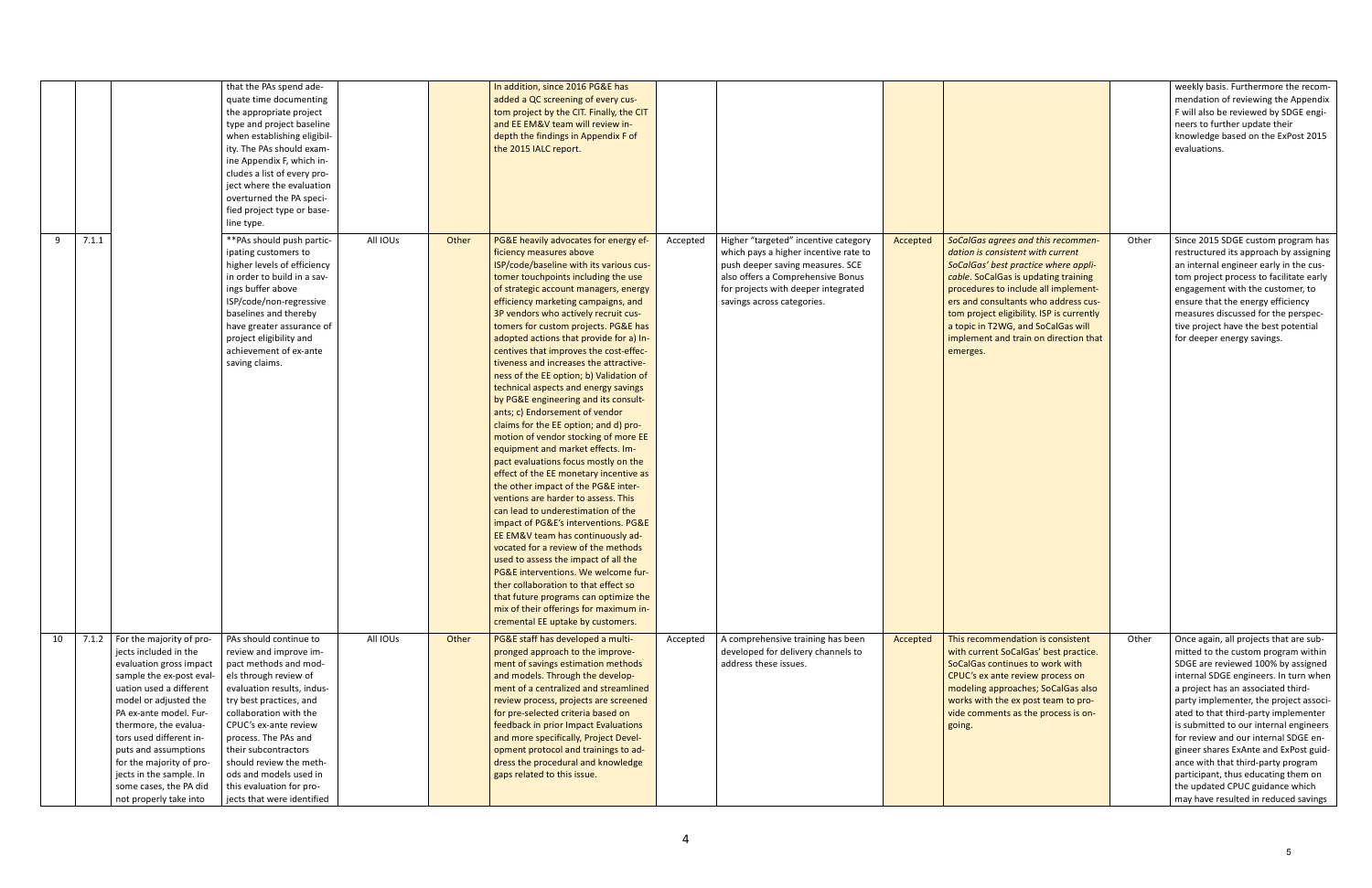| account key factors that<br>may impact the savings<br>such as weather/sea-<br>sonality/production nor-<br>malization. Generally,<br>models needed to be<br>adjusted because the<br>PAs did not properly ac-<br>count for CPUC policy<br>and guidance, previous<br>EAR guidance, and<br>standard evaluation<br>practices. | as needing improvements<br>to ex-ante calculation ap-<br>proaches. PAs should<br>continue to improve their<br>modeling approaches<br>through systematic re-<br>view and assessment of<br>approaches developed<br>and used internally, by<br>third parties, by profes-<br>sional organizations, and<br>by programs in other ju-<br>risdictions. CPUC guide-<br>lines should be followed,<br>including the estimation<br>of savings when non-IOU<br>supplied energy sources<br>are used, such as per-<br>forming hourly net grid<br>impact analysis. In addi-<br>tion, the PAs should con-<br>tinue to work closely and<br>collaboratively with the<br>CPUC's ex-ante review<br>process to assess and<br>agree on modeling ap-<br>proaches based on the<br>results of ex-post evalua-<br>tion and ongoing ex-ante<br>review. |          |                                                                                                                                                                                                                                                                                                                                                                                                                                                                                                                                                                                                                                                                                                                                                                                                                                                                                                                                           |          |                                                                                                                                 |          |                                                                                                                                                                                                                    |          | for the projects they are submitting.<br>Most importantly to the updating and<br>re-educating process is that our inter-<br>nal SDGE engineers are actively moni-<br>toring and applying revisions to the<br>projects that are submitted to the<br>custom program under the basis of<br>updated and current direction of the<br>CPUC ExAnte and ExPost commission<br>departments.                                      |
|--------------------------------------------------------------------------------------------------------------------------------------------------------------------------------------------------------------------------------------------------------------------------------------------------------------------------|----------------------------------------------------------------------------------------------------------------------------------------------------------------------------------------------------------------------------------------------------------------------------------------------------------------------------------------------------------------------------------------------------------------------------------------------------------------------------------------------------------------------------------------------------------------------------------------------------------------------------------------------------------------------------------------------------------------------------------------------------------------------------------------------------------------------------|----------|-------------------------------------------------------------------------------------------------------------------------------------------------------------------------------------------------------------------------------------------------------------------------------------------------------------------------------------------------------------------------------------------------------------------------------------------------------------------------------------------------------------------------------------------------------------------------------------------------------------------------------------------------------------------------------------------------------------------------------------------------------------------------------------------------------------------------------------------------------------------------------------------------------------------------------------------|----------|---------------------------------------------------------------------------------------------------------------------------------|----------|--------------------------------------------------------------------------------------------------------------------------------------------------------------------------------------------------------------------|----------|------------------------------------------------------------------------------------------------------------------------------------------------------------------------------------------------------------------------------------------------------------------------------------------------------------------------------------------------------------------------------------------------------------------------|
| 7.1.2<br>11                                                                                                                                                                                                                                                                                                              | All IOUs<br>The evaluation team rec-<br>ommends that the PAs<br>provide their implement-<br>ers and/or customers<br>with the most current,<br>standardized or CPUC-ap-<br>proved calculation tools.<br>Calculations should be<br>developed using proven<br>tools.                                                                                                                                                                                                                                                                                                                                                                                                                                                                                                                                                          | Accepted | PG&E is utilizing a media Wiki system<br>to help organize the approved stand-<br>ard tools and communicate correct<br>tools and versions. For example, when<br>"Steam Trap" is searched, the page<br>for the steam trap tool will pop up.<br>The page contains the SoCalGas ap-<br>proved steam trap tool, the disposi-<br>tions, and notes on the measure sun-<br>set schedules. In Q2 2016, PG&E also<br>created a Standard Calculations and<br>Tools Committee, which is broken into<br>9 groups; Boilers/Steam Generators,<br>Compressed Air, Data Centers, HVAC,<br>Lighting, Petroleum, Pumping Sys-<br>tems, Refrigeration, and Wa-<br>ter/Wastewater Treatment. Each<br>group has a lead field engineer and<br>lead ATS engineer assigned who are in<br>charge of identifying needs for addi-<br>tional standardized tools, maintaining<br>existing tools, and ensuring uniform<br>calculation methodology in their seg-<br>ment. | Accepted | All approved tools are listed in SCE<br>Calculated Guidelines and/or are inte-<br>grated into SCE's online application<br>tool. | Accepted | This recommendation is consistent<br>with current SoCalGas' best practice.<br>Every 3-5 years, SoCalGas has per-<br>formed a tools review and ensures<br>implementers are aware of the cur-<br>rent tool location. | Accepted | SDGE continues to offer workshops at<br>our Energy Innovation Center on<br>"Tools and Tips for Estimating Energy<br>Efficiency Seminar" twice per year for<br>contractors/customers/engineers. The<br>workshop discusses common tools<br>used for energy savings evaluation<br>and provides some example calcula-<br>tions. The presentation is continually<br>updated using current analysis tools<br>and procedures. |
| 7.1.2<br>12                                                                                                                                                                                                                                                                                                              | All IOUs<br>Further, the PAs should<br>include in each applica-<br>tion file the live, un-<br>locked, non-password                                                                                                                                                                                                                                                                                                                                                                                                                                                                                                                                                                                                                                                                                                         | Accepted | From Q4 2015-Q3 2016, PG&E CIT<br>verified that calculations were live,<br>and spreadsheets were not locked                                                                                                                                                                                                                                                                                                                                                                                                                                                                                                                                                                                                                                                                                                                                                                                                                               | Other    | This is already a requirement for the<br>SCE program based on the Calculated<br>Guidelines.                                     | Accepted | This recommendation is consistent<br>with current SoCalGas' best practice.                                                                                                                                         | Accepted | SDGE engineers have been providing<br>live and unlocked non-password pro-<br>tected spreadsheet models since Q3<br>of 2015. We will continue to provide                                                                                                                                                                                                                                                                |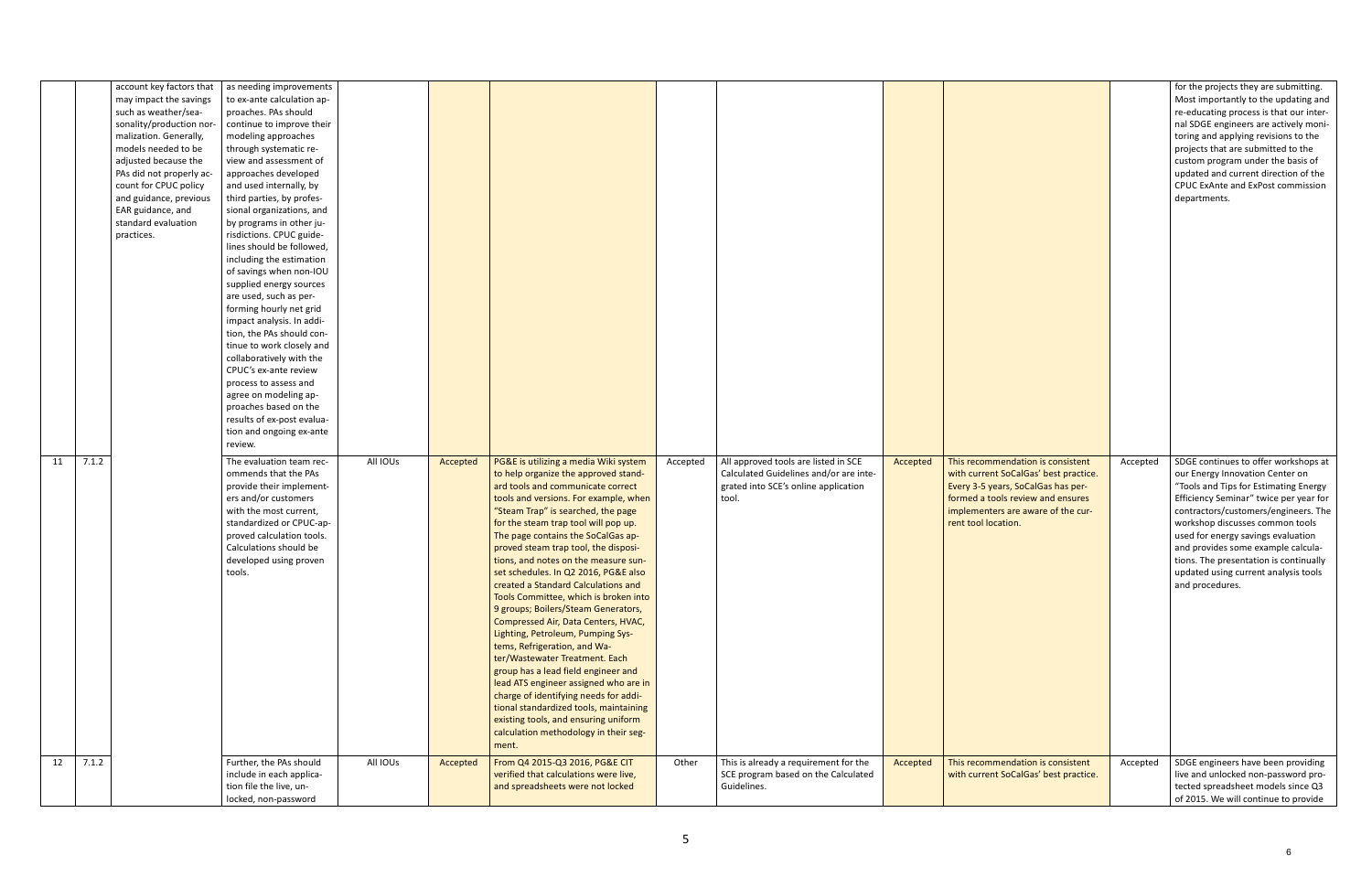|             | protected spreadsheet        |          |          | prior to assigning pre-installation re-                                      |          |                                          |          |                                        |          | the need unlocked models and inputs                                          |
|-------------|------------------------------|----------|----------|------------------------------------------------------------------------------|----------|------------------------------------------|----------|----------------------------------------|----------|------------------------------------------------------------------------------|
|             | models. The PAs should       |          |          | view projects to technical reviewers.                                        |          |                                          |          |                                        |          | and outputs for the custom projects                                          |
|             | ensure the final model is    |          |          | Now the check is done by the tech-                                           |          |                                          |          |                                        |          | that SDGE engineers review.                                                  |
|             | stored in each file and      |          |          | nical reviewers when they begin their                                        |          |                                          |          |                                        |          |                                                                              |
|             | record key model inputs      |          |          | review.                                                                      |          |                                          |          |                                        |          |                                                                              |
|             | and outputs, docu-           |          |          |                                                                              |          |                                          |          |                                        |          |                                                                              |
|             | mented using data or ob-     |          |          |                                                                              |          |                                          |          |                                        |          |                                                                              |
|             | served conditions.           |          |          |                                                                              |          |                                          |          |                                        |          |                                                                              |
| 7.1.2<br>13 | PAs should carefully re-     | All IOUs | Accepted | PG&E sends all custom projects for                                           | Accepted | SCE has a two-tier technical review on   | Accepted | This recommendation is consistent      | Accepted | Custom projects that are incentivized                                        |
|             | view ex-ante savings         |          |          | pre and post installation review to                                          |          | all calculated projects. SCE Field Engi- |          | with current SoCalGas' best practice.  |          | by SDGE are assigned to a separate in-                                       |
|             | claims, inputs, and calcu-   |          |          | technical reviewers.                                                         |          | neering is the first tier, and we have   |          |                                        |          | ternal SDGE engineer who is responsi-                                        |
|             | lation methods. Ex-ante      |          |          |                                                                              |          | independent third parties that evalu-    |          |                                        |          | ble and accountable for the analysis                                         |
|             | savings estimates and cal-   |          |          |                                                                              |          |                                          |          |                                        |          | performed on the assigned project.                                           |
|             | culation methods should      |          |          |                                                                              |          | ate the projects as tier 2.              |          |                                        |          |                                                                              |
|             |                              |          |          |                                                                              |          |                                          |          |                                        |          | There is also a separate Quality Con-                                        |
|             | be more thoroughly re-       |          |          |                                                                              |          |                                          |          |                                        |          | trol senior engineer who reviews the                                         |
|             | viewed and approved by       |          |          |                                                                              |          |                                          |          |                                        |          | project results that the assigned pro-                                       |
|             | PA technical staff prior to  |          |          |                                                                              |          |                                          |          |                                        |          | ject engineer submitted. This process                                        |
|             | finalization of incentives   |          |          |                                                                              |          |                                          |          |                                        |          | ensures there are checks and bal-                                            |
|             | and savings claims. These    |          |          |                                                                              |          |                                          |          |                                        |          | ances in the review and is performed                                         |
|             | reviews by knowledgea-       |          |          |                                                                              |          |                                          |          |                                        |          | on 100% of our custom projects that                                          |
|             | ble technical staff can      |          |          |                                                                              |          |                                          |          |                                        |          | are incentivized by the program.                                             |
|             | help ensure reliable and     |          |          |                                                                              |          |                                          |          |                                        |          |                                                                              |
|             | accurate impact estima-      |          |          |                                                                              |          |                                          |          |                                        |          |                                                                              |
|             | tion.                        |          |          |                                                                              |          |                                          |          |                                        |          |                                                                              |
| 7.1.2<br>14 | PAs should conduct peri-     | All IOUs | Accepted | Beginning Q4 2015, CIT began per-                                            | Accepted | SCE has a two-tier technical review on   | Accepted | SoCalGas continuously evaluates its    | Accepted | As stated in the question above with                                         |
|             | odic due diligence to en-    |          |          | forming policy reviews on all pre-in-                                        |          | all calculated projects. SCE Field Engi- |          | calculated program. The results in-    |          | regard to SDGE's custom engineering                                          |
|             | sure programs adhere to      |          |          | stallation projects prior to technical                                       |          | neering is the first tier, and we have   |          | form program process improvements.     |          | practices, the projects that come                                            |
|             | PA and CPUC impact esti-     |          |          | review assignment. The eligibility re-                                       |          | independent third parties that evalu-    |          | SoCalGas has increased project scru-   |          | through the custom programs either                                           |
|             | mation policies, guide-      |          |          | view previously focused on rulebook                                          |          | ate the projects as tier 2.              |          | tiny by pulling in stakeholders to ex- |          | originating from self-sponsoring cus-                                        |
|             | lines, and best practices.   |          |          | compliance, with a format that ena-                                          |          |                                          |          | amine and inform project develop-      |          | tomers or third-party implementers                                           |
|             | Given the multitude of       |          |          | bled quickly flagging possible issues                                        |          |                                          |          | ment throughout the process.           |          | all get assigned to internal SDGE engi-                                      |
|             | non-utility and utility pro- |          |          | for technical reviewers to follow up                                         |          |                                          |          |                                        |          | neers for review and are then vali-                                          |
|             | grams, the PAs should        |          |          | on. In Q3 2016, reviews expanded in                                          |          |                                          |          |                                        |          | dated by a separate SDGE senior qual-                                        |
|             | consider interventions       |          |          | scope by allocating additional time for                                      |          |                                          |          |                                        |          | ity control engineer to ensure that the                                      |
|             | such as increased training   |          |          | CIT to push back on project develop-                                         |          |                                          |          |                                        |          | projects are reviewed thoroughly and                                         |
|             | and project scrutiny to      |          |          | ers on persisting issues of baseline se-                                     |          |                                          |          |                                        |          | calculated appropriately. The entire                                         |
|             |                              |          |          |                                                                              |          |                                          |          |                                        |          |                                                                              |
|             | ensure the most accurate     |          |          | lection, measure type, and influence.<br>Review findings are attached in the |          |                                          |          |                                        |          | SDGE engineering department partici-<br>pates and collaborates with both the |
|             | savings claims consistent    |          |          |                                                                              |          |                                          |          |                                        |          |                                                                              |
|             | with eligibility, baseline   |          |          | project files and documented in the                                          |          |                                          |          |                                        |          | Commission ExAnte and ExPost group,                                          |
|             | and program rules. In ad-    |          |          | Wiki. For example, an industrial                                             |          |                                          |          |                                        |          | in an effort to continual improve and                                        |
|             | dition, the PAs should       |          |          | wastewater VFD project was rejected                                          |          |                                          |          |                                        |          | update our engineering practices, this                                       |
|             | continue to work collabo-    |          |          | during CIT review in Q1 2017, and ad-                                        |          |                                          |          |                                        |          | has been the practice since 2015.                                            |
|             | ratively with the CPUC's     |          |          | ditional notes were added in the sec-                                        |          |                                          |          |                                        |          |                                                                              |
|             | ex-ante review process       |          |          | tion about "SCE's Wastewater Treat-                                          |          |                                          |          |                                        |          |                                                                              |
|             | and look for ways to lev-    |          |          | ment Plant Pumps VFD" study high-                                            |          |                                          |          |                                        |          |                                                                              |
|             | erage lessons learned        |          |          | lighting that industrial customers                                           |          |                                          |          |                                        |          |                                                                              |
|             | from that process to im-     |          |          | were included in that study's scope.                                         |          |                                          |          |                                        |          |                                                                              |
|             | plement their own inter-     |          |          | Project reviews and dispositions are                                         |          |                                          |          |                                        |          |                                                                              |
|             | nal ex-ante review of        |          |          | searchable in the wiki and available to                                      |          |                                          |          |                                        |          |                                                                              |
|             | third party programs.        |          |          | PG&E project developers and Tech-                                            |          |                                          |          |                                        |          |                                                                              |
|             |                              |          |          | nical Reviewers. Third party imple-                                          |          |                                          |          |                                        |          |                                                                              |
|             |                              |          |          | menters currently do not have wiki                                           |          |                                          |          |                                        |          |                                                                              |
|             |                              |          |          | access, and the current work around                                          |          |                                          |          |                                        |          |                                                                              |
|             |                              |          |          | is to send pdf copies of content.                                            |          |                                          |          |                                        |          |                                                                              |
| 7.1.2<br>15 | ** The PAs should priori-    | All IOUs | Accepted | CIT provided M&V training in June                                            | Accepted | SCE already has a multi-tiered ap-       | Accepted | SoCalGas develops M&V plans for all    | Accepted | Since 2016, the number of projects                                           |
|             | tize M&V reviews for all     |          |          | 2016, outlining Commission staff                                             |          | proach to project rigor depending on     |          | large projects over 200,000 therms. In |          | that have associated M&V require-                                            |
|             | large projects. Based on     |          |          | M&V guidance. In Q4 2016, for larger                                         |          | size. >100,000kWh already receive full   |          |                                        |          | ments to support the savings claim                                           |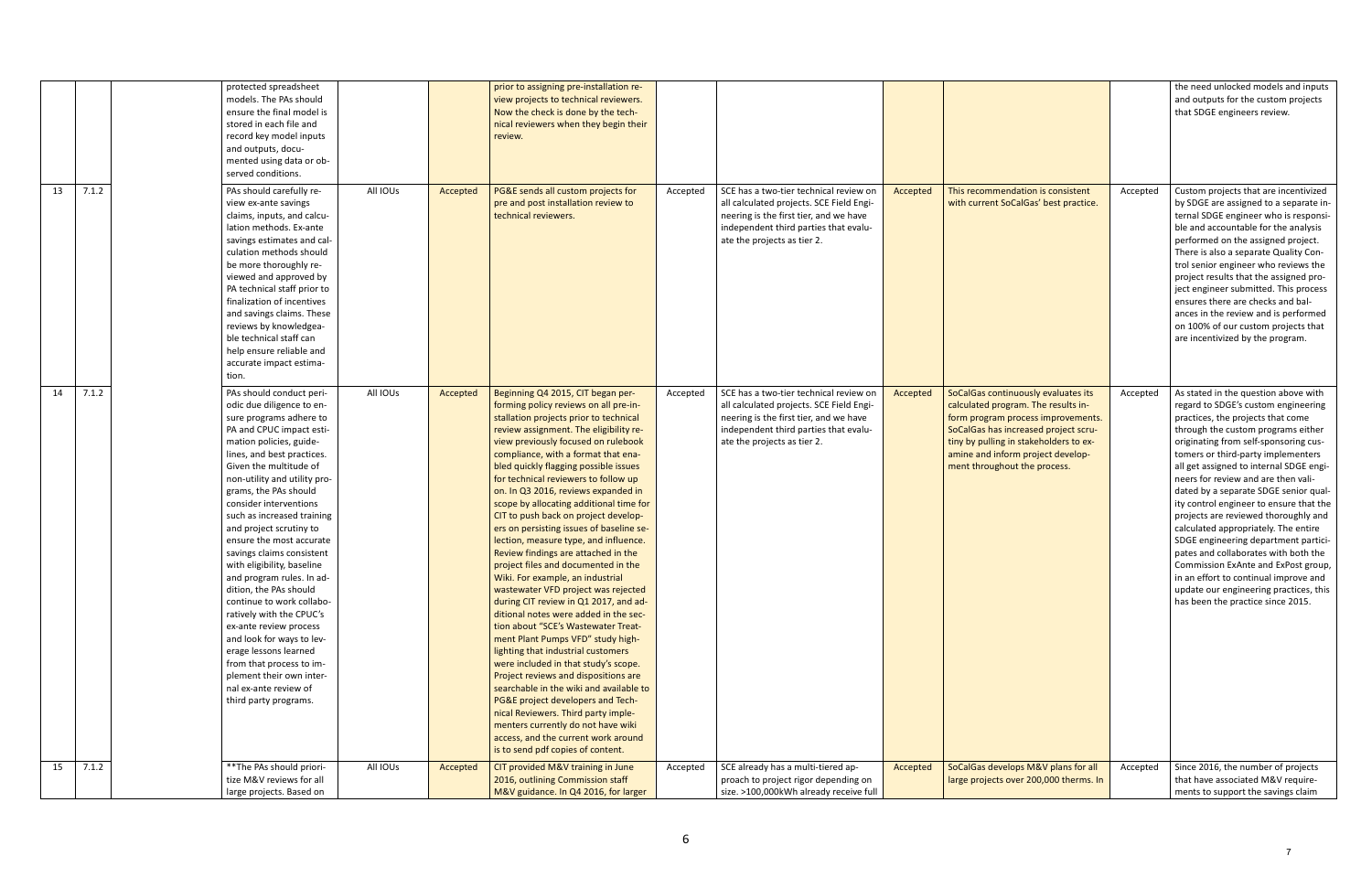|    |       | the distribution of cus-<br>tom projects by size ob-<br>served in 2015 a census<br>of large projects in strata<br>1-3 ranges by PA from<br>just a handful or projects<br>to less than 50, and rep-<br>resents roughly 40 to 60<br>percent of ex-ante sav-<br>ings claims. The purpose<br>would be to ensure that<br>CPUC M&V standards are<br>being met for the treat-<br>ment and documentation<br>of program ex-ante sav-<br>ings. This would reduce<br>risk to ex-ante claims, and<br>should focus on proper<br>baseline documentation,<br>appropriate eligibility<br>screening, CPUC-ap-<br>proved M&V planning<br>and implementation, and<br>the development of ro-<br>bust and accurate savings<br>estimation models and<br>results.                                                                                             |          |          | projects (> \$200,000 in incentives),<br>CIT implemented a post-QA/QC re-<br>view which includes M&V checks - in-<br>cluding measurement points, meas-<br>urement period, measurement inter-<br>val, measurement equipment, system<br>diagrams and discussion of measure-<br>ment equipment accuracy & uncer-<br>tainty. CIT policy reviews address<br>baseline selection for all project sizes<br>during pre-installation review. |          | rigor.                                                                                                                                                                                                                                                                                                                                                                                                                                                                                                                                                                                                                                                                                                                                                                                                                                                                                                                                                                                                                                                                                                                                                 |          | addition, SoCalGas has a tiered Instal-<br>lation Review (IR), which is a meas-<br>urement and verification process for<br>projects saving less than 200,000<br>therms.                                                                                                                                                                                                                                                                                                                                                                                                                                                                 |          | have increased in the custom program<br>offerings. SDGE will continue to sup-<br>port improved M&V requirements for<br>large scale project in an effort to sup-<br>port the projects savings claims. |
|----|-------|----------------------------------------------------------------------------------------------------------------------------------------------------------------------------------------------------------------------------------------------------------------------------------------------------------------------------------------------------------------------------------------------------------------------------------------------------------------------------------------------------------------------------------------------------------------------------------------------------------------------------------------------------------------------------------------------------------------------------------------------------------------------------------------------------------------------------------------|----------|----------|------------------------------------------------------------------------------------------------------------------------------------------------------------------------------------------------------------------------------------------------------------------------------------------------------------------------------------------------------------------------------------------------------------------------------------|----------|--------------------------------------------------------------------------------------------------------------------------------------------------------------------------------------------------------------------------------------------------------------------------------------------------------------------------------------------------------------------------------------------------------------------------------------------------------------------------------------------------------------------------------------------------------------------------------------------------------------------------------------------------------------------------------------------------------------------------------------------------------------------------------------------------------------------------------------------------------------------------------------------------------------------------------------------------------------------------------------------------------------------------------------------------------------------------------------------------------------------------------------------------------|----------|-----------------------------------------------------------------------------------------------------------------------------------------------------------------------------------------------------------------------------------------------------------------------------------------------------------------------------------------------------------------------------------------------------------------------------------------------------------------------------------------------------------------------------------------------------------------------------------------------------------------------------------------|----------|------------------------------------------------------------------------------------------------------------------------------------------------------------------------------------------------------|
| 16 | 7.1.2 | **For certain applica-<br>tions, such as where the<br>baseline is represented<br>by the pre-existing equip-<br>ment and pre- to post- in-<br>stallation conditions are<br>stable, PA use of an IP-<br>MVP Option B or C re-<br>gression model may be<br>preferable to other calcu-<br>lation- based approaches.<br>Regression models<br>should also account for<br>all non-routine adjust-<br>ments, as facilities often<br>undergo changes unre-<br>lated to program effi-<br>ciency-based improve-<br>ments, and savings esti-<br>mates should be normal-<br>ized for production and<br>weather differences. It is<br>also critical that the<br>measure- impacted ac-<br>counts be properly identi-<br>fied and used in regres-<br>sion models. Regressions<br>may serve to better<br>bound the savings and<br>may also be used as a | All IOUs | Accepted | These comments have been added to<br>the PGE wiki page on regressions.                                                                                                                                                                                                                                                                                                                                                             | Accepted | As part of the SCE technical review<br>process, when appropriate and neces-<br>sary, it is normal practice to request<br>applicants to normalize regression<br>models for weather and/or produc-<br>tion data. For those projects that uti-<br>lize a statistical model to estimate en-<br>ergy savings impacts, SCE will con-<br>tinue to review the appropriate met-<br>rics to determine the level of uncer-<br>tainty (i.e. an R squared value be 0.7<br>or greater).<br>The duration of post retrofit data col-<br>lection period are generally tiered by<br>the level of savings and calculation<br>methodology adopted. These periods<br>are typically a PA approved and de-<br>fined based on the nature of the en-<br>ergy efficiency measure (EEM) with<br>durations lasting from a minimum of<br>1-2 week, for low impact, constant<br>load or low variance measures and up<br>to 2-6 months or a 1 year for high im-<br>pact, variable load, or high variability<br>measures.<br>Interval data is highly dependent on<br>the nature of the EEM and expected<br>variance. When appropriate and nec-<br>essary, daily, hourly and sub-hourly | Accepted | When applicable, SoCalGas prefers to<br>use IPMVP Option A and B for com-<br>mercial and industrial custom pro-<br>jects. SoCalGas typically accounts for<br>non-routine adjustments and assump-<br>tion inaccuracies in our post-installa-<br>tion analysis. SoCalGas often finds<br>Option C difficult to implement in<br>practice for commercial and industrial<br>production facilities due to the addi-<br>tional variable of "need for utilities"<br>at any particular point in time. This is<br>often difficult to account for without<br>customer making capital-intensive in-<br>vestments in measurement infrastruc-<br>ture. | Accepted | These comments have been dissemi-<br>nated to the entire SDGE engineering<br>staff and will be utilized as part of<br>their updated knowledge of operation<br>pertaining to CPUC guidance.           |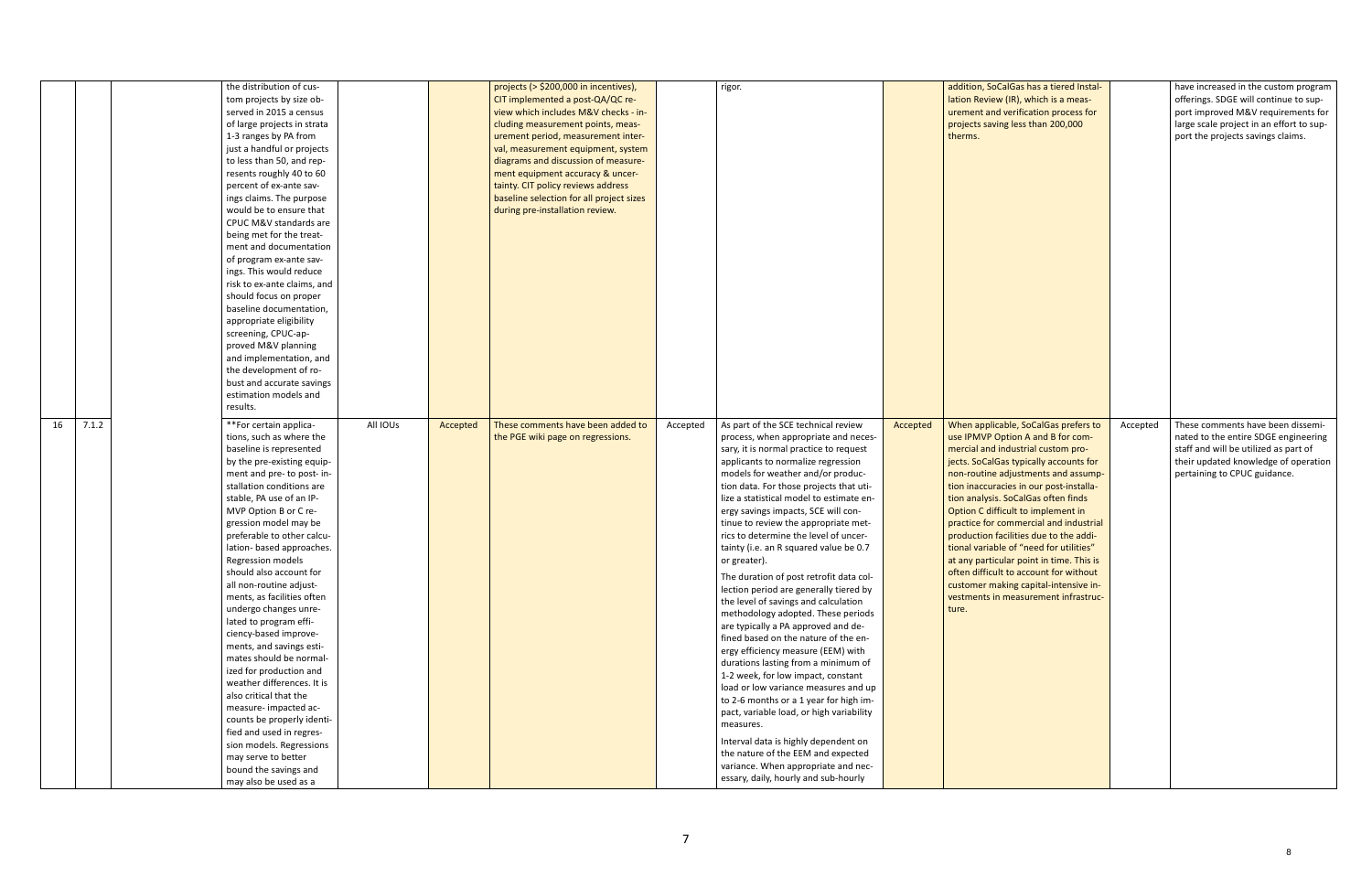|    |       |                                                                                                                                    | sanity check of results de-<br>rived using other calcula-                                                                                                                                                                                                                                                                              |          |          |                                                                                                                                                                                                                                                                                                                                                                                                                                                                                                                |          | data points have been collected to<br>characterize existing conditions of                                                                        |          |                                                                                                                                                                                                                                          |          |                                                                                                                                                                                                                                        |
|----|-------|------------------------------------------------------------------------------------------------------------------------------------|----------------------------------------------------------------------------------------------------------------------------------------------------------------------------------------------------------------------------------------------------------------------------------------------------------------------------------------|----------|----------|----------------------------------------------------------------------------------------------------------------------------------------------------------------------------------------------------------------------------------------------------------------------------------------------------------------------------------------------------------------------------------------------------------------------------------------------------------------------------------------------------------------|----------|--------------------------------------------------------------------------------------------------------------------------------------------------|----------|------------------------------------------------------------------------------------------------------------------------------------------------------------------------------------------------------------------------------------------|----------|----------------------------------------------------------------------------------------------------------------------------------------------------------------------------------------------------------------------------------------|
|    |       |                                                                                                                                    | tion approaches.                                                                                                                                                                                                                                                                                                                       |          |          |                                                                                                                                                                                                                                                                                                                                                                                                                                                                                                                |          | projects.                                                                                                                                        |          |                                                                                                                                                                                                                                          |          |                                                                                                                                                                                                                                        |
|    |       |                                                                                                                                    | • ** Regression models<br>should be informed by<br>longer duration trend<br>data whenever feasi-<br>ble.                                                                                                                                                                                                                               |          |          |                                                                                                                                                                                                                                                                                                                                                                                                                                                                                                                |          |                                                                                                                                                  | Accepted | SoCalGas attempts to get 1-3 years of<br>pre-installation data and at least 3<br>months of gas assumptions post-in-<br>stallation data.                                                                                                  |          |                                                                                                                                                                                                                                        |
|    |       |                                                                                                                                    | • **For regression mod-<br>els involving both en-<br>ergy consumption data<br>and production data<br>(i.e., energy intensity),<br>a variety of models<br>should be attempted<br>using differing time in-<br>tervals, such as daily<br>versus hourly, in order<br>to identify model-<br>based estimates with<br>the best fit regression |          |          |                                                                                                                                                                                                                                                                                                                                                                                                                                                                                                                |          |                                                                                                                                                  | Accepted | SoCalGas agrees and it should be<br>based on the engineer's discretion,<br>project applicability, and appropriate<br>use of program funds.                                                                                               |          |                                                                                                                                                                                                                                        |
|    |       |                                                                                                                                    | curve.<br>• **Where regression<br>models are used the R<br>squared values should<br>be 0.70 or higher and<br>the CV(RMSE) values<br>should be lower than<br>15 to 20%.                                                                                                                                                                 |          |          |                                                                                                                                                                                                                                                                                                                                                                                                                                                                                                                |          |                                                                                                                                                  | Accepted | SoCalGas agrees that it is preferable<br>to have statistically robust values.                                                                                                                                                            |          |                                                                                                                                                                                                                                        |
| 17 | 7.1.2 |                                                                                                                                    | **For NRNC whole-build-<br>ing projects the PAs<br>should use the non-com-<br>pliance mode to estimate<br>savings and compliance<br>mode to demonstrate<br>project eligibility.                                                                                                                                                        | All IOUs | Accepted | This has been a PG&E requirement<br>since Q3 2016.                                                                                                                                                                                                                                                                                                                                                                                                                                                             | Accepted | See attachment, "Whole Building Ap-<br>proach-Calculation Guidelines."                                                                           | Accepted | Along with the statewide Savings by<br>Design team, SoCalGas is in the pro-<br>cess of reviewing the use of an energy<br>usage intensity (EUI) model, which<br>will incorporate the non-compliance<br>mode and compliance mode.          | Accepted | This has been a SDGE requirement<br>since Q3 of 2016.                                                                                                                                                                                  |
| 18 | 7.1.2 |                                                                                                                                    | ** The PAs should review<br>all modeling weaknesses<br>and areas for improve-<br>ment noted in Section<br>4.5.                                                                                                                                                                                                                         | All IOUs | Accepted | CIT will assign ATS and field engineer<br>segment leads to communicate the<br>ex-post review findings for projects<br>related to their segment by adding all<br>feedback to their respective wiki<br>pages. Wiki pages on EE measures are<br>currently directed towards project de-<br>velopers and technical reviewers as<br>the first place to go to learn about a<br>technology, find standard tools, and<br>check eligibility guidance. We incor-<br>porate the ex-post review findings to<br>those pages. | Accepted | As of 2017 we pre-screen all calcu-<br>lated projects during which field engi-<br>neering validates this information.                            | Accepted | This recommendation is consistent<br>with current SoCalGas' best practice.                                                                                                                                                               | Accepted | SDGE has spent some time develop-<br>ing an engineering review software<br>called Nexant to capture commission<br>and reviewer recommendations, so<br>that subsequent project submission<br>will incorporate the recommenda-<br>tions. |
| 19 | 7.1.2 | Key inputs and observa-<br>tions, when available,<br>based on ex-ante field<br>verification, installation<br>reports and M&V, were | ** The PAs should cali-<br>brate models and true-up<br>savings based upon post-<br>installation data, such as<br>equipment usage pro-<br>files, equipment specifi-                                                                                                                                                                     | All IOUs | Accepted | CIT provided M&V training in June<br>2016, outlining Commission staff<br>M&V guidance. In Q4 2016, for larger<br>projects (> \$200,000 in incentives),<br>CIT implemented a post-QA/QC re-                                                                                                                                                                                                                                                                                                                     | Other    | Project data is verified and calibrated<br>pre- and post-installation by appli-<br>cants and is verified by contracted<br>third party reviewers. | Accepted | Since January 2015, this recommen-<br>dation is consistent with current<br>SoCalGas' best practice. SoCalGas ap-<br>plies M&V reviews for all large pro-<br>jects over 200,000 therms. In addi-<br>tion, SoCalGas has a tiered Installa- | Accepted | SDGE internal Quality Control engi-<br>neering review will include confirma-<br>tion of inclusion of Ex-Ante field data<br>when we perform the custom Project<br>Application reviews, Installation Re-                                 |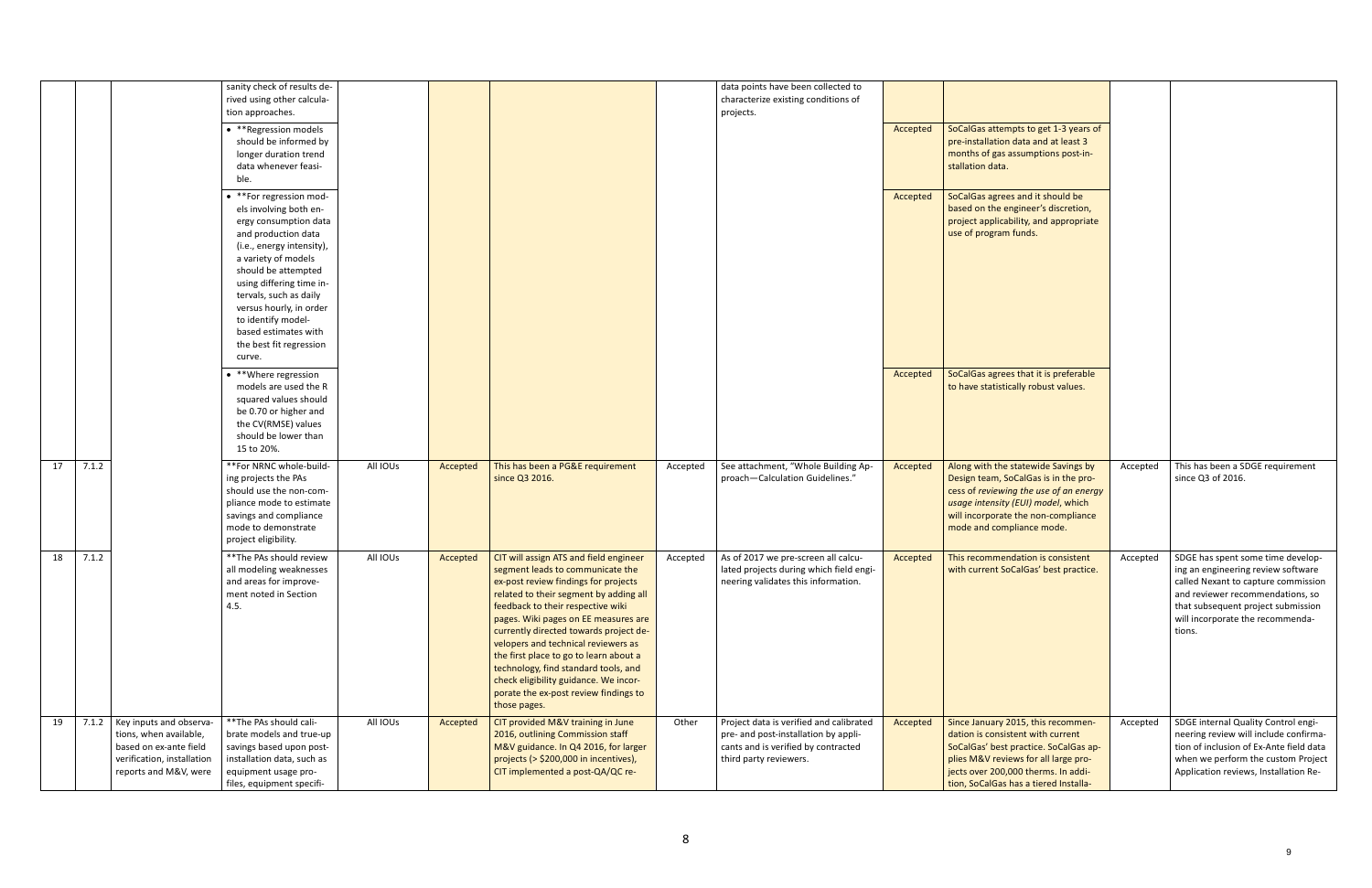| tion Review (IR), which is a measure-<br>ment and verification process for pro-<br>jects saving less than 200,000 therms.                                                                                                                               | views and post M&V Operating Re-<br>views for all of the projects that come<br>through the program. |
|---------------------------------------------------------------------------------------------------------------------------------------------------------------------------------------------------------------------------------------------------------|-----------------------------------------------------------------------------------------------------|
| SoCalGas agrees that it is preferable<br>to have a steady state operation. In<br>the event that it is not possible,<br>SoCalGas will use the best data availa-<br>ble for analysis.                                                                     |                                                                                                     |
|                                                                                                                                                                                                                                                         |                                                                                                     |
|                                                                                                                                                                                                                                                         |                                                                                                     |
| For pump efficiency improvement<br>projects, SoCalGas suggest energy us-<br>age and production data should be<br>used to <i>derive</i> estimates of<br>therms/acre-foot/100 foot of lift.                                                               |                                                                                                     |
| SoCalGas develops M&V plans for all<br>large projects over 200,000 therms. In<br>addition, SoCalGas has a tiered Instal-<br>lation Review (IR), which is a meas-<br>urement and verification process for<br>projects saving less than 200,000<br>tharme |                                                                                                     |

| sometimes not subse-   | cations, production rec-  |  | view which includes M&V checks - in-      |          | tion Review (IR), which is a measure-  |
|------------------------|---------------------------|--|-------------------------------------------|----------|----------------------------------------|
| quently incorporated   | ords and model inputs.    |  | cluding measurement points, meas-         |          | ment and verification process for pro  |
| within the ex-ante im- | The PAs should also make  |  | urement period, measurement inter-        |          | jects saving less than 200,000 therms  |
| pact models.           | better use of available   |  | val, measurement equipment, system        |          |                                        |
|                        | post-installation M&V     |  | diagrams and discussion of measure-       |          |                                        |
|                        | data, including measured  |  | ment equipment accuracy & uncer-          |          |                                        |
|                        | usage data and model in-  |  | tainty. CIT has recently clarified in the |          |                                        |
|                        | puts such as temperature  |  | Custom Rulebook and in the                |          |                                        |
|                        | settings and equipment    |  | Statewide manual that savings esti-       |          |                                        |
|                        | operating schedules. Me-  |  | mates must be trued up with post-in-      |          |                                        |
|                        | tering, EMS and SCADA     |  | stallation data.                          |          |                                        |
|                        | data should be used to    |  |                                           |          |                                        |
|                        | confirm or derive model   |  | While we accept this recommenda-          |          |                                        |
|                        | inputs, such as operating |  | tion in principle and are striving to im- |          |                                        |
|                        | conditions, and to cali-  |  | prove the use of data to improve sav-     |          |                                        |
|                        | brate models.             |  | ings estimates, we can't wait for long-   |          |                                        |
|                        |                           |  | term data collection (i.e. 1 year or      |          |                                        |
|                        | • ** Calculated savings   |  | more) to adjust the calculations. To      | Accepted | SoCalGas agrees that it is preferable  |
|                        | should be based on ro-    |  | delay incentive payments for long pe-     |          | to have a steady state operation. In   |
|                        | bust data sets repre-     |  | riods could cause reduced program         |          | the event that it is not possible,     |
|                        | senting longer-term       |  | participation.                            |          | SoCalGas will use the best data availa |
|                        | and stable operation of   |  |                                           |          | ble for analysis.                      |
|                        | equipment and sys-        |  |                                           |          |                                        |
|                        | tems. PAs should col-     |  |                                           |          |                                        |
|                        | lect appropriate trend    |  |                                           |          |                                        |
|                        | data that demonstrate     |  |                                           |          |                                        |
|                        | typical operation, and    |  |                                           |          |                                        |
|                        | ensure that M&V data      |  |                                           |          |                                        |
|                        | used to estimate ex-      |  |                                           |          |                                        |
|                        | ante savings estimates    |  |                                           |          |                                        |
|                        | properly account for      |  |                                           |          |                                        |
|                        | variation in weather,     |  |                                           |          |                                        |
|                        | seasonality, equipment    |  |                                           |          |                                        |
|                        | performance and pro-      |  |                                           |          |                                        |
|                        | duction schedules/op-     |  |                                           |          |                                        |
|                        | erations. Where varia-    |  |                                           |          |                                        |
|                        | bility is present, PAs    |  |                                           |          |                                        |
|                        | should wait to claim      |  |                                           |          |                                        |
|                        | savings until a more      |  |                                           |          |                                        |
|                        | confident savings esti-   |  |                                           |          |                                        |
|                        | mate, based on typical    |  |                                           |          |                                        |
|                        | operation, has been       |  |                                           |          |                                        |
|                        | developed.                |  |                                           |          |                                        |
|                        |                           |  |                                           |          |                                        |
|                        | • **For pump efficiency   |  |                                           | Other    | For pump efficiency improvement        |
|                        | improvement projects,     |  |                                           |          | projects, SoCalGas suggest energy us   |
|                        | historical energy usage   |  |                                           |          | age and production data should be      |
|                        | and production data       |  |                                           |          | used to derive estimates of            |
|                        | should be used to de-     |  |                                           |          | therms/acre-foot/100 foot of lift.     |
|                        | rive estimates of         |  |                                           |          |                                        |
|                        | kWh/acre-foot and         |  |                                           |          |                                        |
|                        | OPE.                      |  |                                           |          |                                        |
|                        |                           |  |                                           |          |                                        |
|                        | • ** PAs should encour-   |  |                                           | Accepted | SoCalGas develops M&V plans for all    |
|                        | age participating cus-    |  |                                           |          | large projects over 200,000 therms. I  |
|                        | tomers to collect and     |  |                                           |          | addition, SoCalGas has a tiered Instal |
|                        | retain data for pur-      |  |                                           |          | lation Review (IR), which is a meas-   |
|                        | poses of conducting       |  |                                           |          | urement and verification process for   |
|                        | project-level M&V, es-    |  |                                           |          | projects saving less than 200,000      |
|                        |                           |  |                                           |          | therms.                                |
|                        |                           |  |                                           |          |                                        |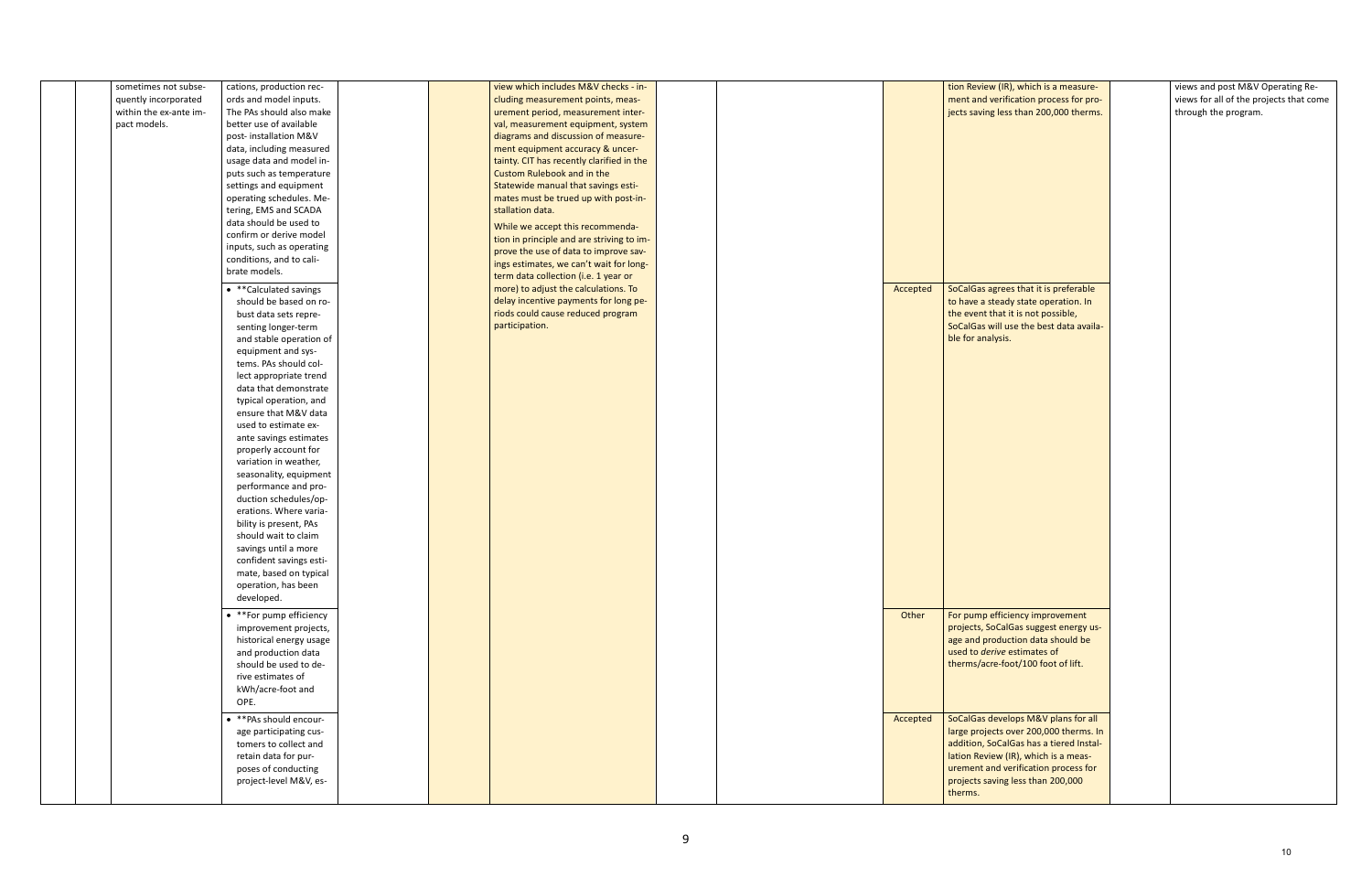|    |                                                    | pecially where instru-                               |          |          |                                                                                   |       |                                                      |          |                                        |          |                                                                           |
|----|----------------------------------------------------|------------------------------------------------------|----------|----------|-----------------------------------------------------------------------------------|-------|------------------------------------------------------|----------|----------------------------------------|----------|---------------------------------------------------------------------------|
|    |                                                    | mentation is available.                              |          |          |                                                                                   |       |                                                      |          |                                        |          |                                                                           |
|    |                                                    | • ** In the absence of                               |          |          |                                                                                   |       |                                                      | Accepted | SoCalGas agrees that design values     |          |                                                                           |
|    |                                                    | trend data PAs should                                |          |          |                                                                                   |       |                                                      |          | may be useful for placeholder calcula- |          |                                                                           |
|    |                                                    | alternatively use man-                               |          |          |                                                                                   |       |                                                      |          | tions, design before and after versus  |          |                                                                           |
|    |                                                    | ufacturer equipment                                  |          |          |                                                                                   |       |                                                      |          | measure before and after. This is con- |          |                                                                           |
|    |                                                    | specifications to inform                             |          |          |                                                                                   |       |                                                      |          | sistent with Resolution E-4818.        |          |                                                                           |
|    |                                                    | calculation inputs.                                  |          |          |                                                                                   |       |                                                      |          |                                        |          |                                                                           |
|    |                                                    | • ** Where M&V data                                  |          |          |                                                                                   |       |                                                      | Accepted | SoCalGas agrees that nominal values    |          |                                                                           |
|    |                                                    | collection is infeasible                             |          |          |                                                                                   |       |                                                      |          | are preferred over up-to-values.       |          |                                                                           |
|    |                                                    | or impractical, inputs                               |          |          |                                                                                   |       |                                                      |          |                                        |          |                                                                           |
|    |                                                    | and assumptions                                      |          |          |                                                                                   |       |                                                      |          |                                        |          |                                                                           |
|    |                                                    | should be based on                                   |          |          |                                                                                   |       |                                                      |          |                                        |          |                                                                           |
|    |                                                    | conservative assump-                                 |          |          |                                                                                   |       |                                                      |          |                                        |          |                                                                           |
|    |                                                    | tions.                                               |          |          |                                                                                   |       |                                                      |          |                                        |          |                                                                           |
|    |                                                    | • ** PA models should                                |          |          |                                                                                   |       |                                                      | Rejected | SoCalGas models are based on case-     |          |                                                                           |
|    |                                                    | use custom rather than                               |          |          |                                                                                   |       |                                                      |          | by-case situation. Some deemed val-    |          |                                                                           |
|    |                                                    | deemed variables in                                  |          |          |                                                                                   |       |                                                      |          | ues may be used as a proxy when        |          |                                                                           |
|    |                                                    | calculations where in-                               |          |          |                                                                                   |       |                                                      |          | measurements or design details are     |          |                                                                           |
|    |                                                    | consistencies exist be-                              |          |          |                                                                                   |       |                                                      |          | not readily available. At the time,    |          |                                                                           |
|    |                                                    | tween project condi-                                 |          |          |                                                                                   |       |                                                      |          | SoCalGas will true-up the savings.     |          |                                                                           |
|    |                                                    | tions and assumptions                                |          |          |                                                                                   |       |                                                      |          |                                        |          |                                                                           |
|    |                                                    | that define the                                      |          |          |                                                                                   |       |                                                      |          |                                        |          |                                                                           |
|    |                                                    | deemed calculation ap-                               |          |          |                                                                                   |       |                                                      |          |                                        |          |                                                                           |
|    |                                                    | proach.                                              |          |          |                                                                                   |       |                                                      |          |                                        |          |                                                                           |
| 20 | 7.1.2                                              | Regarding peak demand                                | All IOUs | Accepted | PG&E incorporated two sections in                                                 | Other | This is already a requirement for the                | Other    | This is not applicable.                | Accepted | Since SDGE has limited climate zones                                      |
|    |                                                    | analysis, adopt CPUC pro-                            |          |          | the Custom Rulebook that provides                                                 |       | SCE program based on the Calculated                  |          |                                        |          | and smart meters, SDGE tries when                                         |
|    |                                                    |                                                      |          |          |                                                                                   |       |                                                      |          |                                        |          |                                                                           |
|    |                                                    |                                                      |          |          |                                                                                   |       | Guidelines.                                          |          |                                        |          |                                                                           |
|    |                                                    | tocols and procedures as<br>they relate to the DEER- |          |          | Commission staff guidance for: Using                                              |       |                                                      |          |                                        |          | possible to use peak values from me-<br>ter data for DEER hours.          |
|    |                                                    | based California climate                             |          |          | <b>DEER Coincident Diversity Factors</b><br>(CDF) methodologies, Section 4.8; and |       |                                                      |          |                                        |          |                                                                           |
|    |                                                    | zone peak period defini-                             |          |          | Using DEER peak demand period, Sec-                                               |       |                                                      |          |                                        |          |                                                                           |
|    |                                                    | tion. Peak impact esti-                              |          |          | tion 4.9.                                                                         |       |                                                      |          |                                        |          |                                                                           |
|    |                                                    | mates should reflect                                 |          |          |                                                                                   |       |                                                      |          |                                        |          |                                                                           |
|    |                                                    | loads during the Califor-                            |          |          |                                                                                   |       |                                                      |          |                                        |          |                                                                           |
|    |                                                    | nia climate zone three-                              |          |          |                                                                                   |       |                                                      |          |                                        |          |                                                                           |
|    |                                                    | day period. Calibration                              |          |          |                                                                                   |       |                                                      |          |                                        |          |                                                                           |
|    |                                                    | considerations noted                                 |          |          |                                                                                   |       |                                                      |          |                                        |          |                                                                           |
|    |                                                    | above apply also to peak,                            |          |          |                                                                                   |       |                                                      |          |                                        |          |                                                                           |
|    |                                                    | including the use of post-                           |          |          |                                                                                   |       |                                                      |          |                                        |          |                                                                           |
|    |                                                    | installation M&V power                               |          |          |                                                                                   |       |                                                      |          |                                        |          |                                                                           |
|    |                                                    | data that best represents                            |          |          |                                                                                   |       |                                                      |          |                                        |          |                                                                           |
|    |                                                    | the coincident peak pe-                              |          |          |                                                                                   |       |                                                      |          |                                        |          |                                                                           |
|    |                                                    | riod.                                                |          |          |                                                                                   |       |                                                      |          |                                        |          |                                                                           |
| 21 | There was generally<br>7.1.3                       | Increase efforts to ensure                           | All IOUs | Accepted | CIT regularly instructs and reminds                                               | Other | While SCE remains focused on im-                     | Accepted | SoCalGas accepts this recommenda-      | Accepted | SDG&E is currently in the process of                                      |
|    | good agreement on pro-                             | conformance with CPUC                                |          |          | custom project stakeholders to follow                                             |       | proving baseline selection and usage                 |          | tion and will implement consistently   |          | reviewing past decisions, resolutions,                                    |
|    | ject baseline when com-                            | baseline policies and                                |          |          | CPUC guidelines and requirements.                                                 |       | for projects for existing projects, re-              |          | with E-4818 and the results of T2WG.   |          | guidance documents and other re-                                          |
|    | paring PA and evaluator                            | make a greater effort to                             |          |          | For example, CIT sent this 6/9/2017                                               |       | cent and upcoming policy stemming                    |          |                                        |          | sources to create a "snapshot" of                                         |
|    | selections (72 percent                             | examine existing equip-                              |          |          | Energy Insight reminder to over 120                                               |       | from AB 802 implementation such as                   |          |                                        |          | CPUC guidance and directives as they                                      |
|    | agreement across all PAs                           | ment RUL. The PAs                                    |          |          | internal and external project develop-                                            |       | D. 16-08-019 and Res. 4818 alter the                 |          |                                        |          | exist today. Priority is being given to                                   |
|    | and projects).                                     | should mount a con-                                  |          |          | ers and reviewers to avoid two non-                                               |       | scope of baseline eligibility from the               |          |                                        |          | measure application type, baseline                                        |
|    | However, there was less                            | certed effort to adopt                               |          |          | qualifying project risks: 1) The pro-                                             |       | D.11-07-030 guidance cited in this                   |          |                                        |          | condition, and EUL/RUL determina-                                         |
|    | agreement surrounding                              | baseline specification                               |          |          | posed baseline is regressive because                                              |       | recommendation. Hence, the baseline                  |          |                                        |          | tions, which will serve to address                                        |
|    | project type designa-                              | practices in conformance                             |          |          | the proposed equipment is about as                                                |       | specification practices for new pro-                 |          |                                        |          | Findings 21 - 25. Any apparent "misa-                                     |
|    | tions (58 percent agree-<br>ment), which should be | with Decision 11-07-030<br>and CPUC policy. Con-     |          |          | efficient as some of the same or simi-<br>lar existing equipment in this facility |       | jects are being developed for the<br>newer policies. |          |                                        |          | lignments" between Commission doc-<br>umentation and other resources will |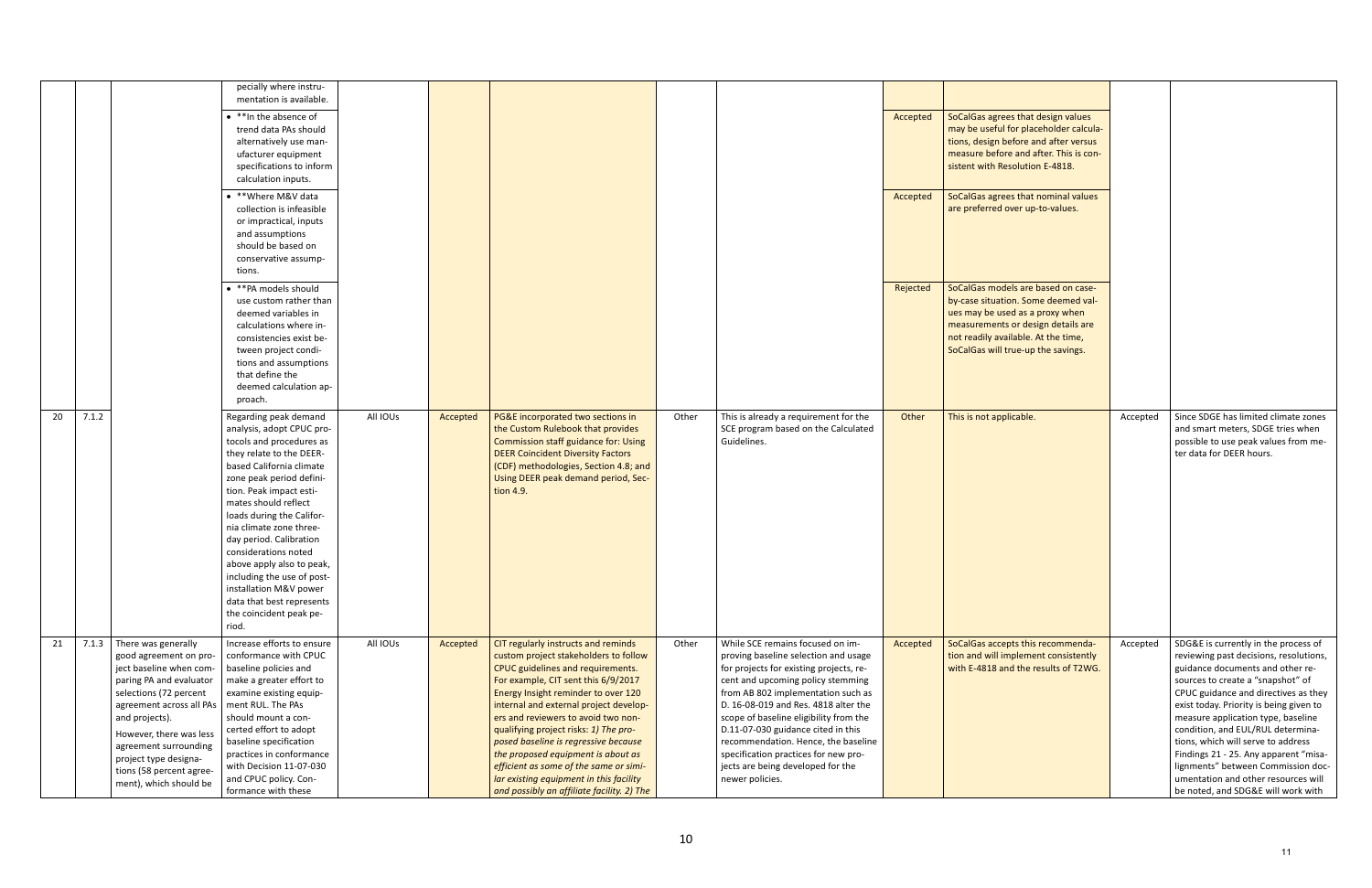|                                                                                                                   |          | the energy Division to resolve.<br>SDG&E's Engineering Services group<br>has begun meeting weekly to review<br>items of general concern, including<br>the Commission's guidance and direc-<br>tives, in order to improve our internal<br>ex ante review process. |
|-------------------------------------------------------------------------------------------------------------------|----------|------------------------------------------------------------------------------------------------------------------------------------------------------------------------------------------------------------------------------------------------------------------|
| SoCalGas accepts this recommenda-<br>tion and will implement consistently<br>with E-4818 and the results of T2WG. | Accepted | SDG&E is currently in the process of<br>reviewing past decisions, resolutions,<br>guidance documents and other re-<br>sources to create a "snapshot" of<br>CPUC guidance and directives as they<br>exist today. Priority is being given to                       |
|                                                                                                                   |          | measure application type, baseline<br>condition, and EUL/RUL determina-<br>tions, which will serve to address                                                                                                                                                    |

|             | used as a determining    | guidelines and accurate     |          |          | incentive justification is not quantita-    |       |                                        |          |                                      |
|-------------|--------------------------|-----------------------------|----------|----------|---------------------------------------------|-------|----------------------------------------|----------|--------------------------------------|
|             | factor for proper base-  | specification and docu-     |          |          | tive or convincing for all key stake-       |       |                                        |          |                                      |
|             | line selection. Add-on,  | mentation of project        |          |          | holders. Thus the proposed project          |       |                                        |          |                                      |
|             | new construction and     | baseline type, such as      |          |          | does not qualify for a custom incen-        |       |                                        |          |                                      |
|             | ROB projects were the    | early retirement, normal    |          |          | tive. To mitigate these non-qualifying      |       |                                        |          |                                      |
|             | most commonly over-      | replacement, replace on     |          |          | project risks, a decision analysis like     |       |                                        |          |                                      |
|             | turned project types     | burnout, system optimi-     |          |          | the following example may aid in vet-       |       |                                        |          |                                      |
|             | across all PAs, followed | zation, new construction,   |          |          | ting or refining future incentive op-       |       |                                        |          |                                      |
|             | by ER.                   | and add-on measures         |          |          | portunities before, during or after         |       |                                        |          |                                      |
|             |                          | would eliminate many of     |          |          | each customer meeting or site visit: 1)     |       |                                        |          |                                      |
|             |                          | these issues. The PAs       |          |          | Identify, analyze, prioritize and ex-       |       |                                        |          |                                      |
|             |                          | should amend program        |          |          | plain the feasible measures and op-         |       |                                        |          |                                      |
|             |                          | rules to eliminate incen-   |          |          | tions. 2) Explain each proposed meas-       |       |                                        |          |                                      |
|             |                          | tive eligibility for        |          |          | ure, classification, EUL, existing equip-   |       |                                        |          |                                      |
|             |                          | measures that are not       |          |          | ment RUL if applicable, baseline, en-       |       |                                        |          |                                      |
|             |                          | more efficient than code    |          |          | ergy and cost impacts and benefits,         |       |                                        |          |                                      |
|             |                          | or ISP (or what would       |          |          | and any other impact or benefit such        |       |                                        |          |                                      |
|             |                          | otherwise be required to    |          |          | as capacity expansion, or improved          |       |                                        |          |                                      |
|             |                          | meet performance re-        |          |          | productivity, operability or reliability,   |       |                                        |          |                                      |
|             |                          | quirements). Careful con-   |          |          | or water savings or waste reduction.        |       |                                        |          |                                      |
|             |                          | sideration must be given    |          |          | 3) Verify measure compliance with           |       |                                        |          |                                      |
|             |                          | to avoid regressive base-   |          |          | the 7/2013 CPUC Energy Efficiency           |       |                                        |          |                                      |
|             |                          | lines (baselines that are   |          |          | Policy Manual, 4/30/2014 CPUC In-           |       |                                        |          |                                      |
|             |                          | less efficient than current |          |          | dustry Standard Practice Guide,             |       |                                        |          |                                      |
|             |                          | operations), as well as     |          |          | 7/16/2014 CPUC Early Retirement Us-         |       |                                        |          |                                      |
|             |                          | properly validating that    |          |          | ing Preponderance of Evidence, 2016         |       |                                        |          |                                      |
|             |                          | installed measures do not   |          |          | California Title 20 Appliance Efficiency    |       |                                        |          |                                      |
|             |                          | entail like- for-like re-   |          |          | Regulations, 2016 California Title 24       |       |                                        |          |                                      |
|             |                          | placements from an effi-    |          |          | <b>Building Energy Efficiency Standards</b> |       |                                        |          |                                      |
|             |                          | ciency perspective. If the  |          |          | and any other pertinent regulatory,         |       |                                        |          |                                      |
|             |                          | efficiency of the pre-ex-   |          |          | customer or industry criteria. 4) To        |       |                                        |          |                                      |
|             |                          | isting equipment is higher  |          |          | qualify for a custom incentive, the         |       |                                        |          |                                      |
|             |                          | than the otherwise ac-      |          |          | proposed equipment must be notice-          |       |                                        |          |                                      |
|             |                          | cepted replacement          |          |          | ably more innovative and efficient          |       |                                        |          |                                      |
|             |                          | equipment baseline, then    |          |          | than the baseline equipment. Be-            |       |                                        |          |                                      |
|             |                          | the PAs should select the   |          |          | cause the baseline must not be re-          |       |                                        |          |                                      |
|             |                          | pre-existing equipment      |          |          | gressive, the proposed equipment            |       |                                        |          |                                      |
|             |                          | as the baseline.            |          |          | must not be less efficient than any         |       |                                        |          |                                      |
|             |                          |                             |          |          | same or similar existing equipment in       |       |                                        |          |                                      |
|             |                          |                             |          |          | this facility and possibly an affiliated    |       |                                        |          |                                      |
|             |                          |                             |          |          | facility. The incremental cost must be      |       |                                        |          |                                      |
|             |                          |                             |          |          | positive and the minimum EUL is one         |       |                                        |          |                                      |
|             |                          |                             |          |          | year. 5) Explain the customer criteria      |       |                                        |          |                                      |
|             |                          |                             |          |          | for implementing the proposed               |       |                                        |          |                                      |
|             |                          |                             |          |          | equipment now or later with or with-        |       |                                        |          |                                      |
|             |                          |                             |          |          | out an incentive. The incentive justifi-    |       |                                        |          |                                      |
|             |                          |                             |          |          | cation must be quantitative and con-        |       |                                        |          |                                      |
|             |                          |                             |          |          | vincing for all key stakeholders.           |       |                                        |          |                                      |
| 22<br>7.1.3 |                          | PA remaining useful life    | All IOUs | Accepted | CIT regularly instructs and reminds         | Other | This is already a requirement. SCE de- | Accepted | SoCalGas accepts this recommenda-    |
|             |                          | (RUL) documentation in      |          |          | custom project stakeholders to follow       |       | faults to 1/3 EUL if no documentation  |          | tion and will implement consistently |
|             |                          | project application files   |          |          | CPUC guidelines and requirements.           |       | can be provided.                       |          | with E-4818 and the results of T2WO  |
|             |                          | should be a continued       |          |          | For example, CIT sent a 5/26/2017 En-       |       |                                        |          |                                      |
|             |                          | area of focus. For appro-   |          |          | ergy Insight instruction to over 120 in-    |       |                                        |          |                                      |
|             |                          | priate selection of base-   |          |          | ternal and external project developers      |       |                                        |          |                                      |
|             |                          | line, RUL assessment is     |          |          | and reviewers for estimating chiller        |       |                                        |          |                                      |
|             |                          | needed for all projects     |          |          | project savings with DEER data. CIT         |       |                                        |          |                                      |
|             |                          | except capacity expan-      |          |          | sent this follow-up 6/15/2017 Energy        |       |                                        |          |                                      |
|             |                          |                             |          |          | Insight response to a chiller project       |       |                                        |          |                                      |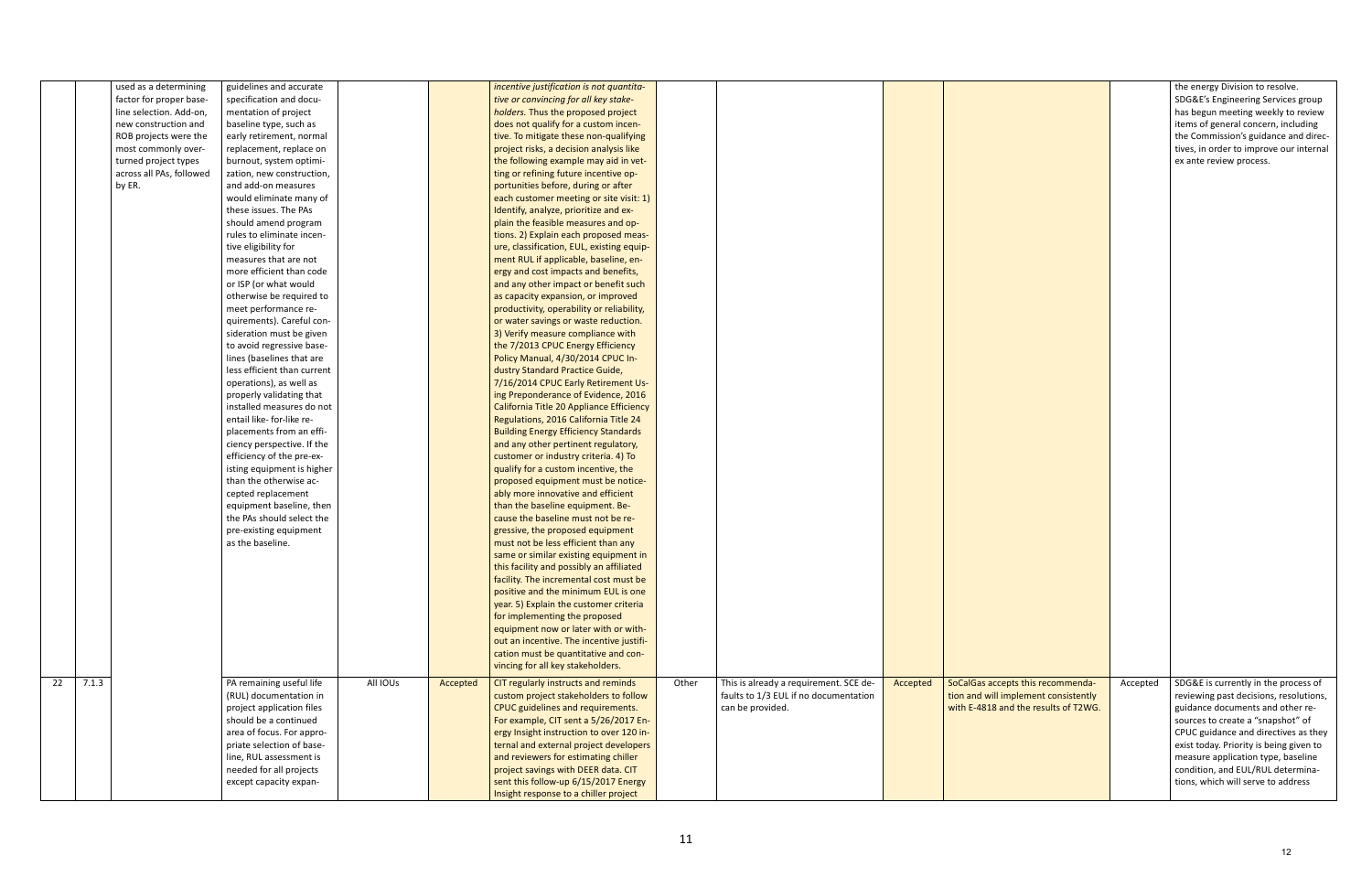| sion and new construc-     | pre-review request by a 3 <sup>rd</sup> -party con-  |  |  |
|----------------------------|------------------------------------------------------|--|--|
| tion projects. For exam-   | tractor: Implementer Engineer: I de-                 |  |  |
| ple, RUL assessment of     | veloped this preliminary DEER savings                |  |  |
| add-on projects is used to | estimate of 1,472 kWh/yr and 0.46                    |  |  |
| examine the expected re-   | kW savings for the proposed 600 ton                  |  |  |
| maining life of the host   | VFD chiller retrofit in the Biotech                  |  |  |
| equipment, for the pur-    | Manufacturing facility in the South                  |  |  |
| poses of setting EUL for   | Bay. - CIT Engineer. 1) Implementer                  |  |  |
| the add-on measure. RUL    | Estimated 0.557 kW/ton ARI Rating                    |  |  |
| is also needed to estab-   | for existing 600 ton Trane One-Speed                 |  |  |
| lish ROB and NR determi-   | Chiller. 2) View 2016 Title 24 Building              |  |  |
| nation. For all early re-  | <b>Energy Efficiency Standards, Table</b>            |  |  |
| placement (ER) projects,   | 110.2-D Water Chilling Packages -                    |  |  |
| the PAs should provide     | <b>Minimum Efficiency Requirements for</b>           |  |  |
| and clearly document the   | Water Cooled, Electrically Operated, >               |  |  |
| RUL of the pre- existing   | or = 600 ton Centrifugal Chiller: 3) Ti-             |  |  |
| equipment, in order to     | tle 24 Path A, 0.560 kW/ton One-                     |  |  |
| establish whether or not   | Speed Chiller Minimum Efficiency. 4)                 |  |  |
| the removed system         | Title 24 Path B, 0.585 kW/ton VFD                    |  |  |
| would fail. The PAs        | Chiller Minimum Efficiency. 5) Esti-                 |  |  |
| should carefully review    | mated 0.582 kW/ton VFD Chiller ARI                   |  |  |
| the evidence collected to  | Rating = (0.557)*(0.585/0.560) 6) Log                |  |  |
| estimate the RUL for all   | in to DEER Resources with DEER                       |  |  |
| early retirement applica-  | username and 2008 password. 7)                       |  |  |
| tions. The PAs must also   | Download DEER READI database, cur-                   |  |  |
| conduct appropriate due    | rently version 2.4.7. 8) View DEER                   |  |  |
| diligence to ensure that   | 2017 Data for Liquid Chilling Equip-                 |  |  |
| for an ER project the cur- | ment - Water-Cooled Centrifugal                      |  |  |
| rent removed system        | <b>Chiller; PG&amp;E Existing Manufacturing</b>      |  |  |
| would be able to meet      | Biotech (MBT) Building; Climate Zone                 |  |  |
| the service requirements   | 4; for Early Retirement, Replace on                  |  |  |
| of the newly installed     | <b>Burnout &amp; New Construction Applica-</b>       |  |  |
| program equipment and      | tions; NE-HVAC-Chlr-WtrCldCentChlr-                  |  |  |
| that failure of the re-    | Conv-1Cmp-gte600tons-0.497kwpton-                    |  |  |
| placed equipment is not    | 0.284IPLV-VarSpd-CndRlf: 9) DEER                     |  |  |
| imminent.                  | 0.497 kW/ton VFD Chiller Measure.                    |  |  |
|                            | 10) DEER 0.585 kW/ton VFD Chiller                    |  |  |
|                            | Baseline. 11) DEER Whole Building                    |  |  |
|                            | Impacts for VFD Chiller: 68.9                        |  |  |
|                            | kWh/ton-yr savings and 0.0213                        |  |  |
|                            | kW/ton savings. 12) Estimated 1,472                  |  |  |
|                            | kWh/yr DEER savings for proposed                     |  |  |
|                            | VFD Chiller Retrofit = (600 tons)*(68.9              |  |  |
|                            | kWh/ton-yr savings)*[(0.585 kW/ton                   |  |  |
|                            | DEER Baseline - 0.582 kW/ton VFD                     |  |  |
|                            | Chiller Retrofit)/(0.585 kW/ton DEER                 |  |  |
|                            | Baseline - 0.497 kW/ton DEER Meas-                   |  |  |
|                            | ure)]. 13) Estimated 0.46 kW DEER                    |  |  |
|                            | savings for proposed VFD Chiller Ret-                |  |  |
|                            | rofit = $(600 \text{ tons})*(0.0213 \text{ kW/ton})$ |  |  |
|                            | savings)*[(0.585 kW/ton DEER Base-                   |  |  |
|                            | line - 0.582 kW/ton VFD Chiller Retro-               |  |  |
|                            | fit)/(0.585 kW/ton DEER Baseline -                   |  |  |
|                            | 0.497 kW/ton DEER Measure)]. 14)                     |  |  |
|                            | The attached Word file with this En-                 |  |  |
|                            | ergy Insight chatter includes screen-                |  |  |
|                            | shots of the above DEER 2017 Data.                   |  |  |
|                            |                                                      |  |  |
|                            | 15) The July 2013, Version 5, CPUC                   |  |  |

|  | Findings 21 - 25. Any apparent "misa-<br>lignments" between Com-mission<br>documentation and other resources<br>will be noted, and SDG&E will work<br>with the energy Division to resolve.<br>SDG&E's Engineering Services group<br>has begun meeting weekly to review<br>items of general concern, including<br>the Commission's guidance and direc-<br>tives, in order to improve our internal<br>ex ante review process. |
|--|-----------------------------------------------------------------------------------------------------------------------------------------------------------------------------------------------------------------------------------------------------------------------------------------------------------------------------------------------------------------------------------------------------------------------------|
|  |                                                                                                                                                                                                                                                                                                                                                                                                                             |
|  |                                                                                                                                                                                                                                                                                                                                                                                                                             |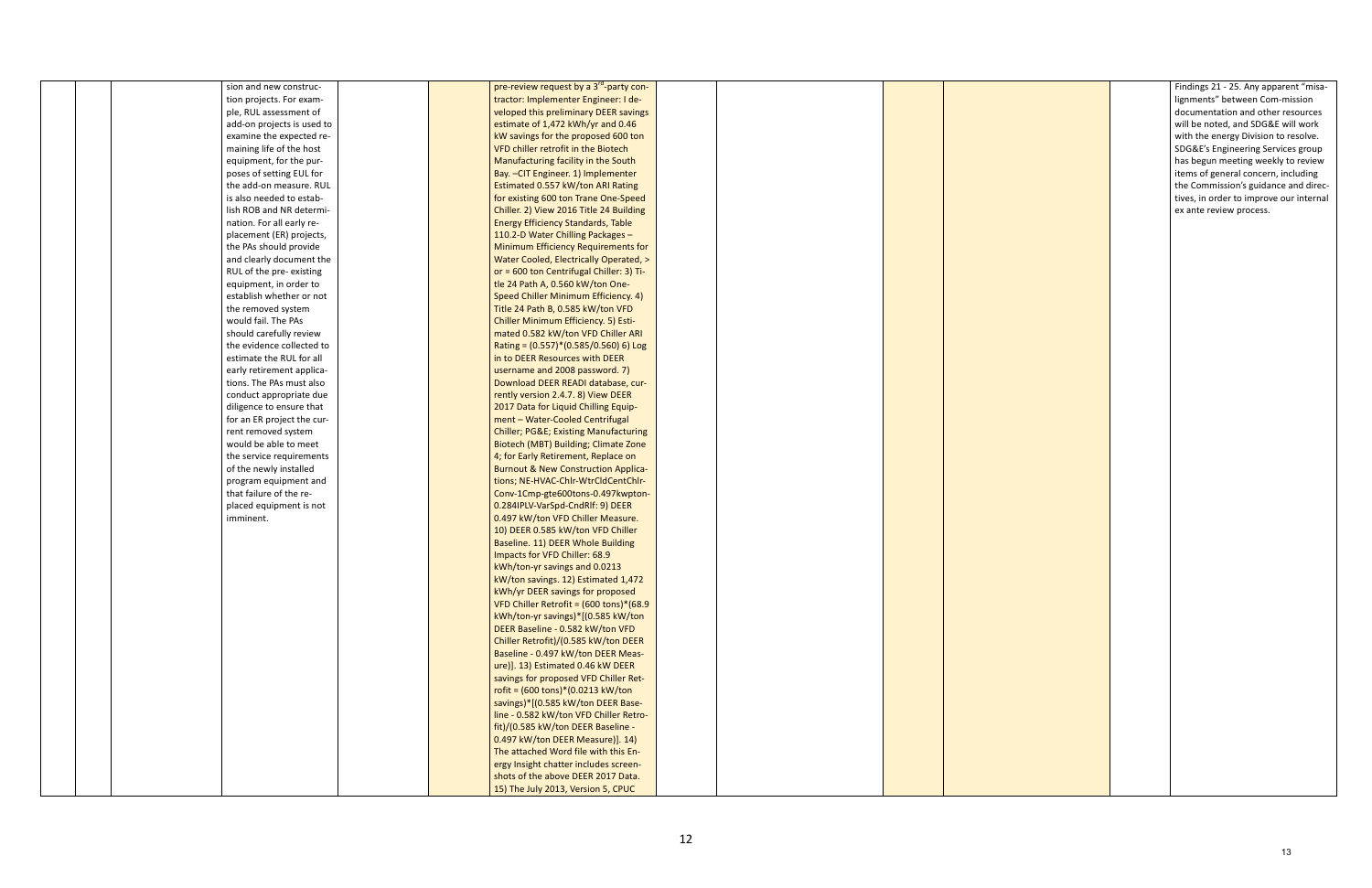|             |                                                                                                                                                                                                                                                                                                                                                                                                                                                                                                                                                                                                                                                                                                                                  |          |          | <b>Energy Efficiency Policy Manual</b><br>states: "When possible and practical<br>custom measure and project calcula-<br>tion methodologies shall be based<br>upon Database Energy Efficiency Re-<br>sources (DEER) methodologies as fro-<br>zen for 2008 DEER version 2008.2.05<br>or upon methodologies documented<br>within the most current Energy Divi-<br>sion reviewed and approved IOU non-<br>DEER deemed workpapers." 15) The<br>10/16/2014 CPUC Decision 14-10-046<br>states: "We direct (again) PAs to use<br>the latest-available DEER values, and<br>to ensure that their implementers do<br>the same."                                |          |                                                                                                                                                                                                                                                                                                                    |          |                                                                                                                                                                                                                                                                                                                                                                                                                                           |          |                                                                                                                                                                                                                                                                                                                                                                                                                                                                                                                                                                                                                                                                                                                                                                                            |
|-------------|----------------------------------------------------------------------------------------------------------------------------------------------------------------------------------------------------------------------------------------------------------------------------------------------------------------------------------------------------------------------------------------------------------------------------------------------------------------------------------------------------------------------------------------------------------------------------------------------------------------------------------------------------------------------------------------------------------------------------------|----------|----------|------------------------------------------------------------------------------------------------------------------------------------------------------------------------------------------------------------------------------------------------------------------------------------------------------------------------------------------------------------------------------------------------------------------------------------------------------------------------------------------------------------------------------------------------------------------------------------------------------------------------------------------------------|----------|--------------------------------------------------------------------------------------------------------------------------------------------------------------------------------------------------------------------------------------------------------------------------------------------------------------------|----------|-------------------------------------------------------------------------------------------------------------------------------------------------------------------------------------------------------------------------------------------------------------------------------------------------------------------------------------------------------------------------------------------------------------------------------------------|----------|--------------------------------------------------------------------------------------------------------------------------------------------------------------------------------------------------------------------------------------------------------------------------------------------------------------------------------------------------------------------------------------------------------------------------------------------------------------------------------------------------------------------------------------------------------------------------------------------------------------------------------------------------------------------------------------------------------------------------------------------------------------------------------------------|
| 7.1.3<br>23 | Clearly identify project<br>event in terms of natural<br>replacement, replace on<br>burnout, early replace-<br>ment, new construction,<br>add- on equipment, and<br>system optimization, and<br>set the appropriate base-<br>line accordingly. Realistic<br>baselines based on code,<br>current industry standard<br>practices, or pre-existing<br>equipment (with an asso-<br>ciated RUL) should be<br>clearly identified, sup-<br>ported and documented.<br>If a claim is made for pro-<br>gram-induced early re-<br>tirement of functioning<br>equipment, claims should<br>include documentation of<br>the remaining useful life<br>(RUL) of the equipment<br>replaced and the baseline<br>used for the post-RUL pe-<br>riod. | All IOUs | Accepted | The PG&E CIT group has delivered<br>training to project developers in 2016<br>and in 2017 on proper determination<br>of measure type and baseline. In ad-<br>dition, CIT reviews every custom pro-<br>ject submittal (since 2016) for eligibil-<br>ity, influence, measure type and base-<br>line determination. This centralized<br>policy review is improving the quality<br>and accuracy in measure type and<br>baseline determination. Prior to 2016,<br>these project parameters were being<br>reviewed by technical reviewers, both<br>internal and external, and this led to a<br>review approach that was not as con-<br>sistent or uniform. | Accepted | This is already a requirement for the<br>SCE program based on the Calculated<br>Guidelines.                                                                                                                                                                                                                        | Accepted | SoCalGas accepts this recommenda-<br>tion and will implement consistently<br>with E-4818 and the results of T2WG.                                                                                                                                                                                                                                                                                                                         | Accepted | SDG&E is currently in the process of<br>reviewing past decisions, resolutions,<br>guidance documents and other re-<br>sources to create a "snapshot" of<br>CPUC guidance and directives as they<br>exist today. Priority is being given to<br>measure application type, baseline<br>condition, and EUL/RUL determina-<br>tions, which will serve to address<br>Findings 21 - 25. Any apparent "misa-<br>lignments" between Com-mission<br>documentation and other resources<br>will be noted, and SDG&E will work<br>with the energy Division to resolve.<br>SDG&E's Engineering Services group<br>has begun meeting weekly to review<br>items of general concern, including<br>the Commission's guidance and direc-<br>tives, in order to improve our internal<br>ex ante review process. |
| 7.1.3<br>24 | Disseminate information<br>on baseline selection to<br>ensure best practices<br>across program staff, im-<br>plementers and custom-<br>ers. The PAs should pro-<br>vide their program staff,<br>implementers and cus-<br>tomers with the most<br>current industry standard<br>practice (ISP) studies and<br>the CPUC's guidance doc-<br>umentation. This will help<br>better align the PA's base-<br>line selection with the                                                                                                                                                                                                                                                                                                     | All IOUs | Accepted | Completed ISP studies are available to<br>all stakeholders on PG&E's Energy In-<br>sight platform and Sharepoint site.<br>Since mid-2015 PG&E has put in place<br>a dedicated program manager, Tim<br>Xu, to archive, manage, update, con-<br>duct, and communicate with Commis-<br>sion staff on all ISP studies. Infor-<br>mation on measure type determina-<br>tion and baseline selection was devel-<br>oped in 2017 in the form of an online<br>training course which was shared with<br>all PG&E project developers and im-<br>plementers so that they can train<br>their staff on current commission staff                                    | Other    | SCE agrees with the spirit, intent, and<br>outcomes contained within this rec-<br>ommendation. However, any con-<br>formance with realizing such out-<br>comes will be done in alignment with<br>direction in an expected Resolution<br>related to Track 2 Work Group efforts<br>on ISP applicability and process. | Accepted | PAs will provide program staff, imple-<br>menters and customers with the most<br>current industry standard practice<br>(ISP) studies and the CPUC's guidance<br>documentation.<br>SoCalGas is updating training proce-<br>dures to include all implementers and<br>consultants who address custom pro-<br>ject eligibility. ISP is currently a topic<br>in T2WG, and SoCalGas will imple-<br>ment and train on direction that<br>emerges. | Accepted | SDG&E is currently in the process of<br>reviewing past decisions, resolutions,<br>guidance documents and other re-<br>sources to create a "snapshot" of<br>CPUC guidance and directives as they<br>exist today. Priority is being given to<br>measure application type, baseline<br>condition, and EUL/RUL determina-<br>tions, which will serve to address<br>Findings 21 - 25. Any apparent "misa-<br>lignments" between Com-mission<br>documentation and other resources<br>will be noted, and SDG&E will work<br>with the energy Division to resolve.<br>SDG&E's Engineering Services group<br>has begun meeting weekly to review                                                                                                                                                      |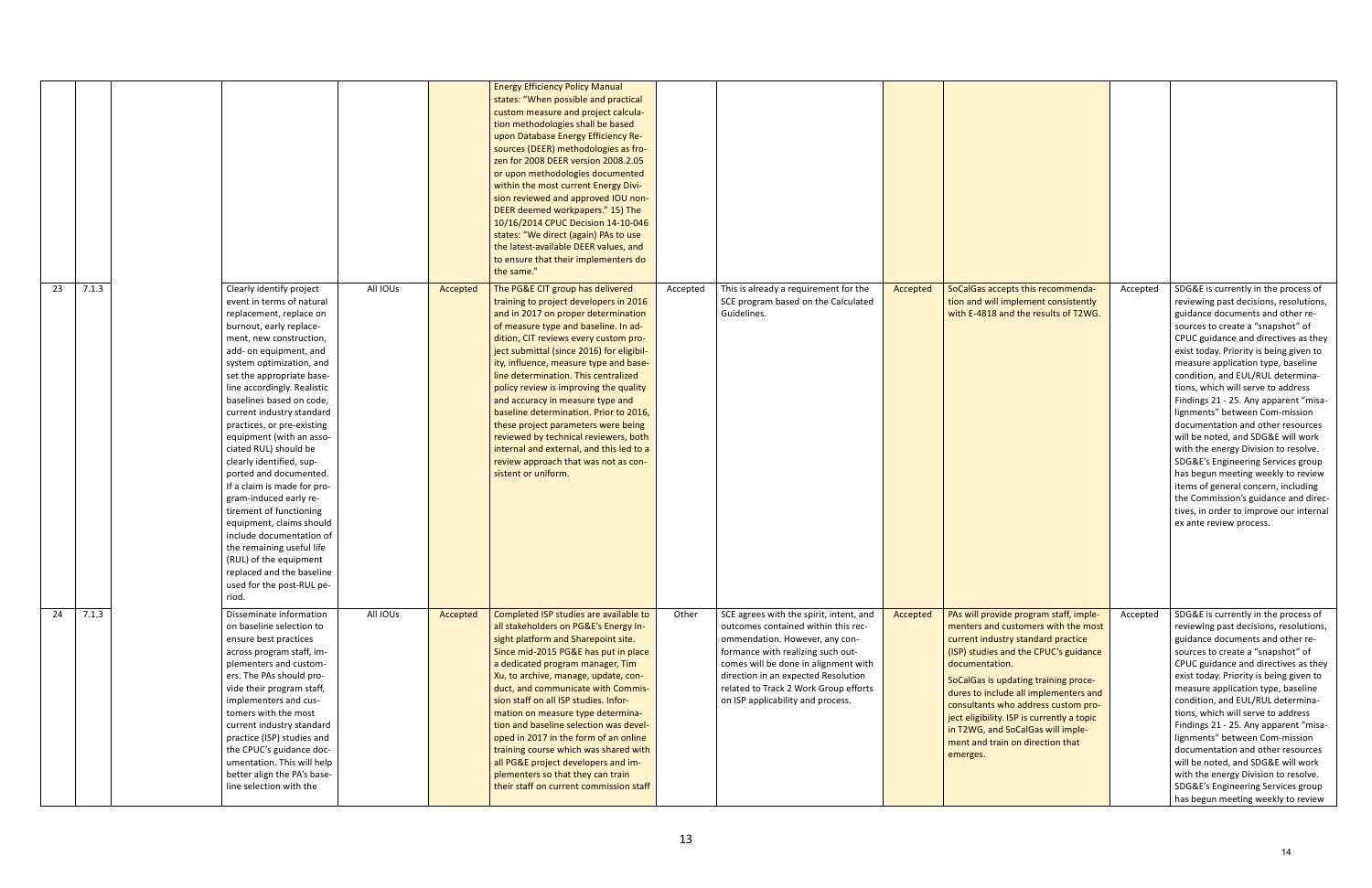|             |                                                                                                                                                                                                                | CPUC's directives. Fur-<br>thermore, PAs should<br>conduct independent re-<br>search for the purposes<br>of identifying project-<br>level ISP baseline and<br>provide a comprehensive<br>narrative backed up by<br>data that correctly identi-<br>fies ISP.                                                                                                                                                                                                                                                                                                                                                                                                                                                                                                                                                        |          |          | guidance.                                                                                                                                                                                                                                                                                                                                                                                                                                                                                                                                                                                     |          |                                                                                                                                                    |          |                                            |          | items of general concern, including<br>the Commission's guidance and direc-<br>tives, in order to improve our internal<br>ex ante review process.                                                                                                                                                                                                                                                                                                                                                                                                                                                                                                                                                                                                                                          |
|-------------|----------------------------------------------------------------------------------------------------------------------------------------------------------------------------------------------------------------|--------------------------------------------------------------------------------------------------------------------------------------------------------------------------------------------------------------------------------------------------------------------------------------------------------------------------------------------------------------------------------------------------------------------------------------------------------------------------------------------------------------------------------------------------------------------------------------------------------------------------------------------------------------------------------------------------------------------------------------------------------------------------------------------------------------------|----------|----------|-----------------------------------------------------------------------------------------------------------------------------------------------------------------------------------------------------------------------------------------------------------------------------------------------------------------------------------------------------------------------------------------------------------------------------------------------------------------------------------------------------------------------------------------------------------------------------------------------|----------|----------------------------------------------------------------------------------------------------------------------------------------------------|----------|--------------------------------------------|----------|--------------------------------------------------------------------------------------------------------------------------------------------------------------------------------------------------------------------------------------------------------------------------------------------------------------------------------------------------------------------------------------------------------------------------------------------------------------------------------------------------------------------------------------------------------------------------------------------------------------------------------------------------------------------------------------------------------------------------------------------------------------------------------------------|
| 25<br>7.1.3 |                                                                                                                                                                                                                | **Appropriate interpreta-<br>tion and application of<br>code requirements is<br>needed, including the<br>need to consider and<br>possibly examine a broad<br>array of codes and re-<br>quirements that may be<br>relevant for a given pro-<br>ject. During the last dec-<br>ade of evaluations in Cali-<br>fornia, baselines have<br>been defined using local<br>codes, regional codes,<br>state codes and federal<br>codes, spanning energy-<br>based requirements,<br>safety requirements, and<br>air or water/wastewater<br>quality requirements, as<br>well as facility service and<br>functionality require-<br>ments. During application<br>review the PAs should<br>carefully consider all rele-<br>vant code requirements<br>and update ISP and other<br>baseline determinations<br>for relevant measures. | All IOUs | Accepted | Often codes are not explicit enough<br>and their application is subject to in-<br>terpretation and clarification. PG&E<br>has since mid-2015, made all stake-<br>holders aware of applicable codes<br>other than Title 24 and Title 20,<br>through annual in-person trainings<br>and periodic webinars. The Custom<br>Rulebook also provides clarification to<br>some of these issues. In addition,<br>since CIT has centralized policy review<br>of all custom applications, a more<br>consistent review of projects with<br>consideration of other applicable<br>codes, is being performed. | Accepted | This is a new requirement that is part<br>of our pre-screening process.                                                                            | Accepted | SoCalGas accepts this recommenda-<br>tion. | Accepted | SDG&E is currently in the process of<br>reviewing past decisions, resolutions,<br>guidance documents and other re-<br>sources to create a "snapshot" of<br>CPUC guidance and directives as they<br>exist today. Priority is being given to<br>measure application type, baseline<br>condition, and EUL/RUL determina-<br>tions, which will serve to address<br>Findings 21 - 25. Any apparent "misa-<br>lignments" between Com-mission<br>documentation and other resources<br>will be noted, and SDG&E will work<br>with the energy Division to resolve.<br>SDG&E's Engineering Services group<br>has begun meeting weekly to review<br>items of general concern, including<br>the Commission's guidance and direc-<br>tives, in order to improve our internal<br>ex ante review process. |
|             | 26 7.1.3 Choosing a proper base-<br>line requires systematic<br>examination of a num-<br>ber of factors. Evalua-<br>tion efforts led to a<br>number of cases where<br>PA baseline selection<br>was overturned. | The PAs need to do a bet-<br>ter job of ensuring that<br>baseline equipment spec-<br>ifications are capable of<br>meeting post-installation<br>operating requirements,<br>that the baseline selected<br>is consistent with the pro-<br>ject type, and that regres-<br>sive baseline considera-<br>tions are examined. The<br>evaluation team recom-<br>mends that for all capac-<br>ity expansion projects,<br>the PAs ensure that the<br>baseline equipment meet<br>the post-install operating<br>and production capaci-<br>ties. In-situ equipment                                                                                                                                                                                                                                                               | All IOUs |          | Accepted   Since 2016 CIT has incorporated in<br>the annual in-person trainings and<br>webinars specific topics on measure<br>types, proper baselines, applicable<br>codes, and ISP. PG&E also emphasized<br>that capacity expansion invalidates<br>the early retirement claim in our re-<br>cent 2017 in-person training. Central-<br>ized CIT policy review ensures in a<br>more consistent manner that baseline<br>equipment is capable of meeting<br>post-installation operating require-<br>ments.                                                                                       |          | Accepted   This is a new requirement that is part   $\left  \right $ Accepted   SoCalGas accepts this recommenda-<br>of our pre-screening process. |          | tion.                                      |          | Accepted $\vert$ As mentioned in the responses to 21 -<br>25 above, SDG&E's Engineering Ser-<br>vices group is currently compiling and<br>documenting current Commission<br>guidance and directions pertaining to<br>baseline selection and qualification,<br>including measure-level baseline guid-<br>ance provided in Resolution E-4818.<br>This documentation will address the<br>determination and selection of the<br>applicable Standard Practice, includ-<br>ing Industry Standard Practice and<br>pertinent company/site standard<br>practices. Commission policy and pro-<br>gram-specific baseline designations<br>will also be covered. A weekly/bi-<br>weekly forum has already been estab-<br>lished to review Commission guidance                                           |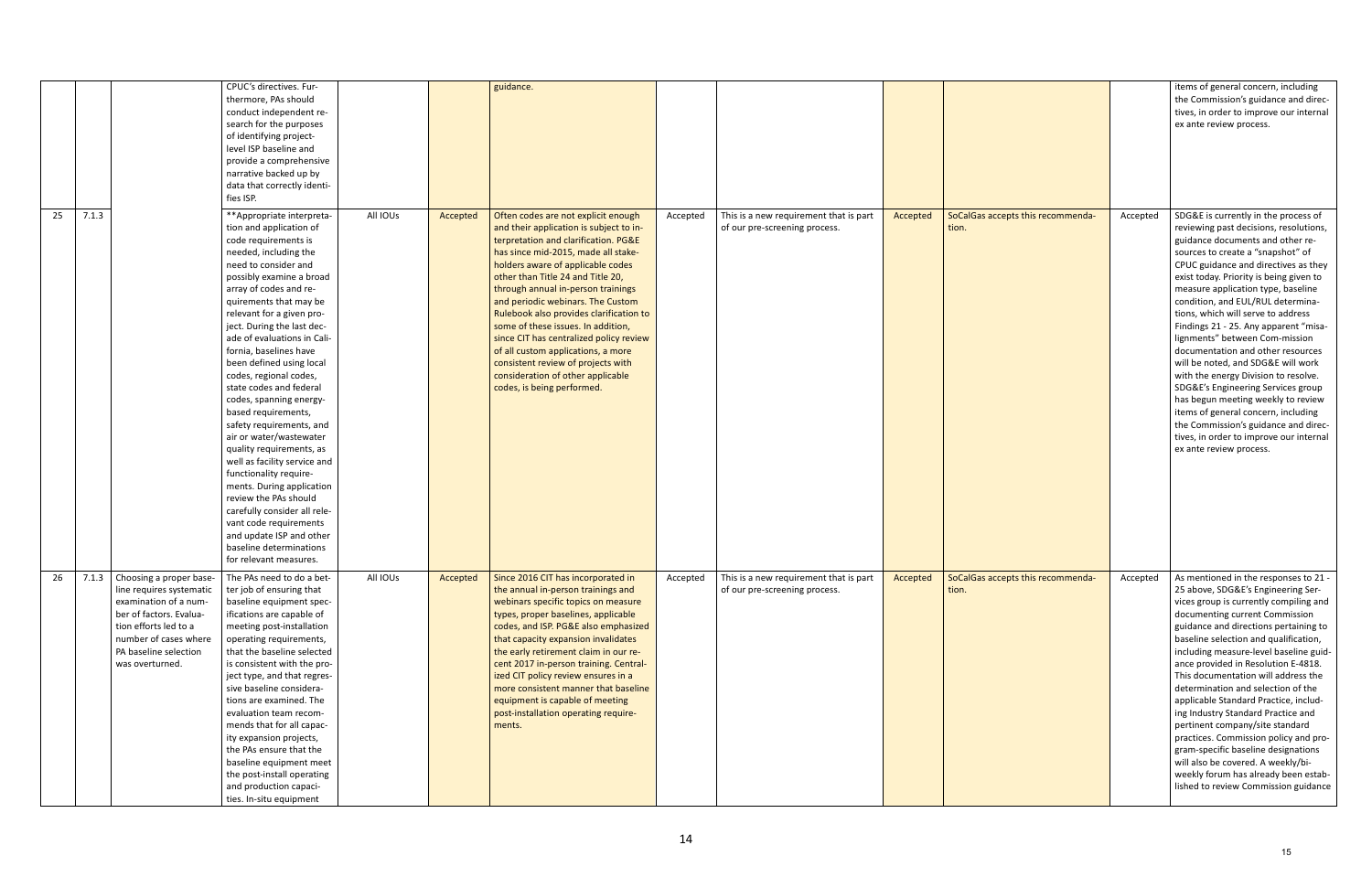|             | (unless it is above code or                          |          |          |                                                                                |          |                                       |          |                                                                              |          | and directives.                                                     |
|-------------|------------------------------------------------------|----------|----------|--------------------------------------------------------------------------------|----------|---------------------------------------|----------|------------------------------------------------------------------------------|----------|---------------------------------------------------------------------|
|             | ISP) is an invalid baseline                          |          |          |                                                                                |          |                                       |          |                                                                              |          |                                                                     |
|             | to calculate energy sav-                             |          |          |                                                                                |          |                                       |          |                                                                              |          |                                                                     |
|             | ings for normal replace-                             |          |          |                                                                                |          |                                       |          |                                                                              |          |                                                                     |
|             | ment (NR), replace-on-                               |          |          |                                                                                |          |                                       |          |                                                                              |          |                                                                     |
|             | burnout (ROB), capacity                              |          |          |                                                                                |          |                                       |          |                                                                              |          |                                                                     |
|             | expansion and new con-                               |          |          |                                                                                |          |                                       |          |                                                                              |          |                                                                     |
|             | struction (NC) projects.                             |          |          |                                                                                |          |                                       |          |                                                                              |          |                                                                     |
| 7.1.3<br>27 | **PAs should demon-                                  | All IOUs | Accepted | Although this has been a policy re-                                            | Accepted | It has been a requirement since 2016. | Accepted | ISP is currently a topic in T2WG, and                                        | Accepted | As mentioned in the responses to 21 -                               |
|             | strate the availability of                           |          |          | quirement much longer, the enforce-                                            |          |                                       |          | SoCalGas will implement and train on                                         |          | 25 above, SDG&E's Engineering Ser-                                  |
|             | selected baseline equip-                             |          |          | ment of this requirement has been                                              |          |                                       |          | direction that emerges.                                                      |          | vices group is currently compiling and                              |
|             | ment when establishing                               |          |          | more consistent since 2016 - for pro-                                          |          |                                       |          |                                                                              |          | documenting current Commission                                      |
|             | ISP. Ordinarily this would                           |          |          | ject developers to provide technically                                         |          |                                       |          |                                                                              |          | guidance and directions pertaining to                               |
|             | include obtaining quotes                             |          |          | and functionally viable option(s) to                                           |          |                                       |          |                                                                              |          | baseline selection and qualification,                               |
|             | for available new, less ef-                          |          |          | the selected EE measure. CIT will con-                                         |          |                                       |          |                                                                              |          | including measure-level baseline guid-                              |
|             | ficient, but functionally                            |          |          | tinue to enforce the requirement.                                              |          |                                       |          |                                                                              |          | ance provided in Resolution E-4818.                                 |
|             | equivalent equipment                                 |          |          |                                                                                |          |                                       |          |                                                                              |          | This documentation will address the                                 |
|             | (baseline). A careful ex-                            |          |          |                                                                                |          |                                       |          |                                                                              |          | determination and selection of the                                  |
|             | amination is warranted to                            |          |          |                                                                                |          |                                       |          |                                                                              |          | applicable Standard Practice, includ-                               |
|             | establish design options                             |          |          |                                                                                |          |                                       |          |                                                                              |          | ing Industry Standard Practice and                                  |
|             | that are available to the                            |          |          |                                                                                |          |                                       |          |                                                                              |          | pertinent company/site standard                                     |
|             | customer, and to estab-                              |          |          |                                                                                |          |                                       |          |                                                                              |          | practices. Commission policy and pro-                               |
|             | lish that the program-                               |          |          |                                                                                |          |                                       |          |                                                                              |          | gram-specific baseline designations                                 |
|             | supported equipment so-                              |          |          |                                                                                |          |                                       |          |                                                                              |          | will also be covered. A weekly/bi-                                  |
|             | lution is a legitimate high                          |          |          |                                                                                |          |                                       |          |                                                                              |          | weekly forum has already been estab-                                |
|             | efficiency action. PAs                               |          |          |                                                                                |          |                                       |          |                                                                              |          | lished to review Commission guidance                                |
|             | should demonstrate that                              |          |          |                                                                                |          |                                       |          |                                                                              |          | and directives.                                                     |
|             | baseline equipment se-                               |          |          |                                                                                |          |                                       |          |                                                                              |          |                                                                     |
|             | lected represent a feasi-                            |          |          |                                                                                |          |                                       |          |                                                                              |          |                                                                     |
|             | ble option, given facility                           |          |          |                                                                                |          |                                       |          |                                                                              |          |                                                                     |
|             | constraints and produc-<br>tion needs.               |          |          |                                                                                |          |                                       |          |                                                                              |          |                                                                     |
|             |                                                      |          |          |                                                                                |          |                                       |          |                                                                              |          |                                                                     |
| 7.1.3<br>28 | ** Where applicable, the                             | All IOUs | Accepted | PG&E has incorporated Commission                                               | Accepted | This is an existing requirement.      | Accepted | T2WG is developing preponderance                                             | Accepted | Project documentation requirements                                  |
|             | PAs need to carefully in-                            |          |          | staff guidance in our Rulebook on                                              |          |                                       |          | of evidence requirements for program<br>influence and ER baseline determina- |          | will be identified and associated with                              |
|             | vestigate and document<br>the age, condition and     |          |          | ISP/Baselines, measure eligibility, and<br>M&V. Also, in late 2016, for larger |          |                                       |          | tion. SoCalGas will adjust our program                                       |          | each engineering value (i.e., EUL,                                  |
|             | functionality of existing                            |          |          |                                                                                |          |                                       |          |                                                                              |          | equipment vintage, POE, measure<br>cost, etc.), and included within |
|             | equipment and opera-                                 |          |          | projects (> \$200,000 in incentives),<br>CIT implemented a post-QA/QC re-      |          |                                       |          | policies and procedures accordingly.                                         |          | SDG&E guidance summary document.                                    |
|             | tions, and use these to                              |          |          | view which includes M&C checks - in-                                           |          |                                       |          |                                                                              |          | Regressive baseline considerations                                  |
|             | establish proper base-                               |          |          | cluding measurement points, meas-                                              |          |                                       |          |                                                                              |          | will be included with baseline selec-                               |
|             | lines. Furthermore, when                             |          |          | urement period, measurement inter-                                             |          |                                       |          |                                                                              |          | tion and qualification guidance sec-                                |
|             | baseline conditions are                              |          |          | val, measurement equipment, system                                             |          |                                       |          |                                                                              |          | tion. A weekly/bi-weekly forum has                                  |
|             | defined by the pre-exist-                            |          |          | diagrams and discussion of measure-                                            |          |                                       |          |                                                                              |          | already been established to review                                  |
|             | ing systems the PAs                                  |          |          | ment equipment accuracy & uncer-                                               |          |                                       |          |                                                                              |          | Commission guidance and directives.                                 |
|             | should utilize measured                              |          |          | tainty.                                                                        |          |                                       |          |                                                                              |          |                                                                     |
|             | data to define those con-                            |          |          |                                                                                |          |                                       |          |                                                                              |          |                                                                     |
|             | ditions where possible,                              |          |          |                                                                                |          |                                       |          |                                                                              |          |                                                                     |
|             | select a representative                              |          |          |                                                                                |          |                                       |          |                                                                              |          |                                                                     |
|             | baseline period, and thor-                           |          |          |                                                                                |          |                                       |          |                                                                              |          |                                                                     |
|             |                                                      |          |          |                                                                                |          |                                       |          |                                                                              |          |                                                                     |
|             |                                                      |          |          |                                                                                |          |                                       |          |                                                                              |          |                                                                     |
|             | oughly document the                                  |          |          |                                                                                |          |                                       |          |                                                                              |          |                                                                     |
|             | pre-existing conditions                              |          |          |                                                                                |          |                                       |          |                                                                              |          |                                                                     |
|             | for the purposes of estab-                           |          |          |                                                                                |          |                                       |          |                                                                              |          |                                                                     |
|             | lishing baseline. This is<br>also relevant for ER    |          |          |                                                                                |          |                                       |          |                                                                              |          |                                                                     |
|             |                                                      |          |          |                                                                                |          |                                       |          |                                                                              |          |                                                                     |
|             | claims. For ER claims pre-<br>ponderance of evidence |          |          |                                                                                |          |                                       |          |                                                                              |          |                                                                     |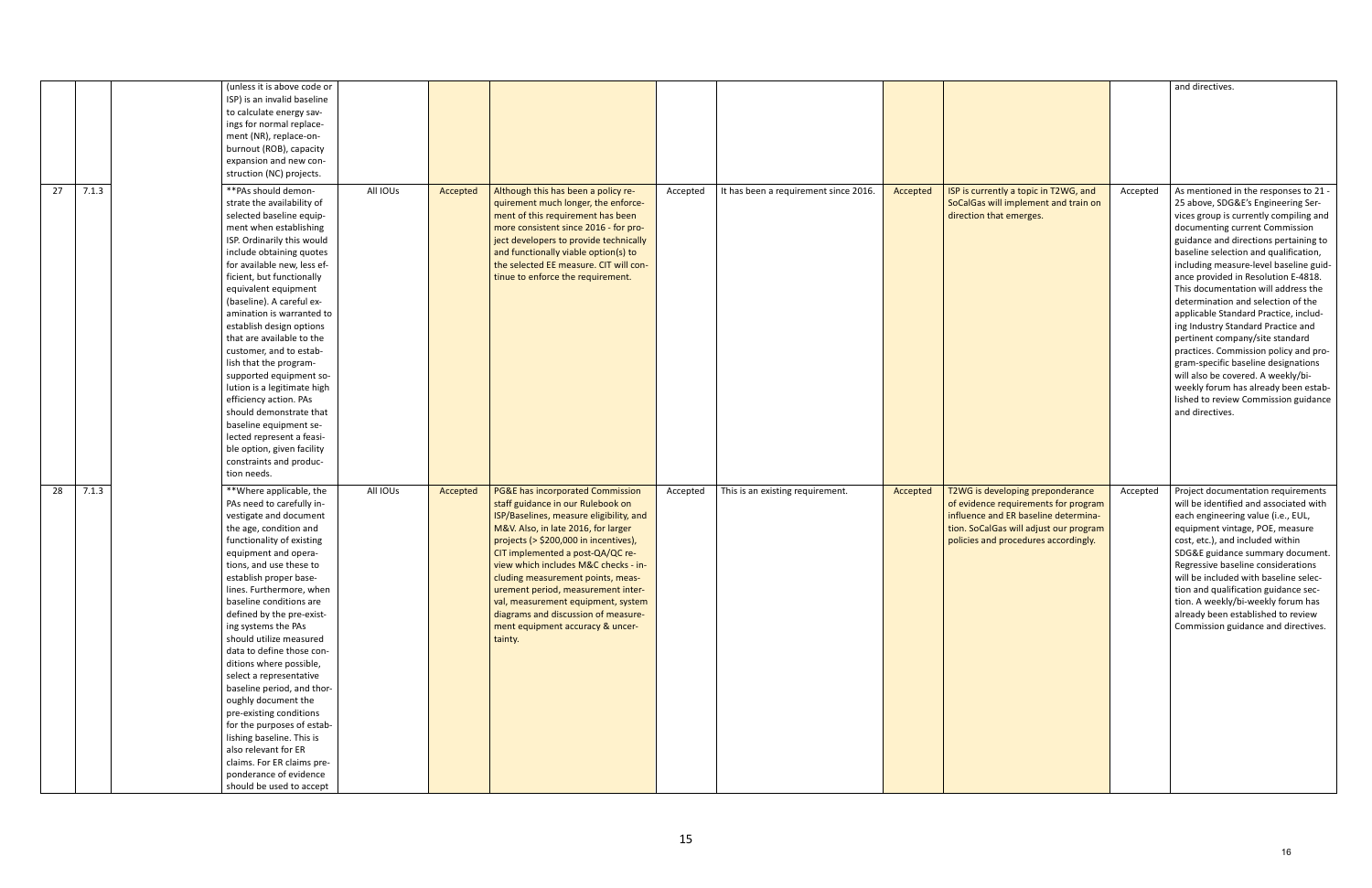|    |       |                                                  | or reject program in-<br>duced early retirement.      |          |          |                                        |          |                                       |          |                                         |          |                                           |
|----|-------|--------------------------------------------------|-------------------------------------------------------|----------|----------|----------------------------------------|----------|---------------------------------------|----------|-----------------------------------------|----------|-------------------------------------------|
|    |       |                                                  | Existing equipment effi-                              |          |          |                                        |          |                                       |          |                                         |          |                                           |
|    |       |                                                  | ciency levels are needed                              |          |          |                                        |          |                                       |          |                                         |          |                                           |
|    |       |                                                  | to address regressive                                 |          |          |                                        |          |                                       |          |                                         |          |                                           |
|    |       |                                                  | baseline policy.                                      |          |          |                                        |          |                                       |          |                                         |          |                                           |
|    |       |                                                  |                                                       |          |          |                                        |          |                                       |          |                                         |          |                                           |
| 29 | 7.1.4 | Evaluated operating                              | Increase focus on: a) ac-                             | All IOUs | Accepted | See comments for Item #19 (report      | Accepted | This is an existing requirement.      | Accepted | SoCalGas accepts this recommenda-       | Accepted | SDGE will increase the level of investi-  |
|    |       | conditions were often                            | curacy of operating con-                              |          |          | page 7.1.2). PG&E has been requiring   |          |                                       |          | tion.                                   |          | gative questions pertaining to post in-   |
|    |       | found to be different                            | ditions, b) use of pre- and                           |          |          | longer (>2 weeks) M&V on weather       |          |                                       |          |                                         |          | stallation operating conditions for use   |
|    |       | than described in pro-                           | post-installation data and                            |          |          | dependent and seasonal projects. The   |          |                                       |          |                                         |          | when interviewing the customer. Ad-       |
|    |       | gram project documen-                            | information, and c) keep-                             |          |          | M&V has to be done during a relevant   |          |                                       |          |                                         |          | ditionally noting potential changes to    |
|    |       | tation. Per evaluation                           | ing project documenta-                                |          |          | time period and goes beyond steady     |          |                                       |          |                                         |          | operating conditions resulting from       |
|    |       | guidelines, measures                             | tion and tracking claims                              |          |          | operating state. Project developers    |          |                                       |          |                                         |          | EE measures installed. Also as noted      |
|    |       | are evaluated as-found,                          | up to date with field in-                             |          |          | are required to true-up savings calcu- |          |                                       |          |                                         |          | earlier, since 2016 SDGE engineering      |
|    |       | and the ex-post savings                          | formation. The PAs                                    |          |          | lations with M&V data.                 |          |                                       |          |                                         |          | staff has increased the level of M&V      |
|    |       | analyses were per-                               | should ensure the use of                              |          |          |                                        |          |                                       |          |                                         |          | requests associated to custom pro-        |
|    |       | formed for the as- ob-                           | site-specific inputs                                  |          |          |                                        |          |                                       |          |                                         |          | jects in support of project savings vali- |
|    |       | served/verified condi-                           | whenever possible. This                               |          |          |                                        |          |                                       |          |                                         |          | dations based on submitted and veri-      |
|    |       | tions, including back-<br>casting where relevant | includes use of trend data<br>to generate performance |          |          |                                        |          |                                       |          |                                         |          | fied M&V post installation results.       |
|    |       | to inform current opera-                         | curves and estimate                                   |          |          |                                        |          |                                       |          |                                         |          |                                           |
|    |       | tions, and did not in-                           | power consumption.                                    |          |          |                                        |          |                                       |          |                                         |          |                                           |
|    |       | clude any forecasting.                           | Also, assumptions used                                |          |          |                                        |          |                                       |          |                                         |          |                                           |
|    |       |                                                  | should reflect conserva-                              |          |          |                                        |          |                                       |          |                                         |          |                                           |
|    |       | The evaluation found                             | tive values supported by                              |          |          |                                        |          |                                       |          |                                         |          |                                           |
|    |       | that all PAs did not make                        | strong evidence from sec-                             |          |          |                                        |          |                                       |          |                                         |          |                                           |
|    |       | adequate use of ex-ante                          | ondary sources.                                       |          |          |                                        |          |                                       |          |                                         |          |                                           |
|    |       | data to inform operating                         |                                                       |          |          |                                        |          |                                       |          |                                         |          |                                           |
|    |       | conditions. For SDG&E                            | PAs should increase the                               |          |          |                                        |          |                                       | Accepted | SoCalGas applies M&V reviews for all    |          |                                           |
|    |       | operating conditions ac-                         | use and improve incorpo-                              |          |          |                                        |          |                                       |          | large projects over 200,000 therms. In  |          |                                           |
|    |       | counted for about one-                           | ration of, data collection                            |          |          |                                        |          |                                       |          | addition, SoCalGas has a tiered Instal- |          |                                           |
|    |       | third of all downward                            | and monitoring to ensure                              |          |          |                                        |          |                                       |          | lation Review (IR), which is a meas-    |          |                                           |
|    |       | adjustments to ex-ante                           | a meaningful and accu-                                |          |          |                                        |          |                                       |          | urement and verification process for    |          |                                           |
|    |       | claims, but was less im-                         | rate set of inputs or as-                             |          |          |                                        |          |                                       |          | projects saving less than 200,000       |          |                                           |
|    |       | portant for the other<br>PAs.                    | sumptions surrounding                                 |          |          |                                        |          |                                       |          | therms.                                 |          |                                           |
|    |       |                                                  | operations. Post-retrofit                             |          |          |                                        |          |                                       |          |                                         |          |                                           |
|    |       |                                                  | inspections should fully<br>incorporate verification  |          |          |                                        |          |                                       |          |                                         |          |                                           |
|    |       |                                                  | of measures, proper in-                               |          |          |                                        |          |                                       |          |                                         |          |                                           |
|    |       |                                                  | stallation and operation,                             |          |          |                                        |          |                                       |          |                                         |          |                                           |
|    |       |                                                  | and any observed or oth-                              |          |          |                                        |          |                                       |          |                                         |          |                                           |
|    |       |                                                  | erwise known changes or                               |          |          |                                        |          |                                       |          |                                         |          |                                           |
|    |       |                                                  | deficiencies. PA staff                                |          |          |                                        |          |                                       |          |                                         |          |                                           |
|    |       |                                                  | should check that pre-in-                             |          |          |                                        |          |                                       |          |                                         |          |                                           |
|    |       |                                                  | stallation and post-instal-                           |          |          |                                        |          |                                       |          |                                         |          |                                           |
|    |       |                                                  | lation reports are well or-                           |          |          |                                        |          |                                       |          |                                         |          |                                           |
|    |       |                                                  | ganized and complete,                                 |          |          |                                        |          |                                       |          |                                         |          |                                           |
|    |       |                                                  | with measure counts,                                  |          |          |                                        |          |                                       |          |                                         |          |                                           |
|    |       |                                                  | changes in operation, ef-                             |          |          |                                        |          |                                       |          |                                         |          |                                           |
|    |       |                                                  | ficiency values, and oper-                            |          |          |                                        |          |                                       |          |                                         |          |                                           |
|    |       |                                                  | ating parameters.                                     |          |          |                                        |          |                                       |          |                                         |          |                                           |
| 30 | 7.1.4 |                                                  | The PAs should ensure                                 | All IOUs | Accepted | See comments for Item #19 (report      | Accepted | This is already a requirement for the | Accepted | SoCalGas develops M&V plans for all     | Accepted | Since 2016, internal SDGE engineers       |
|    |       |                                                  | that savings calculations                             |          |          | page 7.1.2). PG&E has been requiring   |          | SCE program based on the Calculated   |          | large projects over 200,000 therms. In  |          | have increased the request for addi-      |
|    |       |                                                  | are based on actual                                   |          |          | longer (>2 weeks) M&V on weather       |          | Guidelines.                           |          | addition, SoCalGas has a tiered Instal- |          | tional M&V data as part of their cus-     |
|    |       |                                                  | equipment-use schedules                               |          |          | dependent and seasonal projects. The   |          |                                       |          | lation Review (IR), which is a meas-    |          | tom project review process, when ap-      |
|    |       |                                                  | and reflect any changes                               |          |          | M&V has to be done during a relevant   |          |                                       |          | urement and verification process for    |          | propriate. Additionally, the assigned     |
|    |       |                                                  | to the post-installation                              |          |          | time period and goes beyond steady     |          |                                       |          | projects saving less than 200,000       |          | SDGE engineer review is also re-          |
|    |       |                                                  | operating parameters                                  |          |          | operating state. Project developers    |          |                                       |          | therms.                                 |          | viewed by a senior quality control        |
|    |       |                                                  |                                                       |          |          |                                        |          |                                       |          |                                         |          |                                           |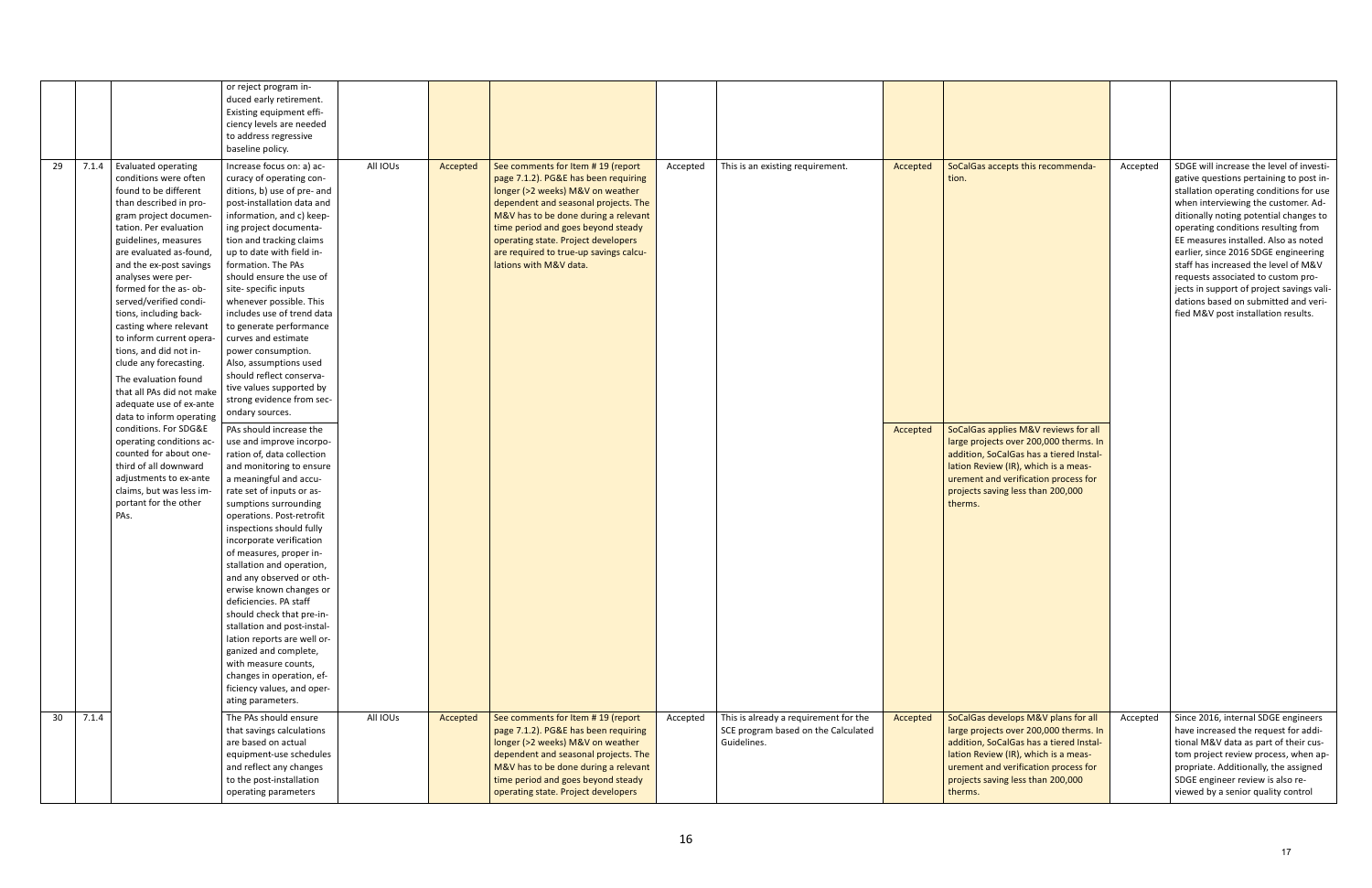|             | (such as flow rates, tem-   |          |          | are required to true-up savings calcu-      |                                                |          |                                         |          | SDGE engineer for accuracy and rele-     |
|-------------|-----------------------------|----------|----------|---------------------------------------------|------------------------------------------------|----------|-----------------------------------------|----------|------------------------------------------|
|             |                             |          |          | lations with M&V data.                      |                                                |          |                                         |          | vance as well on all of the custom       |
|             | peratures and set points,   |          |          |                                             |                                                |          |                                         |          |                                          |
|             | system pressures, pro-      |          |          |                                             |                                                |          |                                         |          | projects that are incentivized through   |
|             | duction rates, and power    |          |          |                                             |                                                |          |                                         |          | the custom program.                      |
|             | measurements). The PAs      |          |          |                                             |                                                |          |                                         |          |                                          |
|             | should always include a     |          |          |                                             |                                                |          |                                         |          |                                          |
|             | quality control check on    |          |          |                                             |                                                |          |                                         |          |                                          |
|             | equipment operating         |          |          |                                             |                                                |          |                                         |          |                                          |
|             | hours, operational pa-      |          |          |                                             |                                                |          |                                         |          |                                          |
|             | rameters and production     |          |          |                                             |                                                |          |                                         |          |                                          |
|             | levels, and ensure that     |          |          |                                             |                                                |          |                                         |          |                                          |
|             | data used to derive oper-   |          |          |                                             |                                                |          |                                         |          |                                          |
|             | ating profiles is ade-      |          |          |                                             |                                                |          |                                         |          |                                          |
|             | quately representative of   |          |          |                                             |                                                |          |                                         |          |                                          |
|             | all operating conditions.   |          |          |                                             |                                                |          |                                         |          |                                          |
|             |                             |          |          |                                             |                                                |          |                                         |          |                                          |
|             | Consideration should be     |          |          |                                             |                                                | Accepted | SoCalGas develops M&V plans for all     |          |                                          |
|             | given to selecting an ap-   |          |          |                                             |                                                |          | large projects over 200,000 therms. In  |          |                                          |
|             | propriate and representa-   |          |          |                                             |                                                |          | addition, SoCalGas has a tiered Instal- |          |                                          |
|             | tive time period to use     |          |          |                                             |                                                |          | lation Review (IR), which is a meas-    |          |                                          |
|             | for data collection and     |          |          |                                             |                                                |          | urement and verification process for    |          |                                          |
|             | savings determination.      |          |          |                                             |                                                |          | projects saving less than 200,000       |          |                                          |
|             | For example, operating      |          |          |                                             |                                                |          | therms.                                 |          |                                          |
|             | hours used in calculations  |          |          |                                             |                                                |          |                                         |          |                                          |
|             | should reflect observed     |          |          |                                             |                                                |          |                                         |          |                                          |
|             | conditions via verification |          |          |                                             |                                                |          |                                         |          |                                          |
|             | and M&V. Additional due     |          |          |                                             |                                                |          |                                         |          |                                          |
|             | diligence in this area is   |          |          |                                             |                                                |          |                                         |          |                                          |
|             | needed when loads are       |          |          |                                             |                                                |          |                                         |          |                                          |
|             | variable, including pro-    |          |          |                                             |                                                |          |                                         |          |                                          |
|             | jects with seasonal varia-  |          |          |                                             |                                                |          |                                         |          |                                          |
|             |                             |          |          |                                             |                                                |          |                                         |          |                                          |
|             | tion in production and      |          |          |                                             |                                                |          |                                         |          |                                          |
|             | operations. Increased use   |          |          |                                             |                                                |          |                                         |          |                                          |
|             | of selective parameter      |          |          |                                             |                                                |          |                                         |          |                                          |
|             | measurement using un-       |          |          |                                             |                                                |          |                                         |          |                                          |
|             | certainty analysis and      |          |          |                                             |                                                |          |                                         |          |                                          |
|             | short-term monitoring is    |          |          |                                             |                                                |          |                                         |          |                                          |
|             | also recommended.           |          |          |                                             |                                                |          |                                         |          |                                          |
| 7.1.4<br>31 | Another key issue is that   | All IOUs | Accepted | <b>PG&amp;E has incorporated Commission</b> | We require longer metering periods<br>Accepted | Accepted | SoCalGas develops M&V plans for all     | Accepted | Since 2016 SDGE engineering staff has    |
|             | evaluators discover that    |          |          | staff guidance in our Rulebook on           | for larger projects.                           |          | large projects over 200,000 therms. In  |          | increased the level of M&V requests      |
|             | the production period       |          |          | M&V. M&V guidance is provided for a         |                                                |          | addition, SoCalGas has a tiered Instal- |          | associated to custom calculated pro-     |
|             | used in updating ex- ante   |          |          | detailed M&V plan--including meas-          |                                                |          | lation Review (IR), which is a meas-    |          | jects in support of project saving vali- |
|             | savings after equipment     |          |          | urement period, measurement inter-          |                                                |          | urement and verification process for    |          | dations based on more M&V post in-       |
|             |                             |          |          |                                             |                                                |          | projects saving less than 200,000       |          | stallation results.                      |
|             | installation is often too   |          |          | val, measurement equipment, system          |                                                |          |                                         |          |                                          |
|             | short (one week or less)    |          |          | diagrams and discussion of measure-         |                                                |          | therms.                                 |          |                                          |
|             | and not typical of the      |          |          | ment equipment accuracy & uncer-            |                                                |          | SoCalGas accepts this recommenda-       |          |                                          |
|             | production or operating     |          |          | tainty, impact of variable loads--and       |                                                |          | tion.                                   |          |                                          |
|             | variations that the equip-  |          |          | use of post operating data. PG&E            |                                                |          |                                         |          |                                          |
|             | ment will be subject to     |          |          | strives to require these M&V plan ele-      |                                                |          |                                         |          |                                          |
|             | over the course of a year.  |          |          | ments, but recognizes that it is not al-    |                                                |          |                                         |          |                                          |
|             | To help mitigate this is-   |          |          | ways practical to implement every as-       |                                                |          |                                         |          |                                          |
|             | sue, the PAs should wait    |          |          | pect of an M&V due to ongoing               |                                                |          |                                         |          |                                          |
|             | for measure operation to    |          |          | changes in facilities during the course     |                                                |          |                                         |          |                                          |
|             | stabilize and become typ-   |          |          | of project implementation. In cases         |                                                |          |                                         |          |                                          |
|             | ical prior to truing-up the |          |          | where a deviation from the M&V plan         |                                                |          |                                         |          |                                          |
|             | ex-ante models and mak-     |          |          | is found, PG&E works with project           |                                                |          |                                         |          |                                          |
|             | ing a savings claim.        |          |          | technical reviewer to determine             |                                                |          |                                         |          |                                          |
|             |                             |          |          | whether sufficient information was          |                                                |          |                                         |          |                                          |
|             |                             |          |          |                                             |                                                |          |                                         |          |                                          |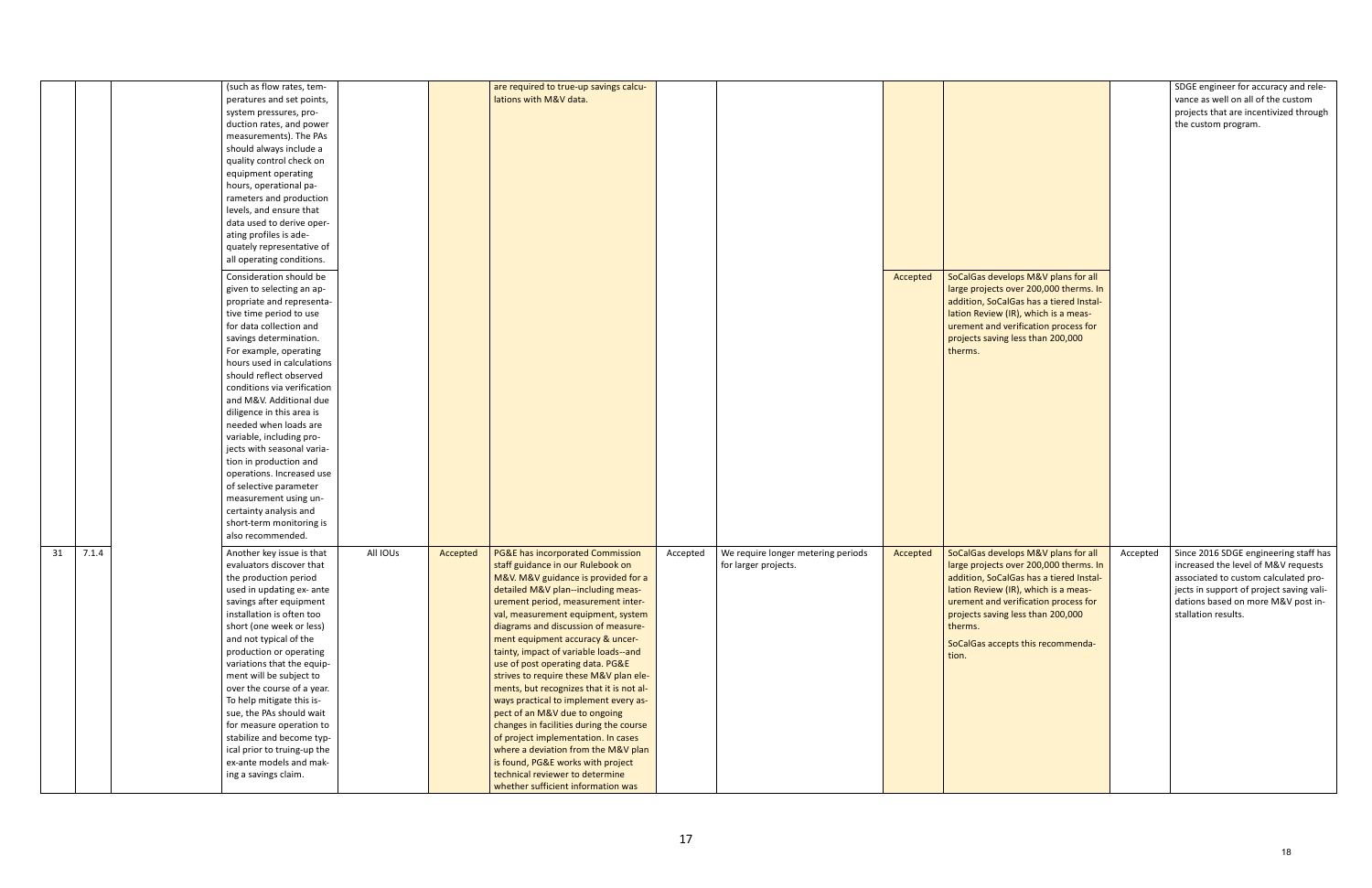|    |       |                                                                                                                                                                                                                                                                                                                                                                                                                                                   |          |          | collected.                                                                                                                                                                                                                                                                                                                                                                                                                                                                                                                          |                    |                                                                                                                                                                                             |                      |                                                                                                                                                                                                     |          |                                                                                                                                                                                                                                                                                                                                                                                                 |
|----|-------|---------------------------------------------------------------------------------------------------------------------------------------------------------------------------------------------------------------------------------------------------------------------------------------------------------------------------------------------------------------------------------------------------------------------------------------------------|----------|----------|-------------------------------------------------------------------------------------------------------------------------------------------------------------------------------------------------------------------------------------------------------------------------------------------------------------------------------------------------------------------------------------------------------------------------------------------------------------------------------------------------------------------------------------|--------------------|---------------------------------------------------------------------------------------------------------------------------------------------------------------------------------------------|----------------------|-----------------------------------------------------------------------------------------------------------------------------------------------------------------------------------------------------|----------|-------------------------------------------------------------------------------------------------------------------------------------------------------------------------------------------------------------------------------------------------------------------------------------------------------------------------------------------------------------------------------------------------|
| 32 | 7.1.4 | As stated in previous<br>evaluation cycles, the PAs<br>should use longer-term<br>pre- and post-installation                                                                                                                                                                                                                                                                                                                                       | All IOUs | Accepted | PG&E has been requiring longer (>2<br>weeks) M&V on weather dependent<br>and seasonal projects. The M&V has<br>to be done during a relevant time pe-                                                                                                                                                                                                                                                                                                                                                                                | Accepted/<br>Other | M&V and trending savings are done<br>at a project size basis. Projects that<br>exceed 100,000kWh receive longer<br>M&V periods and at times are re-                                         | Accepted             | SoCalGas develops M&V plans for all<br>large projects over 200,000 therms. In<br>addition, SoCalGas has a tiered Instal-<br>lation Review (IR), which is a meas-                                    | Accepted | SDGE has been requiring longer (>2<br>weeks) M&V on weather dependent<br>and seasonal projects. The M&V has<br>to be done during relevant time pe-                                                                                                                                                                                                                                              |
|    |       | M&V activities and true-<br>up the savings estimates<br>to reflect observed meas-<br>ure operation. The PAs<br>should also normalize for<br>production fluctuations                                                                                                                                                                                                                                                                               |          |          | riod and goes beyond steady operat-<br>ing state. Project developers are re-<br>quired to true-up savings calculations<br>with M&V data.                                                                                                                                                                                                                                                                                                                                                                                            |                    | quired to receive delayed payments.<br>Due to cost restraints, small projects<br>(less than 25,000kWh) do not receive<br>the same level of scrutiny.                                        |                      | urement and verification process for<br>projects saving less than 200,000<br>therms.<br>SoCalGas accepts this recommenda-<br>tion.                                                                  |          | riod and goes beyond steady operat-<br>ing state. Project developers are re-<br>quired to true-up savings calculations<br>with M&V data that is provided as<br>stated in the M&V plan.                                                                                                                                                                                                          |
|    |       | (and other variables like<br>weather where applica-<br>ble) between pre- and<br>post-installation periods.                                                                                                                                                                                                                                                                                                                                        |          |          |                                                                                                                                                                                                                                                                                                                                                                                                                                                                                                                                     |                    |                                                                                                                                                                                             |                      |                                                                                                                                                                                                     |          |                                                                                                                                                                                                                                                                                                                                                                                                 |
|    |       | In some cases, PAs should<br>delay claiming energy<br>savings for projects if the<br>installation is not com-<br>plete or if operations are<br>very unstable or unrepre-<br>sentative of expected ex-<br>post conditions. The PAs<br>should also ensure that<br>savings estimates are al-<br>ways updated in the pro-<br>ject documentation and<br>tracking systems when<br>operation conditions are<br>found to have signifi-<br>cantly changed. |          |          |                                                                                                                                                                                                                                                                                                                                                                                                                                                                                                                                     |                    |                                                                                                                                                                                             | Accepted             | This recommendation is consistent<br>with current SoCalGas' best practice.                                                                                                                          |          |                                                                                                                                                                                                                                                                                                                                                                                                 |
|    |       | **Measures such as agri-<br>cultural pumps require<br>lengthier trend data<br>sources, given that opera-<br>tions can be greatly af-<br>fected by weather, includ-<br>ing drought conditions,<br>and water availability.                                                                                                                                                                                                                          |          |          |                                                                                                                                                                                                                                                                                                                                                                                                                                                                                                                                     |                    |                                                                                                                                                                                             | Accepted             | This recommendation is consistent<br>with current SoCalGas' best practice.                                                                                                                          |          |                                                                                                                                                                                                                                                                                                                                                                                                 |
| 33 | 7.1.4 | For projects entailing the<br>use of simulation models,<br>models should be re-run<br>after the equipment is<br>commissioned and build-<br>ing loads represent<br>steady state operation.<br>**For new construction<br>projects associated with<br>either tenant improve-<br>ments or new buildings,<br>PAs should wait to file<br>claims once the project is                                                                                     | All IOUs | Accepted | PG&E fully accepts that savings for all<br>custom projects should be revised at<br>post-installation based on observed<br>conditions, including those that use<br>simulation models. For new construc-<br>tion Savings By Design projects, PG&E<br>currently does adjust, to some de-<br>gree, the simulation models to reflect<br>observed conditions, but this practice<br>may not be consistent across project<br>developers and reviewers. With the<br>SBD program moving to Statewide Ad-<br>ministration, PG&E will recommend | Other              | We do not intend on implementing<br>due to current customer commitment<br>concerns, but we will discuss this pos-<br>sibility as a Statewide level for possi-<br>ble future implementation. | Accepted<br>Accepted | This recommendation is consistent<br>with current SoCalGas' best practice.<br>For Non-Residential New Construc-<br>tion, SoCalGas waits to claim energy<br>savings once the project is fully built. | Accepted | SDGE fully accepts that savings for all<br>custom projects should be revised at<br>post-installation based on observed<br>conditions, including those that use<br>simulation models. For new construc-<br>tion Savings By Design projects, SDGE<br>currently does adjust and reconcile<br>the initial building models to account<br>for the observed conditions noted<br>during the inspection. |
|    |       | fully built out and occu-<br>pied. A certificate of oc-<br>cupancy can be used to<br>inform the timing of                                                                                                                                                                                                                                                                                                                                         |          |          | to the new Statewide Program Ad-<br>ministrator that a process require-<br>ment be established to ensure that                                                                                                                                                                                                                                                                                                                                                                                                                       |                    |                                                                                                                                                                                             |                      |                                                                                                                                                                                                     |          |                                                                                                                                                                                                                                                                                                                                                                                                 |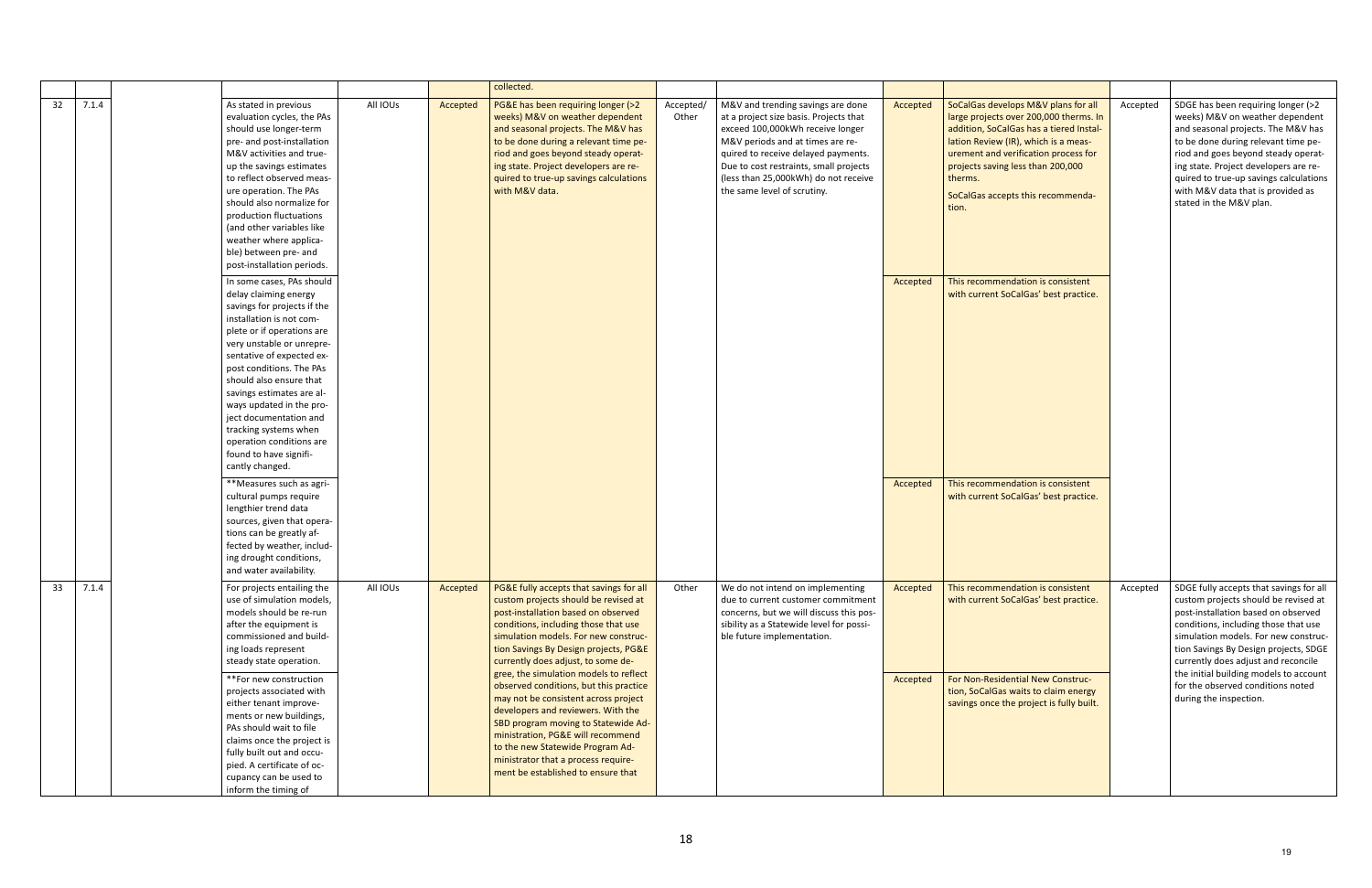|    |       |                            | claims. CPUC evaluation      |          |          | savings be based on the post-installa-   |          |                                          |          |                                        |          |                                         |
|----|-------|----------------------------|------------------------------|----------|----------|------------------------------------------|----------|------------------------------------------|----------|----------------------------------------|----------|-----------------------------------------|
|    |       |                            |                              |          |          |                                          |          |                                          |          |                                        |          |                                         |
|    |       |                            | guidance is to model sav-    |          |          | tion as-found conditions.                |          |                                          |          |                                        |          |                                         |
|    |       |                            | ings based on the as-        |          |          |                                          |          |                                          |          |                                        |          |                                         |
|    |       |                            | found conditions.            |          |          |                                          |          |                                          |          |                                        |          |                                         |
| 34 | 7.1.4 |                            | PAs should ensure incor-     | All IOUs | Accepted | CIT provided M&V training in June        | Other    | SCE conducts weekly conference calls     | Accepted | This is consistent with current prac-  | Accepted | SDGE internal engineers conduct         |
|    |       |                            | poration of needed as-       |          |          | 2016, outlining Commission staff         |          | and quarterly training sessions with     |          | tices. The rigor of this activity will |          | lengthy workshops at our Energy In-     |
|    |       |                            | pects of pre- and post-in-   |          |          | M&V guidance. In late 2016, for larger   |          | contracted reviewers to ensure they      |          | scale with the size of the project and |          | novation Center on "Tools and Tips      |
|    |       |                            | stallation review, as spe-   |          |          | projects ( $>$ \$200,000 in incentives), |          | are up to date on policies, proce-       |          | SoCalGas continuously updates and      |          | for Estimating Energy Efficiency" pro-  |
|    |       |                            | cifically related to operat- |          |          | CIT implemented a post-QA/QC re-         |          | dures, etc. Also, all approved tools are |          | trains on the Program.                 |          | jects twice per year for contractors,   |
|    |       |                            | ing conditions, into pro-    |          |          | view which includes M&C checks - in-     |          | listed in SCE Calculated Guidelines      |          |                                        |          | customers and engineers. During         |
|    |       |                            | gram manuals by adden-       |          |          | cluding measurement points, meas-        |          | and/or are integrated into SCE's         |          |                                        |          | these seminars the SDGE engineers       |
|    |       |                            | dum and in their next re-    |          |          | urement period, measurement inter-       |          | online application tool.                 |          |                                        |          | explain and show examples of calcula-   |
|    |       |                            | visions. PAs should delin-   |          |          | val, measurement equipment, system       |          |                                          |          |                                        |          | tion methodologies to instruct per-     |
|    |       |                            |                              |          |          |                                          |          |                                          |          |                                        |          |                                         |
|    |       |                            | eate expectations for        |          |          | diagrams and discussion of measure-      |          |                                          |          |                                        |          | spective program participants to        |
|    |       |                            | post-retrofit inspection     |          |          | ment equipment accuracy & uncer-         |          |                                          |          |                                        |          | acknowledge and learn how to            |
|    |       |                            | paperwork and require        |          |          | tainty.                                  |          |                                          |          |                                        |          | properly account for project savings    |
|    |       |                            | inspectors to identify, col- |          |          |                                          |          |                                          |          |                                        |          | using various means (i.e. spreadsheet   |
|    |       |                            | lect and record pertinent    |          |          |                                          |          |                                          |          |                                        |          | calculations, modeling calculation,     |
|    |       |                            | measure operating pa-        |          |          |                                          |          |                                          |          |                                        |          | etc.). The SDGE engineers also discuss  |
|    |       |                            | rameters, as well as         |          |          |                                          |          |                                          |          |                                        |          | the different project scenarios where   |
|    |       |                            | quantities in both pre-in-   |          |          |                                          |          |                                          |          |                                        |          | M&V data will be required to support    |
|    |       |                            | stallation and post-instal-  |          |          |                                          |          |                                          |          |                                        |          | their project EE savings claims, all in |
|    |       |                            | lation efforts. PAs should   |          |          |                                          |          |                                          |          |                                        |          | support of teaching perspective cus-    |
|    |       |                            | consider holding multiple    |          |          |                                          |          |                                          |          |                                        |          | tom program participants the neces-     |
|    |       |                            | trainings, regularly (e.g.,  |          |          |                                          |          |                                          |          |                                        |          | sary requirements to improve project    |
|    |       |                            | quarterly), with internal    |          |          |                                          |          |                                          |          |                                        |          | submissions and the associated EE       |
|    |       |                            | staff, implementers, and     |          |          |                                          |          |                                          |          |                                        |          | savings calculations.                   |
|    |       |                            | PA technical reviewers, to   |          |          |                                          |          |                                          |          |                                        |          |                                         |
|    |       |                            | ensure improvement and       |          |          |                                          |          |                                          |          |                                        |          |                                         |
|    |       |                            | enhanced documenta-          |          |          |                                          |          |                                          |          |                                        |          |                                         |
|    |       |                            | tion. Examples of thor-      |          |          |                                          |          |                                          |          |                                        |          |                                         |
|    |       |                            | ough, complete pre- and      |          |          |                                          |          |                                          |          |                                        |          |                                         |
|    |       |                            | post-installation reports    |          |          |                                          |          |                                          |          |                                        |          |                                         |
|    |       |                            | could be provided in or-     |          |          |                                          |          |                                          |          |                                        |          |                                         |
|    |       |                            | der to set standards for     |          |          |                                          |          |                                          |          |                                        |          |                                         |
|    |       |                            | acceptable data collec-      |          |          |                                          |          |                                          |          |                                        |          |                                         |
|    |       |                            | tion and reporting, and      |          |          |                                          |          |                                          |          |                                        |          |                                         |
|    |       |                            |                              |          |          |                                          |          |                                          |          |                                        |          |                                         |
|    |       |                            | thereby work to ensure       |          |          |                                          |          |                                          |          |                                        |          |                                         |
|    |       |                            | comprehensive and con-       |          |          |                                          |          |                                          |          |                                        |          |                                         |
|    |       |                            | sistent M&V practices        |          |          |                                          |          |                                          |          |                                        |          |                                         |
|    |       |                            | well beyond a cursory        |          |          |                                          |          |                                          |          |                                        |          |                                         |
|    |       |                            | verification that new        |          |          |                                          |          |                                          |          |                                        |          |                                         |
|    |       |                            | equipment was present        |          |          |                                          |          |                                          |          |                                        |          |                                         |
|    |       |                            | at a given site.             |          |          |                                          |          |                                          |          |                                        |          |                                         |
| 35 |       | 7.1.5 Both the Chapter 4   | It is recommended that a     | All IOUs | Accepted | PG&E proposes to use the Final Site      | Accepted | As of 2017, all projects utilize a pro-  | Accepted | SoCalGas will consider this suggestion | Accepted | With the soon to be integrated          |
|    |       | gross impact and Chap-     | statewide document,          |          |          | Report PPA forms as a template for a     |          | ject feasibility study which requires    |          | and work with other PA to develop      |          | Nexant custom engineering review        |
|    |       | ter 6 PPA results, includ- | similar to the PPA form,     |          |          | statewide evaluation template, PG&E      |          | this information.                        |          | common forms for custom projects as    |          | database tool in August of 2017,        |
|    |       | ing trends from recent     | be developed for use by      |          |          | welcomes the opportunity to work         |          |                                          |          | applicable.                            |          | SDGE is looking to leverage the more    |
|    |       | evaluations, generally     | all PAs for custom claims.   |          |          | with the evaluation team to develop a    |          |                                          |          |                                        |          | detailed review checks and balances     |
|    |       | do not point to PA im-     | The project practices as-    |          |          | statewide template similar to the Fi-    |          |                                          |          |                                        |          | between the internal SDGE assigned      |
|    |       | provement. Project ex-     | sessment (PPA) forms de-     |          |          | nal Site Report PPA forms.               |          |                                          |          |                                        |          | engineering and the quality control     |
|    |       | ante treatment shows a     | veloped by the evaluation    |          |          |                                          |          |                                          |          |                                        |          | senior engineer to improve the pro-     |
|    |       | lack of attention to       | team provide a very          |          |          |                                          |          |                                          |          |                                        |          | ject submissions and calculated re-     |
|    |       | CPUC guidance, deci-       | structured and methodi-      |          |          |                                          |          |                                          |          |                                        |          | views that the custom program incen-    |
|    |       | sions, previous evalua-    | cal way of examining en-     |          |          |                                          |          |                                          |          |                                        |          | tivizes throughout the year. We can     |
|    |       | tion results, ex-ante re-  | ergy efficiency measure      |          |          |                                          |          |                                          |          |                                        |          | also look to formalize a scoring crite- |
|    |       | view-based directives,     | claims. The PAs go           |          |          |                                          |          |                                          |          |                                        |          | ria structure to see if that can be de- |
|    |       |                            |                              |          |          |                                          |          |                                          |          |                                        |          |                                         |
|    |       | and adequate use of        | through a similar process    |          |          |                                          |          |                                          |          |                                        |          | veloped in conjunction with this new    |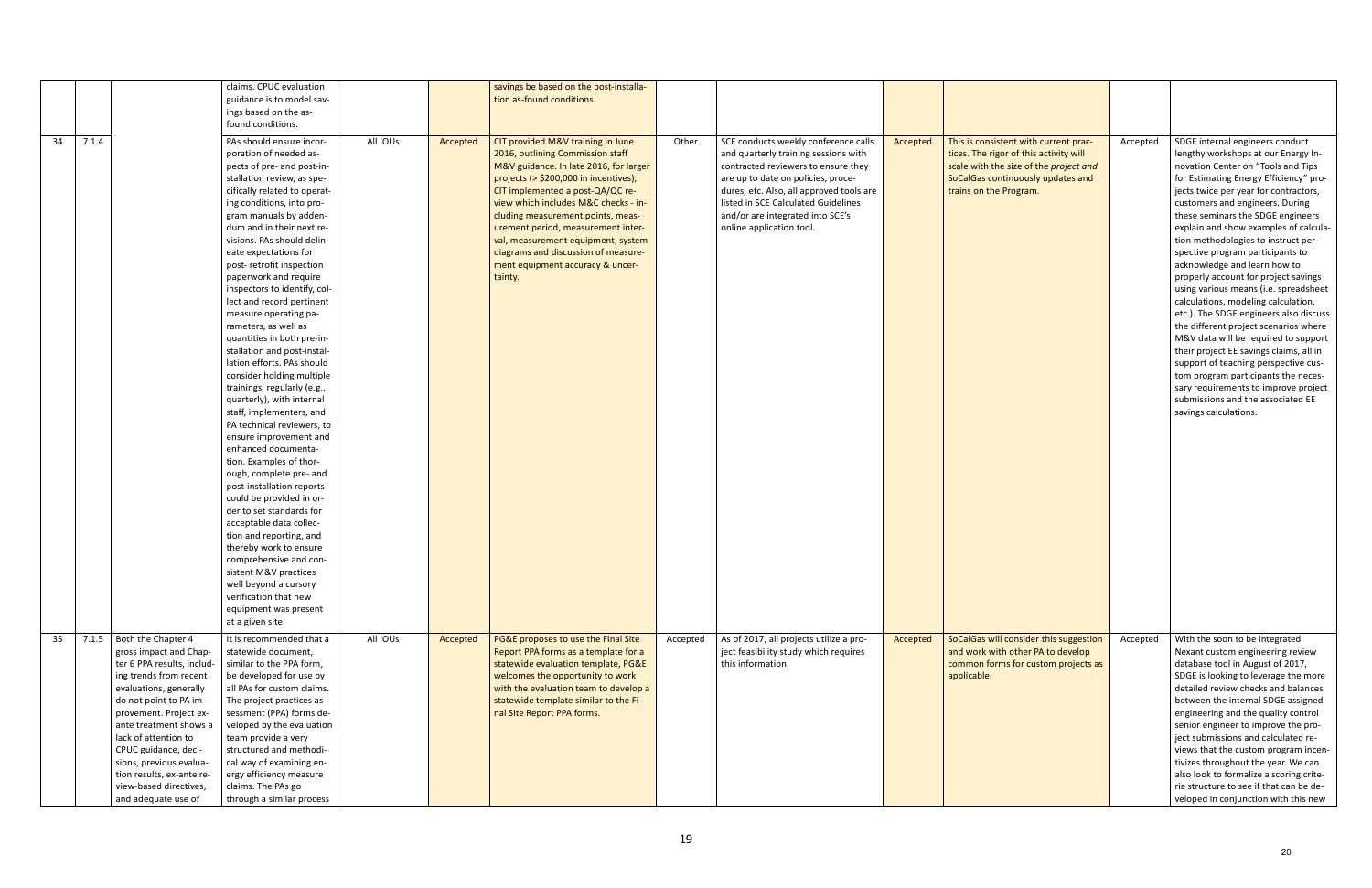|    |     | documentation and         | but perhaps in a less sys-   |          |          |                                          |          |                                         |          |                                          |
|----|-----|---------------------------|------------------------------|----------|----------|------------------------------------------|----------|-----------------------------------------|----------|------------------------------------------|
|    |     | data-derived calculation  | tematic way, and im-         |          |          |                                          |          |                                         |          |                                          |
|    |     | methods and inputs.       | provements to forms and      |          |          |                                          |          |                                         |          |                                          |
|    |     |                           |                              |          |          |                                          |          |                                         |          |                                          |
|    |     | Even some of the largest  | processes should have a      |          |          |                                          |          |                                         |          |                                          |
|    |     | projects demonstrate a    | positive outcome on re-      |          |          |                                          |          |                                         |          |                                          |
|    |     | lack of due diligence.    | sults. In addition to the    |          |          |                                          |          |                                         |          |                                          |
|    |     |                           | form itself, Appendix E      |          |          |                                          |          |                                         |          |                                          |
|    |     |                           | provides detailed descrip-   |          |          |                                          |          |                                         |          |                                          |
|    |     |                           | tions of PPA scoring crite-  |          |          |                                          |          |                                         |          |                                          |
|    |     |                           | ria that will help PAs en-   |          |          |                                          |          |                                         |          |                                          |
|    |     |                           | sure they are adequately     |          |          |                                          |          |                                         |          |                                          |
|    |     |                           | capturing and document-      |          |          |                                          |          |                                         |          |                                          |
|    |     |                           | ing the relevant infor-      |          |          |                                          |          |                                         |          |                                          |
|    |     |                           | mation. The evaluation       |          |          |                                          |          |                                         |          |                                          |
|    |     |                           | team believes that this      |          |          |                                          |          |                                         |          |                                          |
|    |     |                           | approach will help PAs       |          |          |                                          |          |                                         |          |                                          |
|    |     |                           |                              |          |          |                                          |          |                                         |          |                                          |
|    |     |                           | improve their GRRs and       |          |          |                                          |          |                                         |          |                                          |
|    |     |                           | documentation, espe-         |          |          |                                          |          |                                         |          |                                          |
|    |     |                           | cially through more care-    |          |          |                                          |          |                                         |          |                                          |
|    |     |                           | ful consideration of first-  |          |          |                                          |          |                                         |          |                                          |
|    |     |                           | order factors affecting      |          |          |                                          |          |                                         |          |                                          |
|    |     |                           | project eligibility and pro- |          |          |                                          |          |                                         |          |                                          |
|    |     |                           | ject baselines.              |          |          |                                          |          |                                         |          |                                          |
| 36 | 7.2 | Program influence was     | Adopt procedures to          | All IOUs | Accepted | Effective 1/31/2017, CIT implemented     | Accepted | As of 2017 we pre-screen all calcu-     | Accepted | Projects are vetted at several points in |
|    |     | low in many cases for a   | identify and affect pro-     |          |          | an "CIT Early Policy Review" process     |          | lated projects during which field engi- |          | the process. First, by the Account Ex-   |
|    |     | number of different rea-  |                              |          |          |                                          |          |                                         |          |                                          |
|    |     |                           | jects with low program       |          |          | whereby internal and external project    |          | neering validates this information.     |          | ecutive, then in collaboration be-       |
|    |     | sons. In some cases,      | influence. The PAs should    |          |          | developers can submit preliminary        |          |                                         |          | tween stakeholders (AE, Programs,        |
|    |     | program claims were       | carefully review projects    |          |          | project information in the early pro-    |          |                                         |          | Technical Assistance), and finally in a  |
|    |     | made on a number of       | during the project devel-    |          |          | ject development stage. The re-          |          |                                         |          | formal review of eligibility and tech-   |
|    |     | projects that customers   | opment stage for poten-      |          |          | quested information includes a pro-      |          |                                         |          | nical aspects in the Project Feasbility  |
|    |     | initiated primarily for   | tial issues associated with  |          |          | ject description, influence documen-     |          |                                         |          | Study stage. Those check points are      |
|    |     | non-energy savings rea-   | a high likelihood of very    |          |          | tation, measure type determination,      |          |                                         |          | part of current process. SoCalGas is     |
|    |     | sons and for which no     | low program influence.       |          |          | and proposed baseline. This infor-       |          |                                         |          | reviewing its current process of pro-    |
|    |     | alternative was ever      | This process should pro-     |          |          | mation is requested for an early re-     |          |                                         |          | ject development and will work with      |
|    |     | considered. There were    | vide timely feedback to      |          |          | view before the project developer        |          |                                         |          | stakeholders to better screen in-        |
|    |     | also instances where in-  | program implementers         |          |          | and the customer have invested time      |          |                                         |          | stances of freeridership.                |
|    |     | centives were provided    | regarding the estimated      |          |          | and resources in the project to de-      |          |                                         |          |                                          |
|    |     | to firms that were al-    | level of program influ-      |          |          | velop calculations or collect pre-in-    |          |                                         |          |                                          |
|    |     | ready very advanced in    | ence. This would afford      |          |          | stallation M&V data, and hopefully       |          |                                         |          |                                          |
|    |     | their adoptions of en-    | implementers an oppor-       |          |          | before expectations have been set re-    |          |                                         |          |                                          |
|    |     | ergy efficiency, such as  | tunity to influence pro-     |          |          | garding eligibility and incentive level. |          |                                         |          |                                          |
|    |     | water/wastewater          | jects found to have low      |          |          | CIT reviews this basic project infor-    |          |                                         |          |                                          |
|    |     | plants, and companies     | program attribution by       |          |          | mation and provides feedback to the      |          |                                         |          |                                          |
|    |     |                           |                              |          |          |                                          |          |                                         |          |                                          |
|    |     | with established energy   | encouraging project deci-    |          |          | project developer to either help in the  |          |                                         |          |                                          |
|    |     | efficiency procurement    | sion makers to adjust the    |          |          | project development or to direct the     |          |                                         |          |                                          |
|    |     | policies or mandates, in- | project scope to higher      |          |          | project developer to not pursue the      |          |                                         |          |                                          |
|    |     | cluding national chain    | efficiency levels, where     |          |          | project. Projects that demonstrate       |          |                                         |          |                                          |
|    |     | and big box stores.       | warranted.                   |          |          | very low or no program influence are     |          |                                         |          |                                          |
|    |     |                           |                              |          |          | rejected by CIT.                         |          |                                         |          |                                          |
|    |     |                           |                              |          |          | That said, this recommendation can       |          |                                         |          |                                          |
|    |     |                           |                              |          |          | be counter-productive in achieving       |          |                                         |          |                                          |
|    |     |                           |                              |          |          |                                          |          |                                         |          |                                          |
|    |     |                           |                              |          |          | market transformation--the ultimate      |          |                                         |          |                                          |
|    |     |                           |                              |          |          | purpose behind offering incentives.      |          |                                         |          |                                          |
|    |     |                           |                              |          |          | For a sector to adopt efficient tech-    |          |                                         |          |                                          |
|    |     |                           |                              |          |          | nologies, diffusion of innovation the-   |          |                                         |          |                                          |
|    |     |                           |                              |          |          | ory tells us that we need a critical     |          |                                         |          |                                          |
|    |     |                           |                              |          |          | mass of early adopters to drive the      |          |                                         |          |                                          |
|    |     |                           |                              |          |          | wider adopt of newer technologies--      |          |                                         |          |                                          |

|                                                                                                                                                                                                                                                                                                                                                                                                                                                                                                                                |          | engineering tool.                                                                                                                                                                                                                                                                                                                                                                                                                                                                                |
|--------------------------------------------------------------------------------------------------------------------------------------------------------------------------------------------------------------------------------------------------------------------------------------------------------------------------------------------------------------------------------------------------------------------------------------------------------------------------------------------------------------------------------|----------|--------------------------------------------------------------------------------------------------------------------------------------------------------------------------------------------------------------------------------------------------------------------------------------------------------------------------------------------------------------------------------------------------------------------------------------------------------------------------------------------------|
| Projects are vetted at several points in<br>the process. First, by the Account Ex-<br>ecutive, then in collaboration be-<br>tween stakeholders (AE, Programs,<br>Technical Assistance), and finally in a<br>formal review of eligibility and tech-<br>nical aspects in the Project Feasbility<br>Study stage. Those check points are<br>part of current process. SoCalGas is<br>reviewing its current process of pro-<br>ject development and will work with<br>stakeholders to better screen in-<br>stances of freeridership. | Accepted | Since 2015, SDGE adjusted its custom<br>programs process so that very early in<br>the process a project would be as-<br>signed to an internal SDGE engineer<br>in order to facilitate early project en-<br>gagement and support improved pro-<br>gram influence whereby the assigned<br>project engineer could more thor-<br>oughly discuss, develop and recom-<br>mend higher levels of energy effi-<br>ciency to be considered with the pro-<br>jects coming through the custom pro-<br>grams. |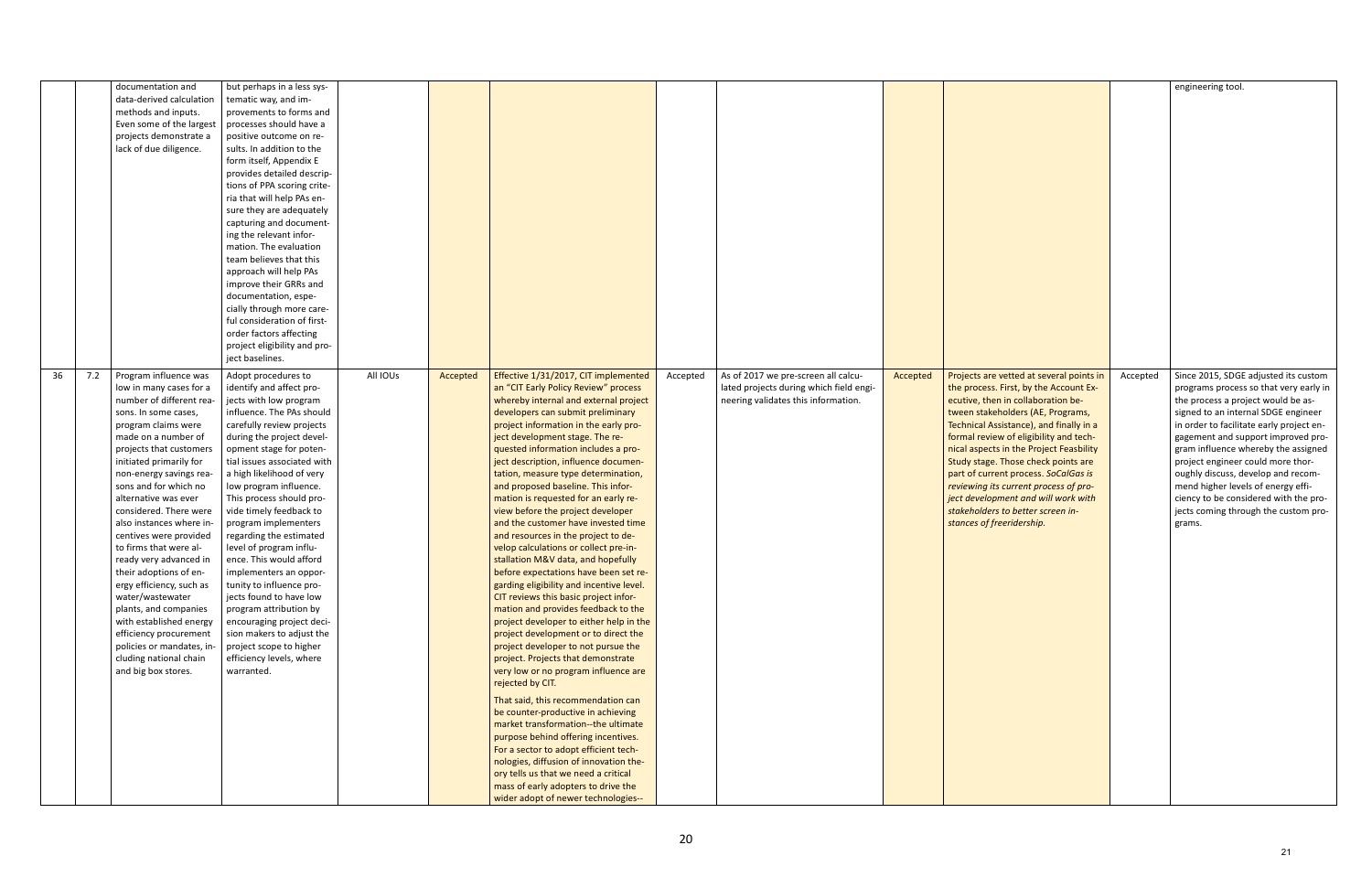|    |     |                                                                                                                                                                                                                                                                                                                                                                                                                                                                                                                                                                                                                                                                                                                                                                                                                                                                                                                                                                                                                                                                                                                                                   |          |          | the economic barrier is not alone in<br>preventing greater adoption. The<br>analysis and verification of a technol-<br>ogy option by a utility incentive pro-<br>gram provides assurances to a cus-<br>tomer that the technology is a viable<br>and legitimate choice--customers<br>trust our technical expertise to de-<br>velop and or validate measure savings<br>estimates, vendors designs, and re-<br>sults. As a result of this validation, the<br>customer is more apt to adopt that<br>technology than if they only heard<br>economic arguments raised by a tech-<br>nology vendor acting alone. PG&E be-<br>lieves that the criteria for NTG and<br>free-ridership determination should<br>be re-examined with this in mind.                                                                                                                                                                                           |       |                                                                                                                                                                                                                             |                      |                                                                                                                                                                                                                                                                                                                                                                                                                                                                                                                                                            |          |                                                                                                                                                                                                                                                                                                       |
|----|-----|---------------------------------------------------------------------------------------------------------------------------------------------------------------------------------------------------------------------------------------------------------------------------------------------------------------------------------------------------------------------------------------------------------------------------------------------------------------------------------------------------------------------------------------------------------------------------------------------------------------------------------------------------------------------------------------------------------------------------------------------------------------------------------------------------------------------------------------------------------------------------------------------------------------------------------------------------------------------------------------------------------------------------------------------------------------------------------------------------------------------------------------------------|----------|----------|----------------------------------------------------------------------------------------------------------------------------------------------------------------------------------------------------------------------------------------------------------------------------------------------------------------------------------------------------------------------------------------------------------------------------------------------------------------------------------------------------------------------------------------------------------------------------------------------------------------------------------------------------------------------------------------------------------------------------------------------------------------------------------------------------------------------------------------------------------------------------------------------------------------------------------|-------|-----------------------------------------------------------------------------------------------------------------------------------------------------------------------------------------------------------------------------|----------------------|------------------------------------------------------------------------------------------------------------------------------------------------------------------------------------------------------------------------------------------------------------------------------------------------------------------------------------------------------------------------------------------------------------------------------------------------------------------------------------------------------------------------------------------------------------|----------|-------------------------------------------------------------------------------------------------------------------------------------------------------------------------------------------------------------------------------------------------------------------------------------------------------|
| 37 | 7.2 | Adjust the set of technol-<br>ogies that are eligible for<br>incentives. Periodically<br>review the list of qualify-<br>ing measures for each<br>program and eliminate el-<br>igibility for those that<br>have become standard<br>practice. At a minimum,<br>such reviews should take<br>place annually. Measures<br>that are already likely or<br>very likely to be typically<br>installed should not qual-<br>ify for incentives.<br>Although identification of<br>such measures can be dif-<br>ficult in practice in the in-<br>dustrial sector, a number<br>of such measures can be<br>identified through investi-<br>gation of industry prac-<br>tices (for example, inter-<br>views with manufactur-<br>ers, distributors, retailers,<br>and designers), analysis<br>of sales data, and review<br>of evaluation results. In<br>determining which<br>measures to retain and<br>which to eliminate, a bal-<br>ance must be struck be-<br>tween reducing free rid-<br>ership and avoiding sig-<br>nificant lost opportuni-<br>ties. Ideally, sub-technol-<br>ogy niche markets can be<br>selected for the program<br>that are less well estab- | All IOUs | Accepted | The Statewide Customized Offering<br>Procedures Manual for Business in-<br>cludes a list of eligible measures.<br>PG&E's CIT does not own this docu-<br>ment or manage updates, but since<br>2016, CIT reviews the list eligible and<br>ineligible measures at least annually.<br>In addition, PG&E has been develop-<br>ing an information Wiki over the past<br>year which also includes pages dedi-<br>cated to specific efficiency measures.<br>In addition to providing background<br>and technical information about the<br>measure, the wiki indicates the condi-<br>tions under which the measure is eli-<br>gible and is updated when the meas-<br>ure becomes ineligible. Content about<br>specific efficiency measures is grow-<br>ing as more users create pages. As CIT<br>performs initial project screening of<br>custom projects and are exposed to<br>new measures, new measure pages<br>are added to the wiki. | Other | Qualifying technologies and incen-<br>tives levels are reviewed as part of a<br>weekly meeting. The Calculated pro-<br>grams also have had a minimum pro-<br>ject/incentive submission level in<br>place for several years. | Accepted<br>Accepted | SoCalGas seeks to actively promote<br>technologies that are less adopted,<br>cutting edge, or emerging technolo-<br>gies. SoCalGas is working with<br>Statewide partners to identify ISP<br>measures collaboratively with Codes<br>& Standards.<br>SoCalGas is working with statewide ex<br>ante review partners to identify ISP<br>measures. ISP is currently a topic in<br>T2WG, and SoCalGas will implement<br>direction that emerges from that fo-<br>rum.<br>SoCalGas accepts this recommenda-<br>tion and will implement per direction<br>from T2WG. | Accepted | SDGE internal custom engineers with<br>program staff have recently been re-<br>viewing custom measures to ensure<br>their eligibility and compliance with<br>CEDERS, they will also update list of<br>eligible technologies and specific<br>qualifications incorporated in ar-<br>chived ISP studies. |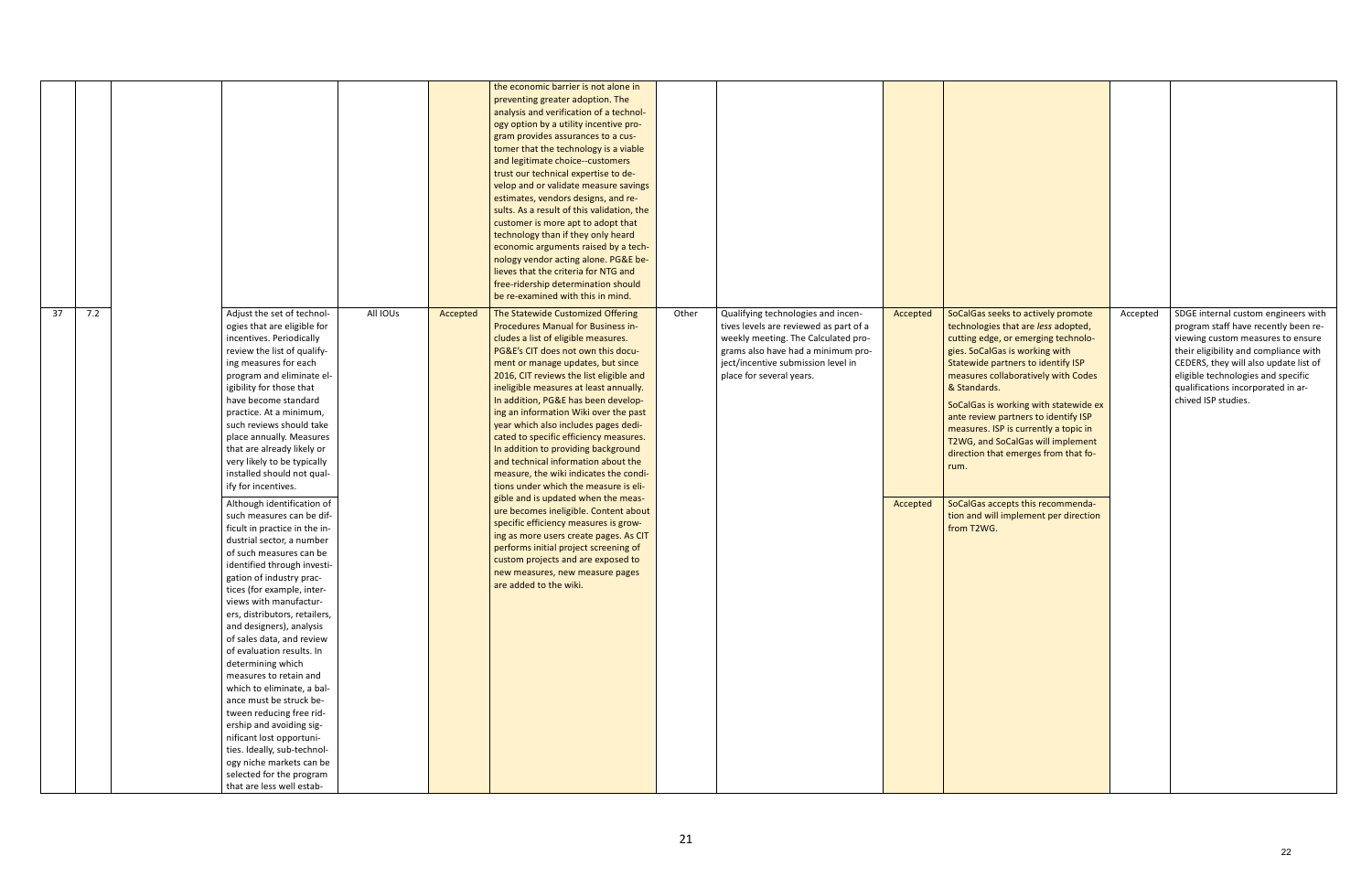| lished, but where sub-<br>stantial technical poten-<br>tial still lies.<br>In addition, program im-<br>SoCalGas seeks to actively promote<br>Accepted<br>plementers should ac-<br>technologies that are less adopted,<br>tively highlight and pro-<br>cutting edge, or emerging technolo-<br>mote technologies that<br>gies. SoCalGas is working with<br>are less well-adopted,<br>Statewide partners to identify ISP<br>measures collaboratively with Codes<br>cutting edge, or emerging<br>technologies. Such<br>& Standards.<br>measures are much less<br>likely to be prone to high<br>free ridership.<br>SoCalGas accepts this recommenda-<br>Another option is to use a<br>Accepted<br>comprehensive rather<br>tion.<br>than a prescriptive ap-<br>proach to discourage free<br>ridership. For example,<br>for water-wastewater<br>plants, implementing a<br>comprehensive new con-<br>struction approach and<br>requiring the project to<br>reach a minimum savings<br>threshold (such as 15 per-<br>cent) is less likely to be<br>prone to high free rid-<br>ership than a measure-<br>level approach.<br>7.2<br>38<br>All IOUs<br>Effective 1/31/2017, CIT implemented<br>Higher "targeted" incentive category<br>SDGE will revise our existing Free<br>Adopt procedures to limit<br>This recommendation is consistent<br>Accepted<br>Accepted<br>Accepted<br>Accepted<br>known free riders by<br>an "CIT Early Policy Review" process<br>which pays a higher incentive rate to<br>with current SoCalGas' best practice.<br>Rider Screening form to include bul-<br>upselling to higher effi-<br>whereby internal and external project<br>push deeper saving measures. SCE<br>leted recommendations not already<br>ciency levels, multi-meas-<br>developers can submit preliminary<br>also offers a Comprehensive Bonus<br>included in existing form. In addition,<br>ure solutions and contin-<br>project information in the early pro-<br>for projects with deeper integrated<br>the new internal engineering project<br>ject development stage. The re-<br>savings across categories. We are also<br>database application Nexant which<br>uous energy improve-<br>quested information includes a pro-<br>considering raising the minimum pro-<br>will be implemented in August of<br>ment. One way to accom-<br>plish this is to conduct<br>ject description, influence documen-<br>ject threshold.<br>2017 will contain numerous checks<br>screening for high free<br>tation, measure type determination,<br>and balances between the assigned<br>ridership on a project-by-<br>and proposed baseline. This infor-<br>project engineer and the quality con-<br>project basis. In cases<br>mation is requested for an early re-<br>trol engineer where by a perspective<br>where likely high free rid-<br>view before the project developer<br>project will have more detailed pro-<br>ership is found, the pro-<br>and the customer have invested time<br>ject questions for the assigned engi-<br>gram implementer should<br>and resources in the project to de-<br>neer to address regarding project spe-<br>encourage such custom-<br>velop calculations or collect pre-in-<br>cifics and will support improve early<br>stallation M&V data, and hopefully<br>ers to move to a higher<br>engagement for projects coming into<br>level of efficiency or en-<br>before expectations have been set re-<br>the program.<br>courage a bundled retro-<br>garding eligibility and incentive level.<br>fit to ensure deeper sav-<br>CIT reviews this basic project infor-<br>ings. Either of these op-<br>mation and provides feedback to the<br>tions could result in fund-<br>project developer to either help in the<br>ing a project that would<br>project development or to direct the<br>not have been imple-<br>project developer to not pursue the |
|--------------------------------------------------------------------------------------------------------------------------------------------------------------------------------------------------------------------------------------------------------------------------------------------------------------------------------------------------------------------------------------------------------------------------------------------------------------------------------------------------------------------------------------------------------------------------------------------------------------------------------------------------------------------------------------------------------------------------------------------------------------------------------------------------------------------------------------------------------------------------------------------------------------------------------------------------------------------------------------------------------------------------------------------------------------------------------------------------------------------------------------------------------------------------------------------------------------------------------------------------------------------------------------------------------------------------------------------------------------------------------------------------------------------------------------------------------------------------------------------------------------------------------------------------------------------------------------------------------------------------------------------------------------------------------------------------------------------------------------------------------------------------------------------------------------------------------------------------------------------------------------------------------------------------------------------------------------------------------------------------------------------------------------------------------------------------------------------------------------------------------------------------------------------------------------------------------------------------------------------------------------------------------------------------------------------------------------------------------------------------------------------------------------------------------------------------------------------------------------------------------------------------------------------------------------------------------------------------------------------------------------------------------------------------------------------------------------------------------------------------------------------------------------------------------------------------------------------------------------------------------------------------------------------------------------------------------------------------------------------------------------------------------------------------------------------------------------------------------------------------------------------------------------------------------------------------------------------------------------------------------------------------------------------------------------------------------------------------------------------------------------------------------------------------------------------------------------------------------------------------------------------------------------------------------------------------------------------------------------------------------------------------------------------------------------------------------------------------------------------------------------------------------------------------------------------------------------------------------------------|
|                                                                                                                                                                                                                                                                                                                                                                                                                                                                                                                                                                                                                                                                                                                                                                                                                                                                                                                                                                                                                                                                                                                                                                                                                                                                                                                                                                                                                                                                                                                                                                                                                                                                                                                                                                                                                                                                                                                                                                                                                                                                                                                                                                                                                                                                                                                                                                                                                                                                                                                                                                                                                                                                                                                                                                                                                                                                                                                                                                                                                                                                                                                                                                                                                                                                                                                                                                                                                                                                                                                                                                                                                                                                                                                                                                                                                                                                    |
|                                                                                                                                                                                                                                                                                                                                                                                                                                                                                                                                                                                                                                                                                                                                                                                                                                                                                                                                                                                                                                                                                                                                                                                                                                                                                                                                                                                                                                                                                                                                                                                                                                                                                                                                                                                                                                                                                                                                                                                                                                                                                                                                                                                                                                                                                                                                                                                                                                                                                                                                                                                                                                                                                                                                                                                                                                                                                                                                                                                                                                                                                                                                                                                                                                                                                                                                                                                                                                                                                                                                                                                                                                                                                                                                                                                                                                                                    |
|                                                                                                                                                                                                                                                                                                                                                                                                                                                                                                                                                                                                                                                                                                                                                                                                                                                                                                                                                                                                                                                                                                                                                                                                                                                                                                                                                                                                                                                                                                                                                                                                                                                                                                                                                                                                                                                                                                                                                                                                                                                                                                                                                                                                                                                                                                                                                                                                                                                                                                                                                                                                                                                                                                                                                                                                                                                                                                                                                                                                                                                                                                                                                                                                                                                                                                                                                                                                                                                                                                                                                                                                                                                                                                                                                                                                                                                                    |
|                                                                                                                                                                                                                                                                                                                                                                                                                                                                                                                                                                                                                                                                                                                                                                                                                                                                                                                                                                                                                                                                                                                                                                                                                                                                                                                                                                                                                                                                                                                                                                                                                                                                                                                                                                                                                                                                                                                                                                                                                                                                                                                                                                                                                                                                                                                                                                                                                                                                                                                                                                                                                                                                                                                                                                                                                                                                                                                                                                                                                                                                                                                                                                                                                                                                                                                                                                                                                                                                                                                                                                                                                                                                                                                                                                                                                                                                    |
|                                                                                                                                                                                                                                                                                                                                                                                                                                                                                                                                                                                                                                                                                                                                                                                                                                                                                                                                                                                                                                                                                                                                                                                                                                                                                                                                                                                                                                                                                                                                                                                                                                                                                                                                                                                                                                                                                                                                                                                                                                                                                                                                                                                                                                                                                                                                                                                                                                                                                                                                                                                                                                                                                                                                                                                                                                                                                                                                                                                                                                                                                                                                                                                                                                                                                                                                                                                                                                                                                                                                                                                                                                                                                                                                                                                                                                                                    |
|                                                                                                                                                                                                                                                                                                                                                                                                                                                                                                                                                                                                                                                                                                                                                                                                                                                                                                                                                                                                                                                                                                                                                                                                                                                                                                                                                                                                                                                                                                                                                                                                                                                                                                                                                                                                                                                                                                                                                                                                                                                                                                                                                                                                                                                                                                                                                                                                                                                                                                                                                                                                                                                                                                                                                                                                                                                                                                                                                                                                                                                                                                                                                                                                                                                                                                                                                                                                                                                                                                                                                                                                                                                                                                                                                                                                                                                                    |
|                                                                                                                                                                                                                                                                                                                                                                                                                                                                                                                                                                                                                                                                                                                                                                                                                                                                                                                                                                                                                                                                                                                                                                                                                                                                                                                                                                                                                                                                                                                                                                                                                                                                                                                                                                                                                                                                                                                                                                                                                                                                                                                                                                                                                                                                                                                                                                                                                                                                                                                                                                                                                                                                                                                                                                                                                                                                                                                                                                                                                                                                                                                                                                                                                                                                                                                                                                                                                                                                                                                                                                                                                                                                                                                                                                                                                                                                    |
|                                                                                                                                                                                                                                                                                                                                                                                                                                                                                                                                                                                                                                                                                                                                                                                                                                                                                                                                                                                                                                                                                                                                                                                                                                                                                                                                                                                                                                                                                                                                                                                                                                                                                                                                                                                                                                                                                                                                                                                                                                                                                                                                                                                                                                                                                                                                                                                                                                                                                                                                                                                                                                                                                                                                                                                                                                                                                                                                                                                                                                                                                                                                                                                                                                                                                                                                                                                                                                                                                                                                                                                                                                                                                                                                                                                                                                                                    |
|                                                                                                                                                                                                                                                                                                                                                                                                                                                                                                                                                                                                                                                                                                                                                                                                                                                                                                                                                                                                                                                                                                                                                                                                                                                                                                                                                                                                                                                                                                                                                                                                                                                                                                                                                                                                                                                                                                                                                                                                                                                                                                                                                                                                                                                                                                                                                                                                                                                                                                                                                                                                                                                                                                                                                                                                                                                                                                                                                                                                                                                                                                                                                                                                                                                                                                                                                                                                                                                                                                                                                                                                                                                                                                                                                                                                                                                                    |
|                                                                                                                                                                                                                                                                                                                                                                                                                                                                                                                                                                                                                                                                                                                                                                                                                                                                                                                                                                                                                                                                                                                                                                                                                                                                                                                                                                                                                                                                                                                                                                                                                                                                                                                                                                                                                                                                                                                                                                                                                                                                                                                                                                                                                                                                                                                                                                                                                                                                                                                                                                                                                                                                                                                                                                                                                                                                                                                                                                                                                                                                                                                                                                                                                                                                                                                                                                                                                                                                                                                                                                                                                                                                                                                                                                                                                                                                    |
|                                                                                                                                                                                                                                                                                                                                                                                                                                                                                                                                                                                                                                                                                                                                                                                                                                                                                                                                                                                                                                                                                                                                                                                                                                                                                                                                                                                                                                                                                                                                                                                                                                                                                                                                                                                                                                                                                                                                                                                                                                                                                                                                                                                                                                                                                                                                                                                                                                                                                                                                                                                                                                                                                                                                                                                                                                                                                                                                                                                                                                                                                                                                                                                                                                                                                                                                                                                                                                                                                                                                                                                                                                                                                                                                                                                                                                                                    |
|                                                                                                                                                                                                                                                                                                                                                                                                                                                                                                                                                                                                                                                                                                                                                                                                                                                                                                                                                                                                                                                                                                                                                                                                                                                                                                                                                                                                                                                                                                                                                                                                                                                                                                                                                                                                                                                                                                                                                                                                                                                                                                                                                                                                                                                                                                                                                                                                                                                                                                                                                                                                                                                                                                                                                                                                                                                                                                                                                                                                                                                                                                                                                                                                                                                                                                                                                                                                                                                                                                                                                                                                                                                                                                                                                                                                                                                                    |
|                                                                                                                                                                                                                                                                                                                                                                                                                                                                                                                                                                                                                                                                                                                                                                                                                                                                                                                                                                                                                                                                                                                                                                                                                                                                                                                                                                                                                                                                                                                                                                                                                                                                                                                                                                                                                                                                                                                                                                                                                                                                                                                                                                                                                                                                                                                                                                                                                                                                                                                                                                                                                                                                                                                                                                                                                                                                                                                                                                                                                                                                                                                                                                                                                                                                                                                                                                                                                                                                                                                                                                                                                                                                                                                                                                                                                                                                    |
|                                                                                                                                                                                                                                                                                                                                                                                                                                                                                                                                                                                                                                                                                                                                                                                                                                                                                                                                                                                                                                                                                                                                                                                                                                                                                                                                                                                                                                                                                                                                                                                                                                                                                                                                                                                                                                                                                                                                                                                                                                                                                                                                                                                                                                                                                                                                                                                                                                                                                                                                                                                                                                                                                                                                                                                                                                                                                                                                                                                                                                                                                                                                                                                                                                                                                                                                                                                                                                                                                                                                                                                                                                                                                                                                                                                                                                                                    |
|                                                                                                                                                                                                                                                                                                                                                                                                                                                                                                                                                                                                                                                                                                                                                                                                                                                                                                                                                                                                                                                                                                                                                                                                                                                                                                                                                                                                                                                                                                                                                                                                                                                                                                                                                                                                                                                                                                                                                                                                                                                                                                                                                                                                                                                                                                                                                                                                                                                                                                                                                                                                                                                                                                                                                                                                                                                                                                                                                                                                                                                                                                                                                                                                                                                                                                                                                                                                                                                                                                                                                                                                                                                                                                                                                                                                                                                                    |
|                                                                                                                                                                                                                                                                                                                                                                                                                                                                                                                                                                                                                                                                                                                                                                                                                                                                                                                                                                                                                                                                                                                                                                                                                                                                                                                                                                                                                                                                                                                                                                                                                                                                                                                                                                                                                                                                                                                                                                                                                                                                                                                                                                                                                                                                                                                                                                                                                                                                                                                                                                                                                                                                                                                                                                                                                                                                                                                                                                                                                                                                                                                                                                                                                                                                                                                                                                                                                                                                                                                                                                                                                                                                                                                                                                                                                                                                    |
|                                                                                                                                                                                                                                                                                                                                                                                                                                                                                                                                                                                                                                                                                                                                                                                                                                                                                                                                                                                                                                                                                                                                                                                                                                                                                                                                                                                                                                                                                                                                                                                                                                                                                                                                                                                                                                                                                                                                                                                                                                                                                                                                                                                                                                                                                                                                                                                                                                                                                                                                                                                                                                                                                                                                                                                                                                                                                                                                                                                                                                                                                                                                                                                                                                                                                                                                                                                                                                                                                                                                                                                                                                                                                                                                                                                                                                                                    |
|                                                                                                                                                                                                                                                                                                                                                                                                                                                                                                                                                                                                                                                                                                                                                                                                                                                                                                                                                                                                                                                                                                                                                                                                                                                                                                                                                                                                                                                                                                                                                                                                                                                                                                                                                                                                                                                                                                                                                                                                                                                                                                                                                                                                                                                                                                                                                                                                                                                                                                                                                                                                                                                                                                                                                                                                                                                                                                                                                                                                                                                                                                                                                                                                                                                                                                                                                                                                                                                                                                                                                                                                                                                                                                                                                                                                                                                                    |
|                                                                                                                                                                                                                                                                                                                                                                                                                                                                                                                                                                                                                                                                                                                                                                                                                                                                                                                                                                                                                                                                                                                                                                                                                                                                                                                                                                                                                                                                                                                                                                                                                                                                                                                                                                                                                                                                                                                                                                                                                                                                                                                                                                                                                                                                                                                                                                                                                                                                                                                                                                                                                                                                                                                                                                                                                                                                                                                                                                                                                                                                                                                                                                                                                                                                                                                                                                                                                                                                                                                                                                                                                                                                                                                                                                                                                                                                    |
|                                                                                                                                                                                                                                                                                                                                                                                                                                                                                                                                                                                                                                                                                                                                                                                                                                                                                                                                                                                                                                                                                                                                                                                                                                                                                                                                                                                                                                                                                                                                                                                                                                                                                                                                                                                                                                                                                                                                                                                                                                                                                                                                                                                                                                                                                                                                                                                                                                                                                                                                                                                                                                                                                                                                                                                                                                                                                                                                                                                                                                                                                                                                                                                                                                                                                                                                                                                                                                                                                                                                                                                                                                                                                                                                                                                                                                                                    |
|                                                                                                                                                                                                                                                                                                                                                                                                                                                                                                                                                                                                                                                                                                                                                                                                                                                                                                                                                                                                                                                                                                                                                                                                                                                                                                                                                                                                                                                                                                                                                                                                                                                                                                                                                                                                                                                                                                                                                                                                                                                                                                                                                                                                                                                                                                                                                                                                                                                                                                                                                                                                                                                                                                                                                                                                                                                                                                                                                                                                                                                                                                                                                                                                                                                                                                                                                                                                                                                                                                                                                                                                                                                                                                                                                                                                                                                                    |
|                                                                                                                                                                                                                                                                                                                                                                                                                                                                                                                                                                                                                                                                                                                                                                                                                                                                                                                                                                                                                                                                                                                                                                                                                                                                                                                                                                                                                                                                                                                                                                                                                                                                                                                                                                                                                                                                                                                                                                                                                                                                                                                                                                                                                                                                                                                                                                                                                                                                                                                                                                                                                                                                                                                                                                                                                                                                                                                                                                                                                                                                                                                                                                                                                                                                                                                                                                                                                                                                                                                                                                                                                                                                                                                                                                                                                                                                    |
|                                                                                                                                                                                                                                                                                                                                                                                                                                                                                                                                                                                                                                                                                                                                                                                                                                                                                                                                                                                                                                                                                                                                                                                                                                                                                                                                                                                                                                                                                                                                                                                                                                                                                                                                                                                                                                                                                                                                                                                                                                                                                                                                                                                                                                                                                                                                                                                                                                                                                                                                                                                                                                                                                                                                                                                                                                                                                                                                                                                                                                                                                                                                                                                                                                                                                                                                                                                                                                                                                                                                                                                                                                                                                                                                                                                                                                                                    |
|                                                                                                                                                                                                                                                                                                                                                                                                                                                                                                                                                                                                                                                                                                                                                                                                                                                                                                                                                                                                                                                                                                                                                                                                                                                                                                                                                                                                                                                                                                                                                                                                                                                                                                                                                                                                                                                                                                                                                                                                                                                                                                                                                                                                                                                                                                                                                                                                                                                                                                                                                                                                                                                                                                                                                                                                                                                                                                                                                                                                                                                                                                                                                                                                                                                                                                                                                                                                                                                                                                                                                                                                                                                                                                                                                                                                                                                                    |
|                                                                                                                                                                                                                                                                                                                                                                                                                                                                                                                                                                                                                                                                                                                                                                                                                                                                                                                                                                                                                                                                                                                                                                                                                                                                                                                                                                                                                                                                                                                                                                                                                                                                                                                                                                                                                                                                                                                                                                                                                                                                                                                                                                                                                                                                                                                                                                                                                                                                                                                                                                                                                                                                                                                                                                                                                                                                                                                                                                                                                                                                                                                                                                                                                                                                                                                                                                                                                                                                                                                                                                                                                                                                                                                                                                                                                                                                    |
|                                                                                                                                                                                                                                                                                                                                                                                                                                                                                                                                                                                                                                                                                                                                                                                                                                                                                                                                                                                                                                                                                                                                                                                                                                                                                                                                                                                                                                                                                                                                                                                                                                                                                                                                                                                                                                                                                                                                                                                                                                                                                                                                                                                                                                                                                                                                                                                                                                                                                                                                                                                                                                                                                                                                                                                                                                                                                                                                                                                                                                                                                                                                                                                                                                                                                                                                                                                                                                                                                                                                                                                                                                                                                                                                                                                                                                                                    |
|                                                                                                                                                                                                                                                                                                                                                                                                                                                                                                                                                                                                                                                                                                                                                                                                                                                                                                                                                                                                                                                                                                                                                                                                                                                                                                                                                                                                                                                                                                                                                                                                                                                                                                                                                                                                                                                                                                                                                                                                                                                                                                                                                                                                                                                                                                                                                                                                                                                                                                                                                                                                                                                                                                                                                                                                                                                                                                                                                                                                                                                                                                                                                                                                                                                                                                                                                                                                                                                                                                                                                                                                                                                                                                                                                                                                                                                                    |
|                                                                                                                                                                                                                                                                                                                                                                                                                                                                                                                                                                                                                                                                                                                                                                                                                                                                                                                                                                                                                                                                                                                                                                                                                                                                                                                                                                                                                                                                                                                                                                                                                                                                                                                                                                                                                                                                                                                                                                                                                                                                                                                                                                                                                                                                                                                                                                                                                                                                                                                                                                                                                                                                                                                                                                                                                                                                                                                                                                                                                                                                                                                                                                                                                                                                                                                                                                                                                                                                                                                                                                                                                                                                                                                                                                                                                                                                    |
|                                                                                                                                                                                                                                                                                                                                                                                                                                                                                                                                                                                                                                                                                                                                                                                                                                                                                                                                                                                                                                                                                                                                                                                                                                                                                                                                                                                                                                                                                                                                                                                                                                                                                                                                                                                                                                                                                                                                                                                                                                                                                                                                                                                                                                                                                                                                                                                                                                                                                                                                                                                                                                                                                                                                                                                                                                                                                                                                                                                                                                                                                                                                                                                                                                                                                                                                                                                                                                                                                                                                                                                                                                                                                                                                                                                                                                                                    |
|                                                                                                                                                                                                                                                                                                                                                                                                                                                                                                                                                                                                                                                                                                                                                                                                                                                                                                                                                                                                                                                                                                                                                                                                                                                                                                                                                                                                                                                                                                                                                                                                                                                                                                                                                                                                                                                                                                                                                                                                                                                                                                                                                                                                                                                                                                                                                                                                                                                                                                                                                                                                                                                                                                                                                                                                                                                                                                                                                                                                                                                                                                                                                                                                                                                                                                                                                                                                                                                                                                                                                                                                                                                                                                                                                                                                                                                                    |
|                                                                                                                                                                                                                                                                                                                                                                                                                                                                                                                                                                                                                                                                                                                                                                                                                                                                                                                                                                                                                                                                                                                                                                                                                                                                                                                                                                                                                                                                                                                                                                                                                                                                                                                                                                                                                                                                                                                                                                                                                                                                                                                                                                                                                                                                                                                                                                                                                                                                                                                                                                                                                                                                                                                                                                                                                                                                                                                                                                                                                                                                                                                                                                                                                                                                                                                                                                                                                                                                                                                                                                                                                                                                                                                                                                                                                                                                    |
|                                                                                                                                                                                                                                                                                                                                                                                                                                                                                                                                                                                                                                                                                                                                                                                                                                                                                                                                                                                                                                                                                                                                                                                                                                                                                                                                                                                                                                                                                                                                                                                                                                                                                                                                                                                                                                                                                                                                                                                                                                                                                                                                                                                                                                                                                                                                                                                                                                                                                                                                                                                                                                                                                                                                                                                                                                                                                                                                                                                                                                                                                                                                                                                                                                                                                                                                                                                                                                                                                                                                                                                                                                                                                                                                                                                                                                                                    |
|                                                                                                                                                                                                                                                                                                                                                                                                                                                                                                                                                                                                                                                                                                                                                                                                                                                                                                                                                                                                                                                                                                                                                                                                                                                                                                                                                                                                                                                                                                                                                                                                                                                                                                                                                                                                                                                                                                                                                                                                                                                                                                                                                                                                                                                                                                                                                                                                                                                                                                                                                                                                                                                                                                                                                                                                                                                                                                                                                                                                                                                                                                                                                                                                                                                                                                                                                                                                                                                                                                                                                                                                                                                                                                                                                                                                                                                                    |
|                                                                                                                                                                                                                                                                                                                                                                                                                                                                                                                                                                                                                                                                                                                                                                                                                                                                                                                                                                                                                                                                                                                                                                                                                                                                                                                                                                                                                                                                                                                                                                                                                                                                                                                                                                                                                                                                                                                                                                                                                                                                                                                                                                                                                                                                                                                                                                                                                                                                                                                                                                                                                                                                                                                                                                                                                                                                                                                                                                                                                                                                                                                                                                                                                                                                                                                                                                                                                                                                                                                                                                                                                                                                                                                                                                                                                                                                    |
|                                                                                                                                                                                                                                                                                                                                                                                                                                                                                                                                                                                                                                                                                                                                                                                                                                                                                                                                                                                                                                                                                                                                                                                                                                                                                                                                                                                                                                                                                                                                                                                                                                                                                                                                                                                                                                                                                                                                                                                                                                                                                                                                                                                                                                                                                                                                                                                                                                                                                                                                                                                                                                                                                                                                                                                                                                                                                                                                                                                                                                                                                                                                                                                                                                                                                                                                                                                                                                                                                                                                                                                                                                                                                                                                                                                                                                                                    |
|                                                                                                                                                                                                                                                                                                                                                                                                                                                                                                                                                                                                                                                                                                                                                                                                                                                                                                                                                                                                                                                                                                                                                                                                                                                                                                                                                                                                                                                                                                                                                                                                                                                                                                                                                                                                                                                                                                                                                                                                                                                                                                                                                                                                                                                                                                                                                                                                                                                                                                                                                                                                                                                                                                                                                                                                                                                                                                                                                                                                                                                                                                                                                                                                                                                                                                                                                                                                                                                                                                                                                                                                                                                                                                                                                                                                                                                                    |
|                                                                                                                                                                                                                                                                                                                                                                                                                                                                                                                                                                                                                                                                                                                                                                                                                                                                                                                                                                                                                                                                                                                                                                                                                                                                                                                                                                                                                                                                                                                                                                                                                                                                                                                                                                                                                                                                                                                                                                                                                                                                                                                                                                                                                                                                                                                                                                                                                                                                                                                                                                                                                                                                                                                                                                                                                                                                                                                                                                                                                                                                                                                                                                                                                                                                                                                                                                                                                                                                                                                                                                                                                                                                                                                                                                                                                                                                    |
|                                                                                                                                                                                                                                                                                                                                                                                                                                                                                                                                                                                                                                                                                                                                                                                                                                                                                                                                                                                                                                                                                                                                                                                                                                                                                                                                                                                                                                                                                                                                                                                                                                                                                                                                                                                                                                                                                                                                                                                                                                                                                                                                                                                                                                                                                                                                                                                                                                                                                                                                                                                                                                                                                                                                                                                                                                                                                                                                                                                                                                                                                                                                                                                                                                                                                                                                                                                                                                                                                                                                                                                                                                                                                                                                                                                                                                                                    |
|                                                                                                                                                                                                                                                                                                                                                                                                                                                                                                                                                                                                                                                                                                                                                                                                                                                                                                                                                                                                                                                                                                                                                                                                                                                                                                                                                                                                                                                                                                                                                                                                                                                                                                                                                                                                                                                                                                                                                                                                                                                                                                                                                                                                                                                                                                                                                                                                                                                                                                                                                                                                                                                                                                                                                                                                                                                                                                                                                                                                                                                                                                                                                                                                                                                                                                                                                                                                                                                                                                                                                                                                                                                                                                                                                                                                                                                                    |
|                                                                                                                                                                                                                                                                                                                                                                                                                                                                                                                                                                                                                                                                                                                                                                                                                                                                                                                                                                                                                                                                                                                                                                                                                                                                                                                                                                                                                                                                                                                                                                                                                                                                                                                                                                                                                                                                                                                                                                                                                                                                                                                                                                                                                                                                                                                                                                                                                                                                                                                                                                                                                                                                                                                                                                                                                                                                                                                                                                                                                                                                                                                                                                                                                                                                                                                                                                                                                                                                                                                                                                                                                                                                                                                                                                                                                                                                    |
|                                                                                                                                                                                                                                                                                                                                                                                                                                                                                                                                                                                                                                                                                                                                                                                                                                                                                                                                                                                                                                                                                                                                                                                                                                                                                                                                                                                                                                                                                                                                                                                                                                                                                                                                                                                                                                                                                                                                                                                                                                                                                                                                                                                                                                                                                                                                                                                                                                                                                                                                                                                                                                                                                                                                                                                                                                                                                                                                                                                                                                                                                                                                                                                                                                                                                                                                                                                                                                                                                                                                                                                                                                                                                                                                                                                                                                                                    |
|                                                                                                                                                                                                                                                                                                                                                                                                                                                                                                                                                                                                                                                                                                                                                                                                                                                                                                                                                                                                                                                                                                                                                                                                                                                                                                                                                                                                                                                                                                                                                                                                                                                                                                                                                                                                                                                                                                                                                                                                                                                                                                                                                                                                                                                                                                                                                                                                                                                                                                                                                                                                                                                                                                                                                                                                                                                                                                                                                                                                                                                                                                                                                                                                                                                                                                                                                                                                                                                                                                                                                                                                                                                                                                                                                                                                                                                                    |
|                                                                                                                                                                                                                                                                                                                                                                                                                                                                                                                                                                                                                                                                                                                                                                                                                                                                                                                                                                                                                                                                                                                                                                                                                                                                                                                                                                                                                                                                                                                                                                                                                                                                                                                                                                                                                                                                                                                                                                                                                                                                                                                                                                                                                                                                                                                                                                                                                                                                                                                                                                                                                                                                                                                                                                                                                                                                                                                                                                                                                                                                                                                                                                                                                                                                                                                                                                                                                                                                                                                                                                                                                                                                                                                                                                                                                                                                    |
|                                                                                                                                                                                                                                                                                                                                                                                                                                                                                                                                                                                                                                                                                                                                                                                                                                                                                                                                                                                                                                                                                                                                                                                                                                                                                                                                                                                                                                                                                                                                                                                                                                                                                                                                                                                                                                                                                                                                                                                                                                                                                                                                                                                                                                                                                                                                                                                                                                                                                                                                                                                                                                                                                                                                                                                                                                                                                                                                                                                                                                                                                                                                                                                                                                                                                                                                                                                                                                                                                                                                                                                                                                                                                                                                                                                                                                                                    |
|                                                                                                                                                                                                                                                                                                                                                                                                                                                                                                                                                                                                                                                                                                                                                                                                                                                                                                                                                                                                                                                                                                                                                                                                                                                                                                                                                                                                                                                                                                                                                                                                                                                                                                                                                                                                                                                                                                                                                                                                                                                                                                                                                                                                                                                                                                                                                                                                                                                                                                                                                                                                                                                                                                                                                                                                                                                                                                                                                                                                                                                                                                                                                                                                                                                                                                                                                                                                                                                                                                                                                                                                                                                                                                                                                                                                                                                                    |
|                                                                                                                                                                                                                                                                                                                                                                                                                                                                                                                                                                                                                                                                                                                                                                                                                                                                                                                                                                                                                                                                                                                                                                                                                                                                                                                                                                                                                                                                                                                                                                                                                                                                                                                                                                                                                                                                                                                                                                                                                                                                                                                                                                                                                                                                                                                                                                                                                                                                                                                                                                                                                                                                                                                                                                                                                                                                                                                                                                                                                                                                                                                                                                                                                                                                                                                                                                                                                                                                                                                                                                                                                                                                                                                                                                                                                                                                    |
|                                                                                                                                                                                                                                                                                                                                                                                                                                                                                                                                                                                                                                                                                                                                                                                                                                                                                                                                                                                                                                                                                                                                                                                                                                                                                                                                                                                                                                                                                                                                                                                                                                                                                                                                                                                                                                                                                                                                                                                                                                                                                                                                                                                                                                                                                                                                                                                                                                                                                                                                                                                                                                                                                                                                                                                                                                                                                                                                                                                                                                                                                                                                                                                                                                                                                                                                                                                                                                                                                                                                                                                                                                                                                                                                                                                                                                                                    |
|                                                                                                                                                                                                                                                                                                                                                                                                                                                                                                                                                                                                                                                                                                                                                                                                                                                                                                                                                                                                                                                                                                                                                                                                                                                                                                                                                                                                                                                                                                                                                                                                                                                                                                                                                                                                                                                                                                                                                                                                                                                                                                                                                                                                                                                                                                                                                                                                                                                                                                                                                                                                                                                                                                                                                                                                                                                                                                                                                                                                                                                                                                                                                                                                                                                                                                                                                                                                                                                                                                                                                                                                                                                                                                                                                                                                                                                                    |
|                                                                                                                                                                                                                                                                                                                                                                                                                                                                                                                                                                                                                                                                                                                                                                                                                                                                                                                                                                                                                                                                                                                                                                                                                                                                                                                                                                                                                                                                                                                                                                                                                                                                                                                                                                                                                                                                                                                                                                                                                                                                                                                                                                                                                                                                                                                                                                                                                                                                                                                                                                                                                                                                                                                                                                                                                                                                                                                                                                                                                                                                                                                                                                                                                                                                                                                                                                                                                                                                                                                                                                                                                                                                                                                                                                                                                                                                    |
|                                                                                                                                                                                                                                                                                                                                                                                                                                                                                                                                                                                                                                                                                                                                                                                                                                                                                                                                                                                                                                                                                                                                                                                                                                                                                                                                                                                                                                                                                                                                                                                                                                                                                                                                                                                                                                                                                                                                                                                                                                                                                                                                                                                                                                                                                                                                                                                                                                                                                                                                                                                                                                                                                                                                                                                                                                                                                                                                                                                                                                                                                                                                                                                                                                                                                                                                                                                                                                                                                                                                                                                                                                                                                                                                                                                                                                                                    |
|                                                                                                                                                                                                                                                                                                                                                                                                                                                                                                                                                                                                                                                                                                                                                                                                                                                                                                                                                                                                                                                                                                                                                                                                                                                                                                                                                                                                                                                                                                                                                                                                                                                                                                                                                                                                                                                                                                                                                                                                                                                                                                                                                                                                                                                                                                                                                                                                                                                                                                                                                                                                                                                                                                                                                                                                                                                                                                                                                                                                                                                                                                                                                                                                                                                                                                                                                                                                                                                                                                                                                                                                                                                                                                                                                                                                                                                                    |
|                                                                                                                                                                                                                                                                                                                                                                                                                                                                                                                                                                                                                                                                                                                                                                                                                                                                                                                                                                                                                                                                                                                                                                                                                                                                                                                                                                                                                                                                                                                                                                                                                                                                                                                                                                                                                                                                                                                                                                                                                                                                                                                                                                                                                                                                                                                                                                                                                                                                                                                                                                                                                                                                                                                                                                                                                                                                                                                                                                                                                                                                                                                                                                                                                                                                                                                                                                                                                                                                                                                                                                                                                                                                                                                                                                                                                                                                    |
|                                                                                                                                                                                                                                                                                                                                                                                                                                                                                                                                                                                                                                                                                                                                                                                                                                                                                                                                                                                                                                                                                                                                                                                                                                                                                                                                                                                                                                                                                                                                                                                                                                                                                                                                                                                                                                                                                                                                                                                                                                                                                                                                                                                                                                                                                                                                                                                                                                                                                                                                                                                                                                                                                                                                                                                                                                                                                                                                                                                                                                                                                                                                                                                                                                                                                                                                                                                                                                                                                                                                                                                                                                                                                                                                                                                                                                                                    |
|                                                                                                                                                                                                                                                                                                                                                                                                                                                                                                                                                                                                                                                                                                                                                                                                                                                                                                                                                                                                                                                                                                                                                                                                                                                                                                                                                                                                                                                                                                                                                                                                                                                                                                                                                                                                                                                                                                                                                                                                                                                                                                                                                                                                                                                                                                                                                                                                                                                                                                                                                                                                                                                                                                                                                                                                                                                                                                                                                                                                                                                                                                                                                                                                                                                                                                                                                                                                                                                                                                                                                                                                                                                                                                                                                                                                                                                                    |
|                                                                                                                                                                                                                                                                                                                                                                                                                                                                                                                                                                                                                                                                                                                                                                                                                                                                                                                                                                                                                                                                                                                                                                                                                                                                                                                                                                                                                                                                                                                                                                                                                                                                                                                                                                                                                                                                                                                                                                                                                                                                                                                                                                                                                                                                                                                                                                                                                                                                                                                                                                                                                                                                                                                                                                                                                                                                                                                                                                                                                                                                                                                                                                                                                                                                                                                                                                                                                                                                                                                                                                                                                                                                                                                                                                                                                                                                    |
| mented absent the pro-<br>project. Projects that demonstrate                                                                                                                                                                                                                                                                                                                                                                                                                                                                                                                                                                                                                                                                                                                                                                                                                                                                                                                                                                                                                                                                                                                                                                                                                                                                                                                                                                                                                                                                                                                                                                                                                                                                                                                                                                                                                                                                                                                                                                                                                                                                                                                                                                                                                                                                                                                                                                                                                                                                                                                                                                                                                                                                                                                                                                                                                                                                                                                                                                                                                                                                                                                                                                                                                                                                                                                                                                                                                                                                                                                                                                                                                                                                                                                                                                                                       |
| gram. Another option is<br>very low or no program influence are                                                                                                                                                                                                                                                                                                                                                                                                                                                                                                                                                                                                                                                                                                                                                                                                                                                                                                                                                                                                                                                                                                                                                                                                                                                                                                                                                                                                                                                                                                                                                                                                                                                                                                                                                                                                                                                                                                                                                                                                                                                                                                                                                                                                                                                                                                                                                                                                                                                                                                                                                                                                                                                                                                                                                                                                                                                                                                                                                                                                                                                                                                                                                                                                                                                                                                                                                                                                                                                                                                                                                                                                                                                                                                                                                                                                    |
| for the program to set<br>rejected by CIT.                                                                                                                                                                                                                                                                                                                                                                                                                                                                                                                                                                                                                                                                                                                                                                                                                                                                                                                                                                                                                                                                                                                                                                                                                                                                                                                                                                                                                                                                                                                                                                                                                                                                                                                                                                                                                                                                                                                                                                                                                                                                                                                                                                                                                                                                                                                                                                                                                                                                                                                                                                                                                                                                                                                                                                                                                                                                                                                                                                                                                                                                                                                                                                                                                                                                                                                                                                                                                                                                                                                                                                                                                                                                                                                                                                                                                         |
| the threshold for incen-<br>In addition to this new process, which<br>tive eligibility higher                                                                                                                                                                                                                                                                                                                                                                                                                                                                                                                                                                                                                                                                                                                                                                                                                                                                                                                                                                                                                                                                                                                                                                                                                                                                                                                                                                                                                                                                                                                                                                                                                                                                                                                                                                                                                                                                                                                                                                                                                                                                                                                                                                                                                                                                                                                                                                                                                                                                                                                                                                                                                                                                                                                                                                                                                                                                                                                                                                                                                                                                                                                                                                                                                                                                                                                                                                                                                                                                                                                                                                                                                                                                                                                                                                      |
|                                                                                                                                                                                                                                                                                                                                                                                                                                                                                                                                                                                                                                                                                                                                                                                                                                                                                                                                                                                                                                                                                                                                                                                                                                                                                                                                                                                                                                                                                                                                                                                                                                                                                                                                                                                                                                                                                                                                                                                                                                                                                                                                                                                                                                                                                                                                                                                                                                                                                                                                                                                                                                                                                                                                                                                                                                                                                                                                                                                                                                                                                                                                                                                                                                                                                                                                                                                                                                                                                                                                                                                                                                                                                                                                                                                                                                                                    |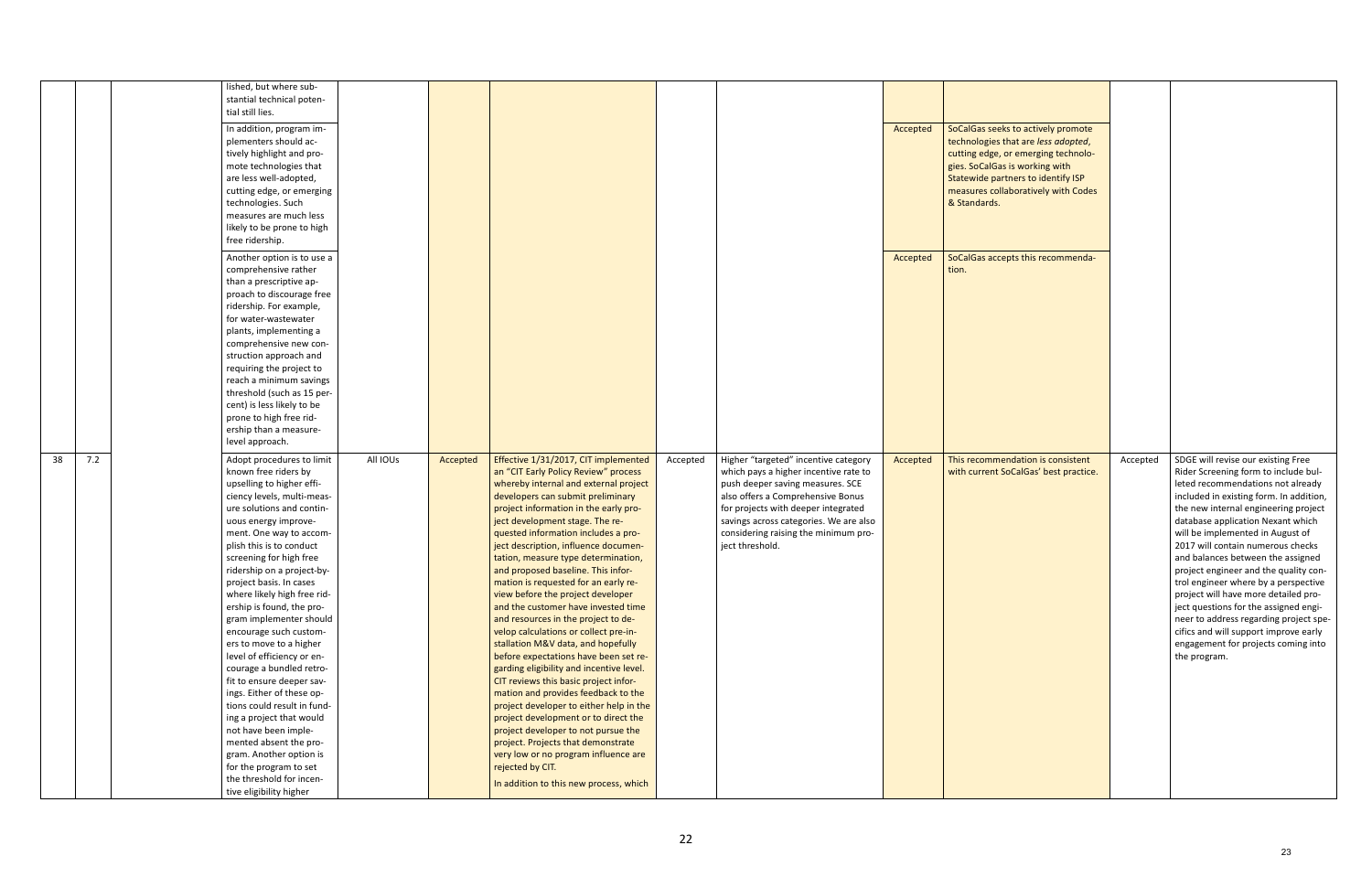| across-the-board so that     | identifies projects with low program       |  |          |                   |
|------------------------------|--------------------------------------------|--|----------|-------------------|
| all such projects will need  | influence early in a project's develop-    |  |          |                   |
| to meet a higher effi-       | ment, the Free Rider Screening Form        |  |          |                   |
| ciency threshold to qual-    | and a set of instructions for its use are  |  |          |                   |
| ify.                         | currently being revised to improve         |  |          |                   |
|                              | the quality of the assessment.             |  |          |                   |
| One way to assess the        | That said, this recommendation can         |  | Accepted | SoCalGas is in th |
| rate of free ridership       | be counter-productive in achieving         |  |          | ing a new proje   |
| likely on a given project is | market transformation--the ultimate        |  |          | naire which will  |
| to critically examine the    | purpose behind offering incentives.        |  |          | suggested quest   |
| key reasons behind the       | For a sector to adopt efficient tech-      |  |          | anticipates guid  |
| project before the incen-    | nologies, diffusion of innovation the-     |  |          | which will also i |
|                              | ory tells us that we need a critical       |  |          |                   |
| tive is approved. For ex-    | mass of early adopters to drive the        |  |          | assess program    |
| ample:                       | wider adopt of newer technologies--        |  |          | free ridership.   |
| • Has the project already    | the economic barrier is not alone in       |  |          |                   |
| been included in the         | preventing greater adoption. The           |  |          |                   |
| capital or operating         | analysis and verification of a technol-    |  |          |                   |
| budget? Has the equip-       | ogy option by a utility incentive pro-     |  |          |                   |
| ment already been or-        | gram provides assurances to a cus-         |  |          |                   |
| dered or installed?          | tomer that the technology is a viable      |  |          |                   |
| • Is the measure one         | and legitimate choice--customers           |  |          |                   |
| that the company or          | trust our technical expertise to de-       |  |          |                   |
| other comparable             | velop and or validate measure savings      |  |          |                   |
| companies in the same        | estimates, vendors designs, and re-        |  |          |                   |
| industry/segment rou-        | sults. As a result of this validation, the |  |          |                   |
| tinely installs as a         | customer is more apt to adopt that         |  |          |                   |
| standard practice? Is        | technology than if they only heard         |  |          |                   |
| the measure installed        | economic arguments raised by a tech-       |  |          |                   |
| in other locations,          | nology vendor acting alone. PG&E be-       |  |          |                   |
| without co-funding by        | lieves that the criteria for NTG and       |  |          |                   |
| incentives? Is the           | free-ridership determination should        |  |          |                   |
| measure potentially          | be re-examined with this in mind.          |  |          |                   |
| ISP?                         |                                            |  |          |                   |
|                              |                                            |  |          |                   |
| • Is the project being       |                                            |  |          |                   |
| done primarily, or in        |                                            |  |          |                   |
| part, to comply with         |                                            |  |          |                   |
| regulatory mandates          |                                            |  |          |                   |
| (such as environmental       |                                            |  |          |                   |
| regulations)?                |                                            |  |          |                   |
| • Are the project eco-       |                                            |  |          |                   |
| nomics already com-          |                                            |  |          |                   |
| pelling without incen-       |                                            |  |          |                   |
| tives? Is the rebate         |                                            |  |          |                   |
| large enough as a            |                                            |  |          |                   |
| share of incremental         |                                            |  |          |                   |
| costs to make a differ-      |                                            |  |          |                   |
| ence in whether or not       |                                            |  |          |                   |
| the project is imple-        |                                            |  |          |                   |
| mented?                      |                                            |  |          |                   |
| • Is the company in a        |                                            |  |          |                   |
| market segment that is       |                                            |  |          |                   |
| ahead of the curve on        |                                            |  |          |                   |
| energy efficiency tech-      |                                            |  |          |                   |
| nology installations? Is     |                                            |  |          |                   |
| it part of a national        |                                            |  |          |                   |
| chain that already has       |                                            |  |          |                   |
|                              |                                            |  |          |                   |

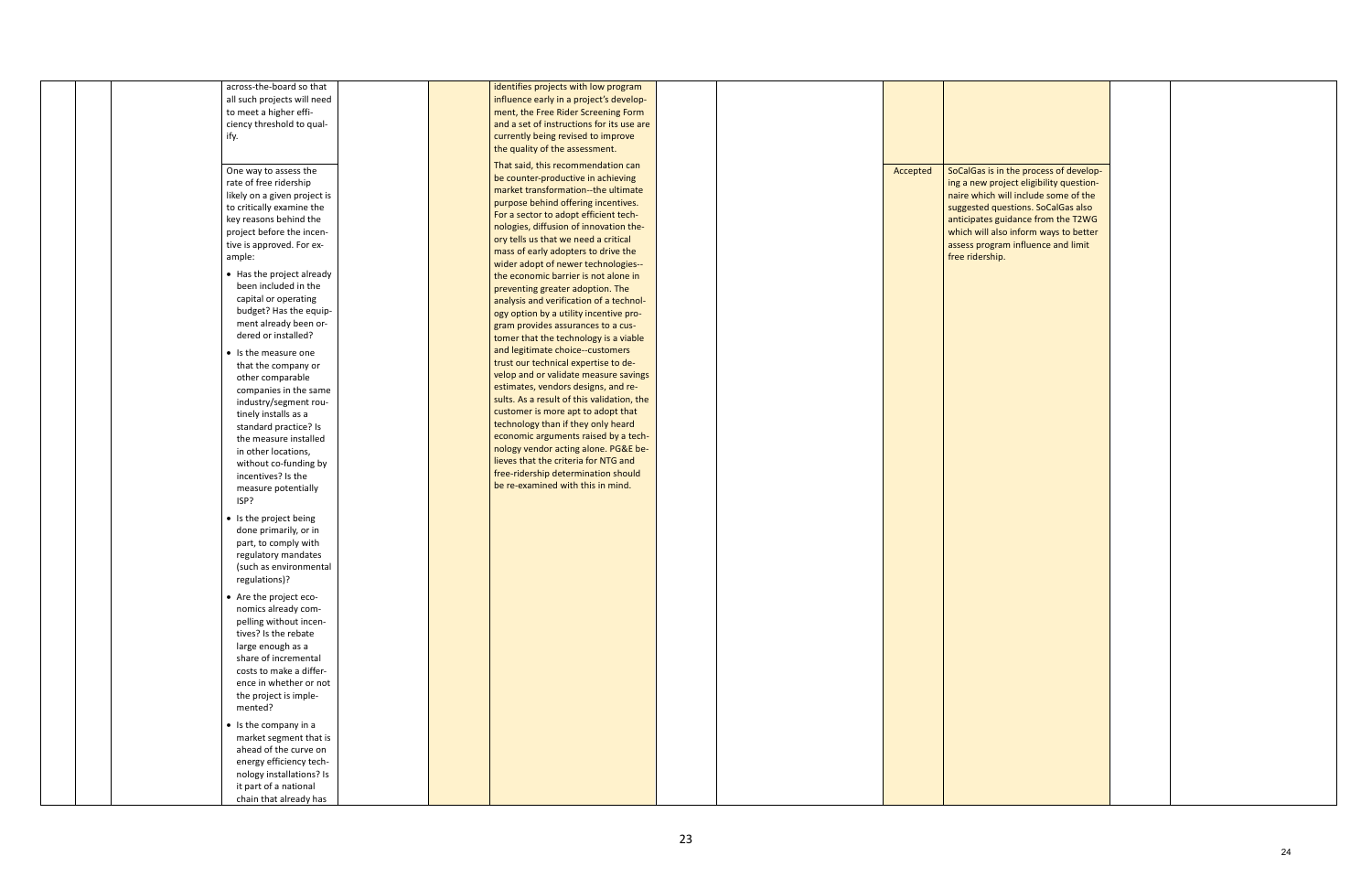| the proposed technol-<br>ogy?<br>• Does the proposed<br>measure have substan-<br>tial non- energy bene-<br>fits? Is it largely being<br>considered for non-en-<br>ergy reasons (such as<br>automation of a man-<br>ual process, improved<br>product quality, re-<br>duced labor costs, or<br>increased production)?<br>• Is there a fungible effi-<br>ciency element of the<br>project, that is, is the<br>equipment available<br>only at a single bun-<br>dled efficiency level,<br>e.g., as could be the<br>case with a highly spe-<br>cialized piece of pro-<br>cess equipment? Re-<br>lated to this, if effi-<br>ciency level is a mallea-<br>ble attribute of the<br>project, were the costs<br>and benefits of differ-<br>ent levels of efficiency<br>considered and quanti-<br>fied?<br>By conducting a brief in-<br>terview regarding these<br>issues before the incen-<br>tive is approved, the im-<br>plementer can better as-<br>sess the likely degree of<br>free ridership and may be<br>able to then decide if the<br>project should be ex-<br>cluded or substantially re-<br>scoped to a higher effi- | a mandate to install |  |  |  |  |
|----------------------------------------------------------------------------------------------------------------------------------------------------------------------------------------------------------------------------------------------------------------------------------------------------------------------------------------------------------------------------------------------------------------------------------------------------------------------------------------------------------------------------------------------------------------------------------------------------------------------------------------------------------------------------------------------------------------------------------------------------------------------------------------------------------------------------------------------------------------------------------------------------------------------------------------------------------------------------------------------------------------------------------------------------------------------------------------------------------------------|----------------------|--|--|--|--|
|                                                                                                                                                                                                                                                                                                                                                                                                                                                                                                                                                                                                                                                                                                                                                                                                                                                                                                                                                                                                                                                                                                                      |                      |  |  |  |  |
|                                                                                                                                                                                                                                                                                                                                                                                                                                                                                                                                                                                                                                                                                                                                                                                                                                                                                                                                                                                                                                                                                                                      |                      |  |  |  |  |
|                                                                                                                                                                                                                                                                                                                                                                                                                                                                                                                                                                                                                                                                                                                                                                                                                                                                                                                                                                                                                                                                                                                      |                      |  |  |  |  |
|                                                                                                                                                                                                                                                                                                                                                                                                                                                                                                                                                                                                                                                                                                                                                                                                                                                                                                                                                                                                                                                                                                                      |                      |  |  |  |  |
|                                                                                                                                                                                                                                                                                                                                                                                                                                                                                                                                                                                                                                                                                                                                                                                                                                                                                                                                                                                                                                                                                                                      |                      |  |  |  |  |
|                                                                                                                                                                                                                                                                                                                                                                                                                                                                                                                                                                                                                                                                                                                                                                                                                                                                                                                                                                                                                                                                                                                      |                      |  |  |  |  |
|                                                                                                                                                                                                                                                                                                                                                                                                                                                                                                                                                                                                                                                                                                                                                                                                                                                                                                                                                                                                                                                                                                                      |                      |  |  |  |  |
|                                                                                                                                                                                                                                                                                                                                                                                                                                                                                                                                                                                                                                                                                                                                                                                                                                                                                                                                                                                                                                                                                                                      |                      |  |  |  |  |
|                                                                                                                                                                                                                                                                                                                                                                                                                                                                                                                                                                                                                                                                                                                                                                                                                                                                                                                                                                                                                                                                                                                      |                      |  |  |  |  |
|                                                                                                                                                                                                                                                                                                                                                                                                                                                                                                                                                                                                                                                                                                                                                                                                                                                                                                                                                                                                                                                                                                                      |                      |  |  |  |  |
|                                                                                                                                                                                                                                                                                                                                                                                                                                                                                                                                                                                                                                                                                                                                                                                                                                                                                                                                                                                                                                                                                                                      |                      |  |  |  |  |
|                                                                                                                                                                                                                                                                                                                                                                                                                                                                                                                                                                                                                                                                                                                                                                                                                                                                                                                                                                                                                                                                                                                      |                      |  |  |  |  |
|                                                                                                                                                                                                                                                                                                                                                                                                                                                                                                                                                                                                                                                                                                                                                                                                                                                                                                                                                                                                                                                                                                                      |                      |  |  |  |  |
|                                                                                                                                                                                                                                                                                                                                                                                                                                                                                                                                                                                                                                                                                                                                                                                                                                                                                                                                                                                                                                                                                                                      |                      |  |  |  |  |
|                                                                                                                                                                                                                                                                                                                                                                                                                                                                                                                                                                                                                                                                                                                                                                                                                                                                                                                                                                                                                                                                                                                      |                      |  |  |  |  |
|                                                                                                                                                                                                                                                                                                                                                                                                                                                                                                                                                                                                                                                                                                                                                                                                                                                                                                                                                                                                                                                                                                                      |                      |  |  |  |  |
|                                                                                                                                                                                                                                                                                                                                                                                                                                                                                                                                                                                                                                                                                                                                                                                                                                                                                                                                                                                                                                                                                                                      |                      |  |  |  |  |
|                                                                                                                                                                                                                                                                                                                                                                                                                                                                                                                                                                                                                                                                                                                                                                                                                                                                                                                                                                                                                                                                                                                      |                      |  |  |  |  |
|                                                                                                                                                                                                                                                                                                                                                                                                                                                                                                                                                                                                                                                                                                                                                                                                                                                                                                                                                                                                                                                                                                                      |                      |  |  |  |  |
|                                                                                                                                                                                                                                                                                                                                                                                                                                                                                                                                                                                                                                                                                                                                                                                                                                                                                                                                                                                                                                                                                                                      |                      |  |  |  |  |
|                                                                                                                                                                                                                                                                                                                                                                                                                                                                                                                                                                                                                                                                                                                                                                                                                                                                                                                                                                                                                                                                                                                      |                      |  |  |  |  |
|                                                                                                                                                                                                                                                                                                                                                                                                                                                                                                                                                                                                                                                                                                                                                                                                                                                                                                                                                                                                                                                                                                                      |                      |  |  |  |  |
|                                                                                                                                                                                                                                                                                                                                                                                                                                                                                                                                                                                                                                                                                                                                                                                                                                                                                                                                                                                                                                                                                                                      |                      |  |  |  |  |
|                                                                                                                                                                                                                                                                                                                                                                                                                                                                                                                                                                                                                                                                                                                                                                                                                                                                                                                                                                                                                                                                                                                      |                      |  |  |  |  |
|                                                                                                                                                                                                                                                                                                                                                                                                                                                                                                                                                                                                                                                                                                                                                                                                                                                                                                                                                                                                                                                                                                                      |                      |  |  |  |  |
|                                                                                                                                                                                                                                                                                                                                                                                                                                                                                                                                                                                                                                                                                                                                                                                                                                                                                                                                                                                                                                                                                                                      |                      |  |  |  |  |
|                                                                                                                                                                                                                                                                                                                                                                                                                                                                                                                                                                                                                                                                                                                                                                                                                                                                                                                                                                                                                                                                                                                      |                      |  |  |  |  |
|                                                                                                                                                                                                                                                                                                                                                                                                                                                                                                                                                                                                                                                                                                                                                                                                                                                                                                                                                                                                                                                                                                                      |                      |  |  |  |  |
|                                                                                                                                                                                                                                                                                                                                                                                                                                                                                                                                                                                                                                                                                                                                                                                                                                                                                                                                                                                                                                                                                                                      |                      |  |  |  |  |
|                                                                                                                                                                                                                                                                                                                                                                                                                                                                                                                                                                                                                                                                                                                                                                                                                                                                                                                                                                                                                                                                                                                      |                      |  |  |  |  |
|                                                                                                                                                                                                                                                                                                                                                                                                                                                                                                                                                                                                                                                                                                                                                                                                                                                                                                                                                                                                                                                                                                                      |                      |  |  |  |  |
|                                                                                                                                                                                                                                                                                                                                                                                                                                                                                                                                                                                                                                                                                                                                                                                                                                                                                                                                                                                                                                                                                                                      |                      |  |  |  |  |
|                                                                                                                                                                                                                                                                                                                                                                                                                                                                                                                                                                                                                                                                                                                                                                                                                                                                                                                                                                                                                                                                                                                      |                      |  |  |  |  |
|                                                                                                                                                                                                                                                                                                                                                                                                                                                                                                                                                                                                                                                                                                                                                                                                                                                                                                                                                                                                                                                                                                                      |                      |  |  |  |  |
|                                                                                                                                                                                                                                                                                                                                                                                                                                                                                                                                                                                                                                                                                                                                                                                                                                                                                                                                                                                                                                                                                                                      |                      |  |  |  |  |
|                                                                                                                                                                                                                                                                                                                                                                                                                                                                                                                                                                                                                                                                                                                                                                                                                                                                                                                                                                                                                                                                                                                      |                      |  |  |  |  |
|                                                                                                                                                                                                                                                                                                                                                                                                                                                                                                                                                                                                                                                                                                                                                                                                                                                                                                                                                                                                                                                                                                                      |                      |  |  |  |  |
|                                                                                                                                                                                                                                                                                                                                                                                                                                                                                                                                                                                                                                                                                                                                                                                                                                                                                                                                                                                                                                                                                                                      |                      |  |  |  |  |
|                                                                                                                                                                                                                                                                                                                                                                                                                                                                                                                                                                                                                                                                                                                                                                                                                                                                                                                                                                                                                                                                                                                      |                      |  |  |  |  |
|                                                                                                                                                                                                                                                                                                                                                                                                                                                                                                                                                                                                                                                                                                                                                                                                                                                                                                                                                                                                                                                                                                                      |                      |  |  |  |  |
|                                                                                                                                                                                                                                                                                                                                                                                                                                                                                                                                                                                                                                                                                                                                                                                                                                                                                                                                                                                                                                                                                                                      |                      |  |  |  |  |
|                                                                                                                                                                                                                                                                                                                                                                                                                                                                                                                                                                                                                                                                                                                                                                                                                                                                                                                                                                                                                                                                                                                      |                      |  |  |  |  |
|                                                                                                                                                                                                                                                                                                                                                                                                                                                                                                                                                                                                                                                                                                                                                                                                                                                                                                                                                                                                                                                                                                                      |                      |  |  |  |  |
|                                                                                                                                                                                                                                                                                                                                                                                                                                                                                                                                                                                                                                                                                                                                                                                                                                                                                                                                                                                                                                                                                                                      | ciency level.        |  |  |  |  |